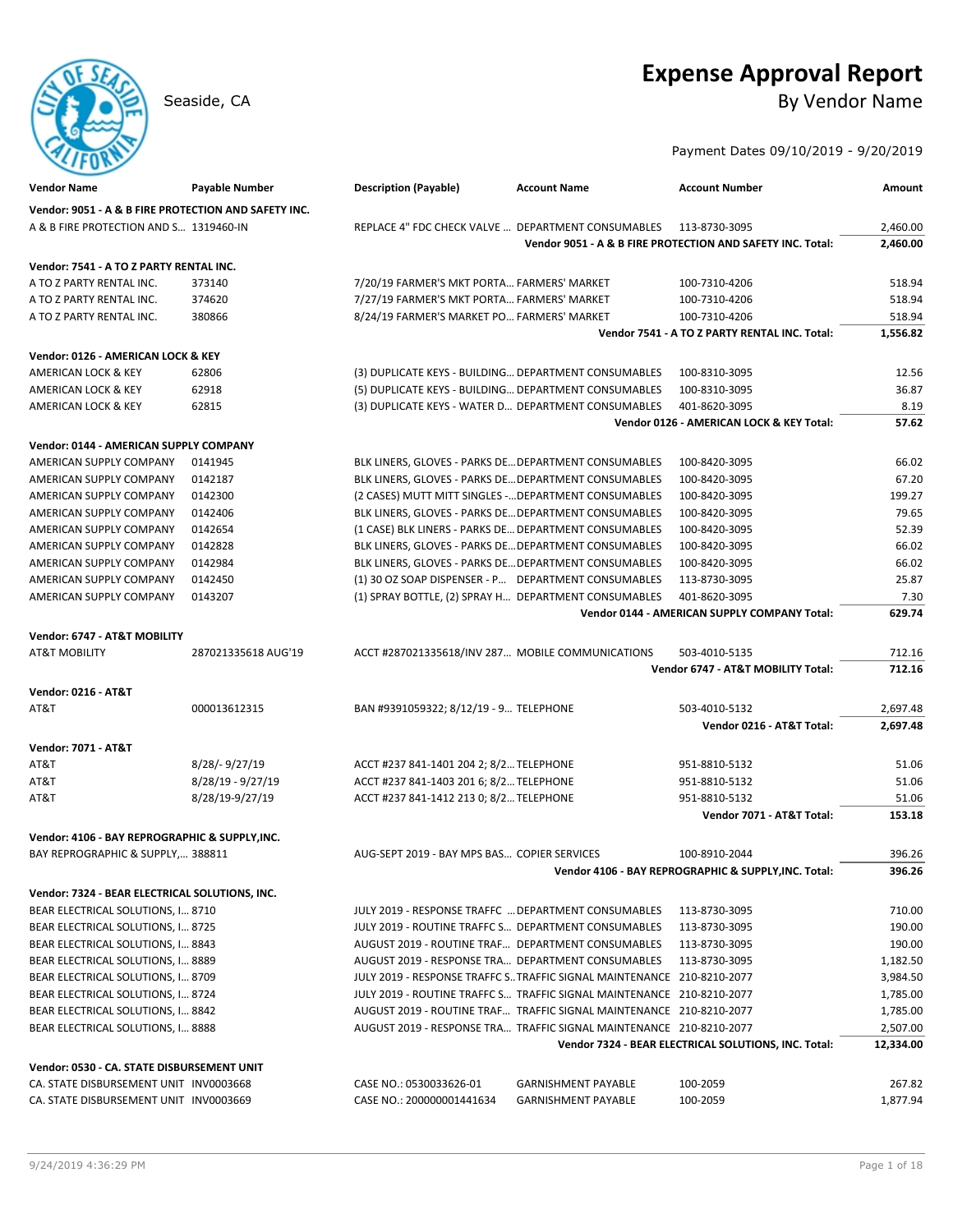| <b>Vendor Name</b>                                                                       | <b>Payable Number</b> | <b>Description (Payable)</b>                                       | <b>Account Name</b>                                                   | <b>Account Number</b>                            | Amount   |
|------------------------------------------------------------------------------------------|-----------------------|--------------------------------------------------------------------|-----------------------------------------------------------------------|--------------------------------------------------|----------|
| CA. STATE DISBURSEMENT UNIT INV0003670                                                   |                       | CASE NO.: 200000001772884                                          | <b>GARNISHMENT PAYABLE</b>                                            | 100-2059                                         | 189.85   |
| CA. STATE DISBURSEMENT UNIT INV0003671                                                   |                       | CASE NO: 200000000125769                                           | <b>GARNISHMENT PAYABLE</b>                                            | 100-2059                                         | 142.61   |
| CA. STATE DISBURSEMENT UNIT INV0003672                                                   |                       | CASE NO.: 200000001549267                                          | <b>GARNISHMENT PAYABLE</b>                                            | 100-2059                                         | 461.53   |
| CA. STATE DISBURSEMENT UNIT INV0003673                                                   |                       | CASE NO: 200000001987788                                           | <b>GARNISHMENT PAYABLE</b>                                            | 100-2059                                         | 603.69   |
| CA. STATE DISBURSEMENT UNIT INV0003674                                                   |                       | CASE NO: 200000001987788                                           | <b>GARNISHMENT PAYABLE</b>                                            | 100-2059                                         | 23.08    |
| CA. STATE DISBURSEMENT UNIT INV0003668                                                   |                       | CASE NO.: 0530033626-01                                            | <b>GARNISHMENT PAYABLE</b>                                            | 113-2059                                         | 11.63    |
| CA. STATE DISBURSEMENT UNIT INV0003668                                                   |                       | CASE NO.: 0530033626-01                                            | <b>GARNISHMENT PAYABLE</b>                                            | 210-2059                                         | 19.62    |
|                                                                                          |                       |                                                                    |                                                                       | Vendor 0530 - CA. STATE DISBURSEMENT UNIT Total: | 3,597.77 |
|                                                                                          |                       |                                                                    |                                                                       |                                                  |          |
| Vendor: 0501 - CALIFORNIA-AMERICAN WATER<br>CALIFORNIA-AMERICAN WATER 1015-210019084052. |                       | ACCT #1015-210019084052; 9/ WATER                                  |                                                                       | 100-8310-5133                                    | 39.96    |
|                                                                                          |                       |                                                                    |                                                                       | Vendor 0501 - CALIFORNIA-AMERICAN WATER Total:   | 39.96    |
|                                                                                          |                       |                                                                    |                                                                       |                                                  |          |
| Vendor: 9291 - CAROLINA CORDOVA                                                          |                       |                                                                    |                                                                       |                                                  |          |
| CAROLINA CORDOVA                                                                         | 112949                | REFUND FOR SUMMER PLAYLA RECREATION DAY CAMP                       |                                                                       | 100-3679                                         | 65.25    |
|                                                                                          |                       |                                                                    |                                                                       | Vendor 9291 - CAROLINA CORDOVA Total:            | 65.25    |
| Vendor: 0647 - CASNER EXTERMINATING, INC.                                                |                       |                                                                    |                                                                       |                                                  |          |
| CASNER EXTERMINATING, INC. 6597                                                          |                       | FIRE DEPT - PEST CONTROL (ELE PEST CONTROL                         |                                                                       | 100-8310-2057                                    | 850.00   |
|                                                                                          |                       |                                                                    |                                                                       | Vendor 0647 - CASNER EXTERMINATING, INC. Total:  | 850.00   |
| Vendor: 7405 - CENTRAL VALLEY TOXICOLOGY                                                 |                       |                                                                    |                                                                       |                                                  |          |
| CENTRAL VALLEY TOXICOLOGY 292946                                                         |                       | (1) ABUSE SCRN, (1) DRUG LEVE OTHER EXPENSE                        |                                                                       | 100-6110-2078                                    | 78.00    |
|                                                                                          |                       |                                                                    |                                                                       | Vendor 7405 - CENTRAL VALLEY TOXICOLOGY Total:   | 78.00    |
| Vendor: 7996 - CIVICPLUS                                                                 |                       |                                                                    |                                                                       |                                                  |          |
| <b>CIVICPLUS</b>                                                                         | 191733                |                                                                    | (1) INTRANET SUBSITE ANNUAL  COMPUTER SUPPLIES/SOFTWA 503-4010-3102   |                                                  | 716.63   |
|                                                                                          |                       |                                                                    |                                                                       | Vendor 7996 - CIVICPLUS Total:                   | 716.63   |
|                                                                                          |                       |                                                                    |                                                                       |                                                  |          |
| Vendor: 6553 - COMCAST                                                                   |                       |                                                                    |                                                                       |                                                  |          |
| <b>COMCAST</b>                                                                           | $9/6/19 - 10/5/19$    | ACCT #8155 10 027 0033792; 9 DEPARTMENT CONSUMABLES                |                                                                       | 100-9310-3095                                    | 44.43    |
|                                                                                          |                       |                                                                    |                                                                       | Vendor 6553 - COMCAST Total:                     | 44.43    |
| Vendor: 0790 - COMMUNITY HUMAN SERVICES                                                  |                       |                                                                    |                                                                       |                                                  |          |
|                                                                                          |                       |                                                                    |                                                                       |                                                  |          |
| COMMUNITY HUMAN SERVICES REQUEST #2                                                      |                       | JULY '19 (CDBG )FOR GENESIS  COMMUNITY HUMAN SVCS FAC200-5410-9820 |                                                                       |                                                  | 1,750.00 |
|                                                                                          |                       |                                                                    |                                                                       | Vendor 0790 - COMMUNITY HUMAN SERVICES Total:    | 1,750.00 |
| Vendor: 2279 - COUNTY OF MONTEREY IT DEPT.                                               |                       |                                                                    |                                                                       |                                                  |          |
| COUNTY OF MONTEREY IT DEPT. 822 7/2019                                                   |                       |                                                                    | JULY 2019 - SEASIDE POLICE (82 COMPUTER SUPPLIES/SOFTWA 100-6110-3102 |                                                  | 1,245.50 |
|                                                                                          |                       |                                                                    |                                                                       | Vendor 2279 - COUNTY OF MONTEREY IT DEPT. Total: | 1,245.50 |
|                                                                                          |                       |                                                                    |                                                                       |                                                  |          |
| Vendor: 0898 - CRYSTAL SPRINGS WATER                                                     |                       |                                                                    |                                                                       |                                                  |          |
| <b>CRYSTAL SPRINGS WATER</b>                                                             | 0000198244            | 650 OLYMPIA AVE - 8/23/19                                          | DEPARTMENT CONSUMABLES                                                | 100-8310-3095                                    | 6.00     |
| <b>CRYSTAL SPRINGS WATER</b>                                                             | 0000189545            | 986 HILBY AVE; 8/9/19                                              | DEPARTMENT CONSUMABLES                                                | 100-9100-3095                                    | $-3.50$  |
| <b>CRYSTAL SPRINGS WATER</b>                                                             | 0000189546            | 1136 WHEELER ST; 8/9/19                                            | DEPARTMENT CONSUMABLES                                                | 100-9100-3095                                    | 31.00    |
| <b>CRYSTAL SPRINGS WATER</b>                                                             | 0000189547            | 1148 WHEELER ST; 8/9/19                                            | DEPARTMENT CONSUMABLES                                                | 100-9100-3095                                    | 35.75    |
| <b>CRYSTAL SPRINGS WATER</b>                                                             | 0000189552            | 220 COE AVE; 8/9/19                                                | DEPARTMENT CONSUMABLES                                                | 100-9100-3095                                    | $-27.50$ |
| <b>CRYSTAL SPRINGS WATER</b>                                                             | 0000202400            | 986 HILBY AVE; 8/30/19                                             | DEPARTMENT CONSUMABLES                                                | 100-9100-3095                                    | 36.75    |
| <b>CRYSTAL SPRINGS WATER</b>                                                             | 0000202401            | 1136 WHEELER ST; 8/30/19                                           | DEPARTMENT CONSUMABLES                                                | 100-9100-3095                                    | 23.75    |
| <b>CRYSTAL SPRINGS WATER</b>                                                             | 0000202402            | 1148 WHEELER ST; 8/30/19                                           | DEPARTMENT CONSUMABLES                                                | 100-9100-3095                                    | 16.50    |
| <b>CRYSTAL SPRINGS WATER</b>                                                             | 0000203893            | 986 HILBY AVE; 8/31/19                                             | DEPARTMENT CONSUMABLES                                                | 100-9100-3095                                    | 18.00    |
| <b>CRYSTAL SPRINGS WATER</b>                                                             | 0000203894            | 1148 WHEELER ST; 8/31/19                                           | DEPARTMENT CONSUMABLES                                                | 100-9100-3095                                    | 5.00     |
| <b>CRYSTAL SPRINGS WATER</b>                                                             | 0000203895            | 1136 WHEELER ST; 8/31/19                                           | DEPARTMENT CONSUMABLES                                                | 100-9100-3095                                    | 5.00     |
|                                                                                          |                       |                                                                    |                                                                       | Vendor 0898 - CRYSTAL SPRINGS WATER Total:       | 146.75   |
| Vendor: 0922 - CYPRESS COAST FORD-LINCOLN                                                |                       |                                                                    |                                                                       |                                                  |          |
| CYPRESS COAST FORD-LINCOLN 344516                                                        |                       | FORD F250 PICKUP - CHECKUP &OUTSIDE REPAIRS                        |                                                                       | 501-8520-6148                                    | 302.65   |
|                                                                                          |                       |                                                                    |                                                                       | Vendor 0922 - CYPRESS COAST FORD-LINCOLN Total:  | 302.65   |
| Vendor: 9290 - DANIEL ARANGO                                                             |                       |                                                                    |                                                                       |                                                  |          |
| DANIEL ARANGO                                                                            | 119091                | DEPOSIT REFUND FOR SOPER P RENTAL DEPOSITS                         |                                                                       | 257-2345                                         | 71.62    |
|                                                                                          |                       |                                                                    |                                                                       | Vendor 9290 - DANIEL ARANGO Total:               | 71.62    |
| Vendor: 6727 - DATAPROSE, INC.                                                           |                       |                                                                    |                                                                       |                                                  |          |
| DATAPROSE, INC.                                                                          | DP1902887             | AUGUST 2019 - PRINTING SVC  OUTSIDE PRINTING SERVICE               |                                                                       | 401-8610-2053                                    | 137.57   |
| DATAPROSE, INC.                                                                          | DP1902887             | AUGUST 2019 - PRINTING SVC  POSTAGE                                |                                                                       | 401-8610-4124                                    | 313.05   |
|                                                                                          |                       |                                                                    |                                                                       | Vendor 6727 - DATAPROSE, INC. Total:             | 450.62   |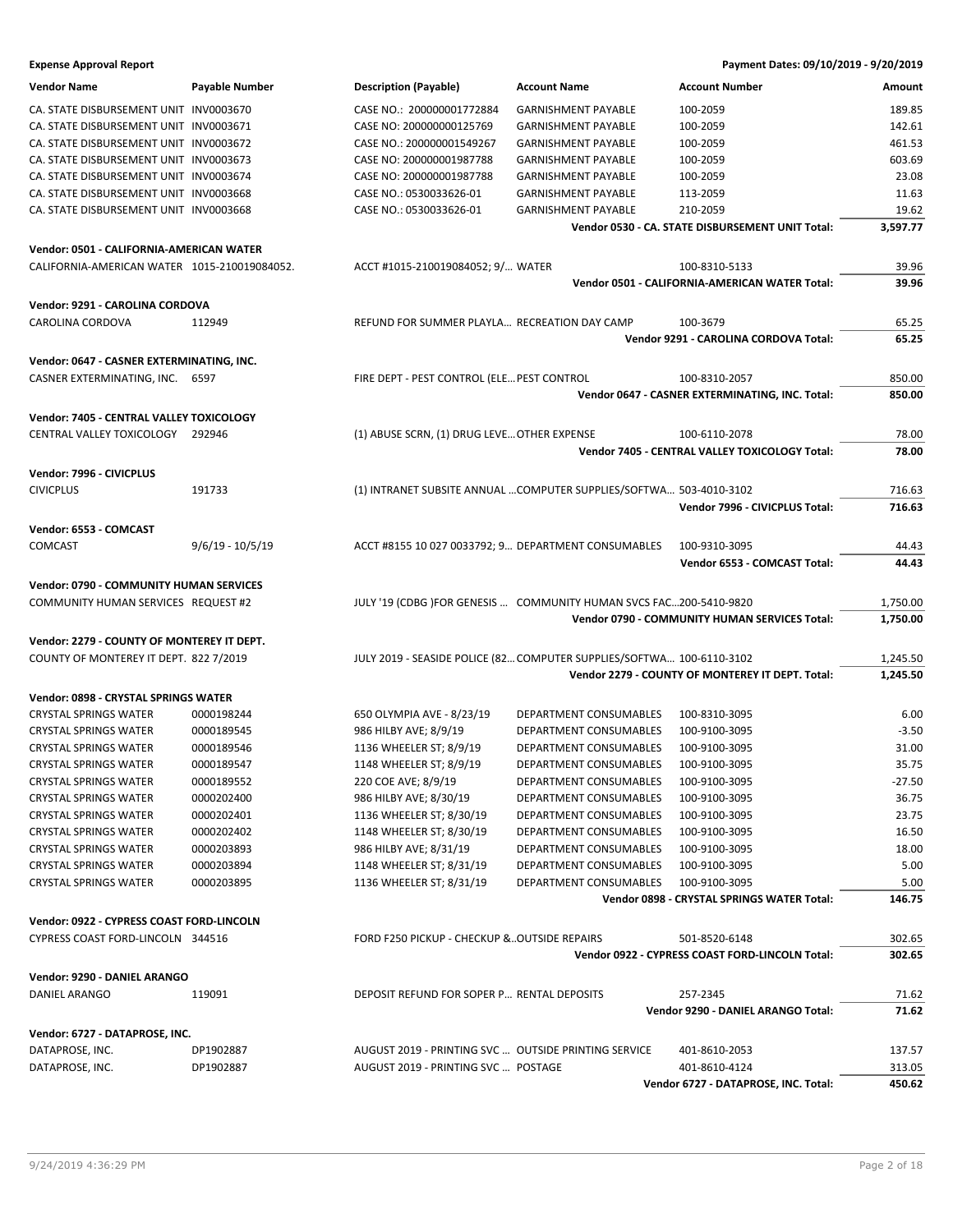**Expense Approval Report Payment Dates: 09/10/2019 - 9/20/2019 Vendor Name Payable Number Description (Payable) Account Name Account Number Amount Vendor: 6818 - DE LAGE LANDEN** DE LAGE LANDEN 65035769 65035769 SEPT 2019 - SHARP/MXM904 L... COPIER SERVICES 100-5110-2044 518.35 **Vendor 6818 - DE LAGE LANDEN Total: 518.35 Vendor: 0981 - DEL MAR FRENCH LAUNDRY, INC.** DEL MAR FRENCH LAUNDRY, IN… 08/27/2019 RECREATION DEPT - 4 TABLE CL… TEMPORARY CONTRACT SERVIC…100-9100-2043 26.00 **Vendor 0981 - DEL MAR FRENCH LAUNDRY, INC. Total: 26.00 Vendor: 0988 - DEL REY CAR WASH** DEL REY CAR WASH 1048 1048 (14) FULL SVC CAR WASHES - S... OTHER EXPENSE 100-6110-2078 267.50 DEL REY CAR WASH 1046 1046 (2) FULL SERVICE CAR WASHES -... OTHER EXPENSE 501-8510-2078 36.00 **Vendor 0988 - DEL REY CAR WASH Total: 303.50 Vendor: 4896 - DEPARTMENT OF JUSTICE** DEPARTMENT OF JUSTICE 401094 AUGUST 2019 - FINGERPRINT A… BACKGROUND INVESTIGATION 100-6110-1027 98.00 **Vendor 4896 - DEPARTMENT OF JUSTICE Total: 98.00 Vendor: 7266 - E2 CONSULTING ENGINEERS, INC** E2 CONSULTING ENGINEERS, INC WW-SEA-2307-030 7/1/19-7/26/19 CIP-LIFT STATI… DEL MONTE LIFT STATION UPG… 953-8820-9201 6,613.75 **Vendor 7266 - E2 CONSULTING ENGINEERS, INC Total: 6,613.75 Vendor: 0022 - ED HERD & ROD HERD** ED HERD & ROD HERD 7348 ADD FOR BOTTOM RAIL - CUTI… PARKS IMPROVEMENTS 348-8910-9570 400.00 ED HERD & ROD HERD 7348. BLACK CHAIN LINK FENCE - CUT… PARKS IMPROVEMENTS 348-8910-9570 2,100.00 **Vendor 0022 - ED HERD & ROD HERD Total: 2,500.00 Vendor: 6415 - ENFLOW INFORMATION SYSTEMS** ENFLOW INFORMATION SYSTE… 984-SS HELP FIX RATES ERROR IN HR R… COMPUTER SUPPLIES/SOFTWA… 503-4010-3102 200.00 **Vendor 6415 - ENFLOW INFORMATION SYSTEMS Total: 200.00 Vendor: 8979 - ERROL L. MONTGOMERY & ASSOCIATES, INC.** ERROL L. MONTGOMERY & ASS… 9150-19-5A JULY 2019 - WATERMASTER GE… CONSULTING COSTS 670-2130-1030 305.00 **Vendor 8979 - ERROL L. MONTGOMERY & ASSOCIATES, INC. Total: 305.00 Vendor: 8882 - EVERYONE'S HARVEST** EVERYONE'S HARVEST **8** 08-19 **08-19 By AUGUST 2019 - SEASIDE FARM**… FARMERS' MARKET 100-7310-4206 2,034.00 **Vendor 8882 - EVERYONE'S HARVEST Total: 2,034.00 Vendor: 8338 - FEDEX** FEDEX 6-736-30544 ACCT #6266-0569-9; SHIPMENT…MAIL SERVICES 100-6110-4124 8.25 **Vendor 8338 - FEDEX Total: 8.25 Vendor: 1188 - FERGUSON ENTERPRISES INC #686** FERGUSON ENTERPRISES INC #… 6878467 (2) 4 ABS DWV COUP - CUTINO … DEPARTMENT CONSUMABLES 100-8420-3095 18.13 **Vendor 1188 - FERGUSON ENTERPRISES INC #686 Total: 18.13 Vendor: 1224 - FIRST ALARM** FIRST ALARM 497170 497170 220 COE AVE - MONITORING 10...ALARM SERVICE 100-9200-2070 515.07 FIRST ALARM 497342 1136 WHEELER ST - MONITORI… ALARM SERVICE 100-9200-2070 191.61 **Vendor 1224 - FIRST ALARM Total: 706.68 Vendor: 7088 - FITNESS EVOLUTION** FITNESS EVOLUTION CM0000271 GYM MEMBERSHIP MISC PAYROLL PAYABLES 100-2062 -60.00 FITNESS EVOLUTION CM0000272 GYM MEMBERSHIP-FAMILY MISC PAYROLL PAYABLES 100-2062 -30.00 FITNESS EVOLUTION CM0000285 GUEVARA REIMB CITY FOR PA... MISC PAYROLL PAYABLES 100-2062 -41.33 FITNESS EVOLUTION INV0003439 GYM MEMBERSHIP MISC PAYROLL PAYABLES 100-2062 30.00 FITNESS EVOLUTION INV0003440 GYM MEMBERSHIP-FAMILY MISC PAYROLL PAYABLES 100-2062 71.33 FITNESS EVOLUTION INV0003527 GYM MEMBERSHIP MISC PAYROLL PAYABLES 100-2062 30.00 **Vendor 7088 - FITNESS EVOLUTION Total: 0.00 Vendor: 6306 - GAVILAN PEST CONTROL** GAVILAN PEST CONTROL 0125177 2000 220 COE AVE - GENERAL PEST S... PEST CONTROL 100-8310-2057 58.00 GAVILAN PEST CONTROL 0125733 986 HILBY AVE - MONTHLY GEN... TEMPORARY CONTRACT SERVIC...100-9200-2043 85.00 GAVILAN PEST CONTROL 0125489 1136 WHEELER ST - MONTHLY … SUBCONTRACTED WORK 100-9310-2073 83.00 **Vendor 6306 - GAVILAN PEST CONTROL Total: 226.00 Vendor: 9288 - GLENN BELL** GLENN BELL 9/10/19 SENSORY TRIBE - CITY'S BRTHDY…CITY BIRTHDAY 100-9200-7172 900.00 **Vendor 9288 - GLENN BELL Total: 900.00**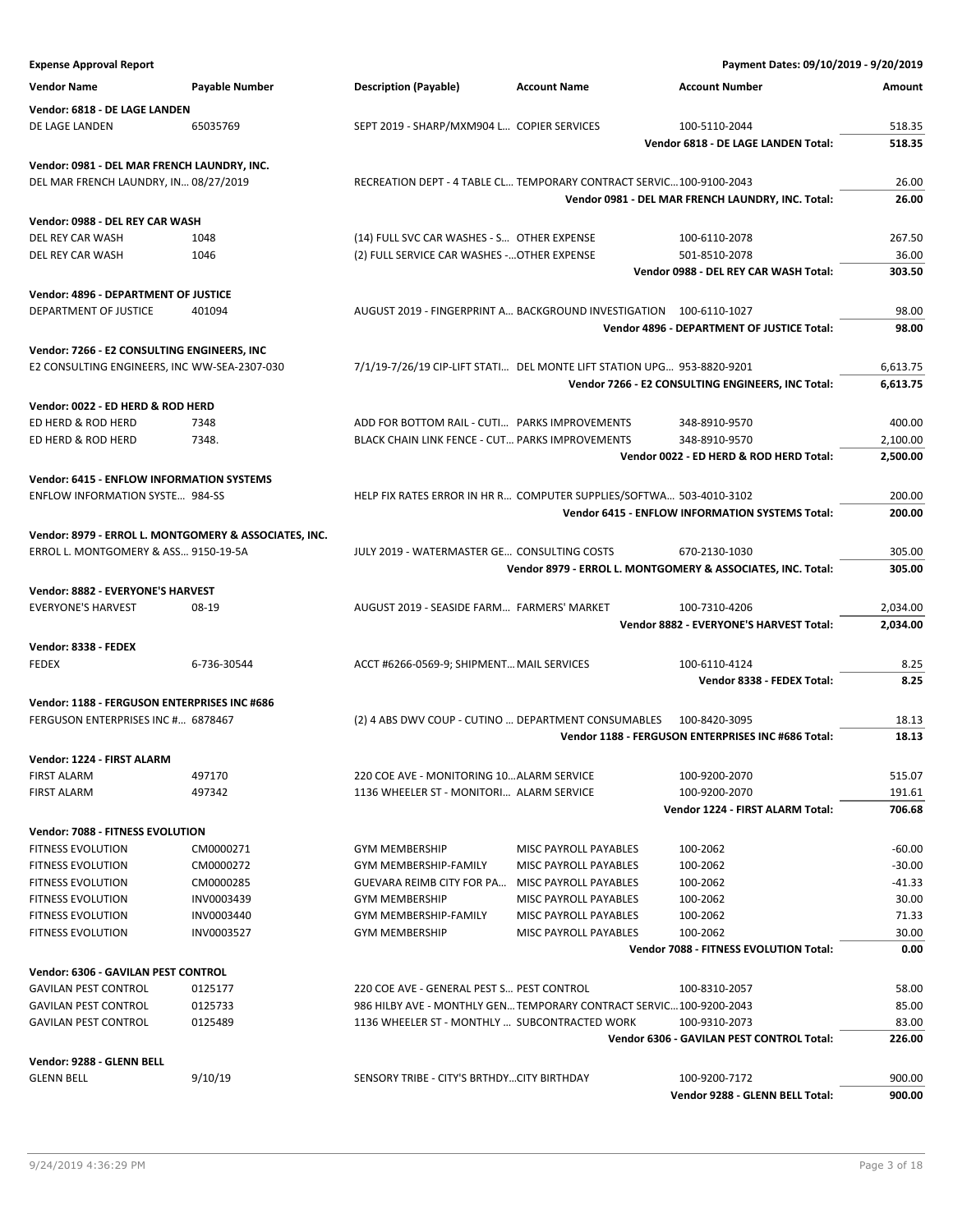| <b>Expense Approval Report</b>                                                            |                |                                                                         |                                          | Payment Dates: 09/10/2019 - 9/20/2019                        |                       |
|-------------------------------------------------------------------------------------------|----------------|-------------------------------------------------------------------------|------------------------------------------|--------------------------------------------------------------|-----------------------|
| <b>Vendor Name</b>                                                                        | Payable Number | <b>Description (Payable)</b>                                            | <b>Account Name</b>                      | <b>Account Number</b>                                        | Amount                |
| Vendor: 5198 - GOLDEN STATE PORTABLES                                                     |                |                                                                         |                                          |                                                              |                       |
| <b>GOLDEN STATE PORTABLES</b>                                                             | 40735          | AUG 2019 - OFC TRAILERS 440  SUBCONTRACTED WORK                         |                                          | 100-8310-2073                                                | 487.54                |
| <b>GOLDEN STATE PORTABLES</b>                                                             | 40736          | AUG 2019 - 610 OLYMPIA AVE  SUBCONTRACTED WORK                          |                                          | 100-8420-2073                                                | 120.36                |
|                                                                                           |                |                                                                         |                                          | Vendor 5198 - GOLDEN STATE PORTABLES Total:                  | 607.90                |
| <b>Vendor: 1391 - GRANITE CONSTRUCTION COMPANY</b>                                        |                |                                                                         |                                          |                                                              |                       |
| <b>GRANITE CONSTRUCTION COM 1650649</b>                                                   |                | TICKET #15590202 / 1.54 TONS  DEPARTMENT CONSUMABLES                    |                                          | 401-8620-3095                                                | 132.91                |
|                                                                                           |                |                                                                         |                                          | <b>Vendor 1391 - GRANITE CONSTRUCTION COMPANY Total:</b>     | 132.91                |
| Vendor: 1392 - GRANITE ROCK COMPANY                                                       |                |                                                                         |                                          |                                                              |                       |
| <b>GRANITE ROCK COMPANY</b>                                                               | 1193956        | TCK #668664 / (10) PALLETS, (6 DEPARTMENT CONSUMABLES                   |                                          | 100-8310-3095                                                | 3,648.96              |
| <b>GRANITE ROCK COMPANY</b>                                                               | 987430.        | APPL NO. 6 - CDBG PORTION T CUTINO EQUIPMENT                            |                                          | 200-5410-9822                                                | 47,176.48             |
| <b>GRANITE ROCK COMPANY</b>                                                               | 1190724        | TICKET #665941 / 1.03 TONS C DEPARTMENT CONSUMABLES                     |                                          | 210-8110-3095                                                | 202.55                |
| <b>GRANITE ROCK COMPANY</b>                                                               | 1193192        | TICKET #668969 / 25 SACKS GR DEPARTMENT CONSUMABLES                     |                                          | 210-8110-3095                                                | 417.88                |
| <b>GRANITE ROCK COMPANY</b>                                                               | 1191193        | TICKET #665874 / 1.60 TONS 3/ DEPARTMENT CONSUMABLES                    |                                          | 401-8620-3095                                                | 80.41                 |
|                                                                                           |                |                                                                         |                                          | Vendor 1392 - GRANITE ROCK COMPANY Total:                    | 51,526.28             |
| Vendor: 5476 - GUARDIAN                                                                   |                |                                                                         |                                          |                                                              |                       |
| <b>GUARDIAN</b>                                                                           | INV0003695     | SEPTEMBER 2019 ADMIN FEES                                               | <b>DENTAL PAYABLE</b>                    | 100-2066                                                     | 2,914.15              |
| <b>GUARDIAN</b>                                                                           | INV0003696     | OCTOBER 2019 ADMIN FEES                                                 | <b>DENTAL PAYABLE</b>                    | 100-2066                                                     | 2,931.60              |
|                                                                                           |                |                                                                         |                                          | Vendor 5476 - GUARDIAN Total:                                | 5,845.75              |
| Vendor: 9264 - HANLEY & FLEISHMAN, LLP                                                    |                |                                                                         |                                          |                                                              |                       |
| HANLEY & FLEISHMAN, LLP                                                                   | 3141           | 8/12/19 - 8/28/19 - GENERAL  LEGAL SERVICES - SPECIAL                   |                                          | 100-3010-1023                                                | 5,040.00              |
|                                                                                           |                |                                                                         |                                          | Vendor 9264 - HANLEY & FLEISHMAN, LLP Total:                 | 5,040.00              |
| Vendor: 4222 - HARRIS & ASSOCIATES, INC.                                                  |                |                                                                         |                                          |                                                              |                       |
| HARRIS & ASSOCIATES, INC.                                                                 | 42231          | 7/28/19-8/24/19 2019/20 PAV SB1 CAPITAL PROJECTS                        |                                          | 210-8210-9577                                                | 5,333.72              |
| HARRIS & ASSOCIATES, INC.                                                                 | 42231          | 7/28/19-8/24/19 2019/20 PAV CONSTRUCTION IN PROGRESS- 212-8920-9600     |                                          |                                                              | 24,621.94             |
| HARRIS & ASSOCIATES, INC.                                                                 | 42231          | 7/28/19-8/24/19 2019/20 PAV CONSTRUCTION IN PROGRESS- 212-8920-9600     |                                          |                                                              | 1,054.34              |
| HARRIS & ASSOCIATES, INC.                                                                 | 41953          | 6/30/19 - 7/27/19 SEASIDE CSD  DEL MONTE LIFT STATION UPG 953-8820-9201 |                                          |                                                              | 5,250.00              |
| HARRIS & ASSOCIATES, INC.                                                                 | 42178          | 7/28/19 - 8/24/19 - SEASIDE C DEL REY PARK SEWR MAIN UPG 953-8820-9204  |                                          |                                                              | 5,280.00              |
| HARRIS & ASSOCIATES, INC.                                                                 | 41955          | 6/30/19-7/27/19 - CIP MGMT                                              | CANYON DEL REY SEWER LINE R953-8820-9205 |                                                              | 525.00                |
| HARRIS & ASSOCIATES, INC.                                                                 | 42212          | 7/28/19-8/24/19 CIP MGMT SV CANYON DEL REY SEWER LINE R953-8820-9205    |                                          |                                                              | 7,616.71              |
| HARRIS & ASSOCIATES, INC.                                                                 | 41955<br>42212 | 6/30/19-7/27/19 - CIP MGMT                                              | DEL MONTE SWR MAIN REPLAC 953-8820-9214  |                                                              | 525.00                |
| HARRIS & ASSOCIATES, INC.                                                                 |                | 7/28/19-8/24/19 CIP MGMT SV DEL MONTE SWR MAIN REPLAC 953-8820-9214     |                                          | Vendor 4222 - HARRIS & ASSOCIATES, INC. Total:               | 3,705.00<br>53,911.71 |
|                                                                                           |                |                                                                         |                                          |                                                              |                       |
| Vendor: 1494 - HD SUPPLY FACILITIES MAINTENANCE<br>HD SUPPLY FACILITIES MAINTE 9175451052 |                | MISC PLUMBING PARTS FOR 98 DEPARTMENT CONSUMABLES                       |                                          | 100-8310-3095                                                | 643.85                |
| HD SUPPLY FACILITIES MAINTE 9175145268                                                    |                | CREDIT MEMO 062918                                                      | JANITORIAL SUPPLIES                      | 100-9200-3093                                                | $-24.80$              |
|                                                                                           |                |                                                                         |                                          | <b>Vendor 1494 - HD SUPPLY FACILITIES MAINTENANCE Total:</b> | 619.05                |
|                                                                                           |                |                                                                         |                                          |                                                              |                       |
| Vendor: 8233 - HERC RENTALS<br><b>HERC RENTALS</b>                                        | 461501         | 1 TON RIDE-ON ASPHALT ROLL DEPARTMENT EQUIPMENT                         |                                          | 210-8110-8187                                                | 18,993.19             |
|                                                                                           |                |                                                                         |                                          | Vendor 8233 - HERC RENTALS Total:                            | 18,993.19             |
| Vendor: 5875 - HINDERLITER, de LLAMAS & ASSOCIATES                                        |                |                                                                         |                                          |                                                              |                       |
| HINDERLITER, de LLAMAS & AS 0032106-IN                                                    |                | CNTRCT SVCS - SALES TAX Q3,  CONSULTANT                                 |                                          | 100-5110-1030                                                | 2,234.39              |
|                                                                                           |                |                                                                         |                                          | Vendor 5875 - HINDERLITER, de LLAMAS & ASSOCIATES Total:     | 2,234.39              |
| Vendor: 1569 - HOPE SERVICES                                                              |                |                                                                         |                                          |                                                              |                       |
| <b>HOPE SERVICES</b>                                                                      | S169338        | AUGUST 2019 - SEASIDE MAINT SUBCONTRACTED WORK                          |                                          | 100-8420-2073                                                | 5,500.00              |
| <b>HOPE SERVICES</b>                                                                      | S169338        | AUGUST 2019 - SEASIDE MAINT SUBCONTRACTED WORK                          |                                          | 103-8710-2073                                                | 932.66                |
|                                                                                           |                |                                                                         |                                          | Vendor 1569 - HOPE SERVICES Total:                           | 6,432.66              |
| Vendor: 4920 - ICMA RETIREMENT TRUST-457                                                  |                |                                                                         |                                          |                                                              |                       |
| ICMA RETIREMENT TRUST-457                                                                 | INV0003682     | <b>CONTRIBUTIONS</b>                                                    | DEFERRED COMP PAYABLE                    | 100-2060                                                     | 511.75                |
| ICMA RETIREMENT TRUST-457                                                                 | INV0003682     | <b>CONTRIBUTIONS</b>                                                    | DEFERRED COMP PAYABLE                    | 100-2060                                                     | 393.72                |
| ICMA RETIREMENT TRUST-457                                                                 | INV0003682     | <b>CONTRIBUTIONS</b>                                                    | DEFERRED COMP PAYABLE                    | 100-2060                                                     | 324.98                |
| ICMA RETIREMENT TRUST-457                                                                 | INV0003682     | <b>CONTRIBUTIONS</b>                                                    | DEFERRED COMP PAYABLE                    | 100-2060                                                     | 19,952.83             |
| ICMA RETIREMENT TRUST-457                                                                 | INV0003682     | <b>CONTRIBUTIONS</b>                                                    | DEFERRED COMP PAYABLE                    | 100-2060                                                     | 105.97                |
| ICMA RETIREMENT TRUST-457                                                                 | INV0003682     | <b>CONTRIBUTIONS</b>                                                    | DEFERRED COMP PAYABLE                    | 100-2060                                                     | 656.01                |
| ICMA RETIREMENT TRUST-457                                                                 | INV0003682     | <b>CONTRIBUTIONS</b>                                                    | DEFERRED COMP PAYABLE                    | 100-2060                                                     | 5,687.40              |
| ICMA RETIREMENT TRUST-457                                                                 | INV0003682     | <b>CONTRIBUTIONS</b>                                                    | DEFERRED COMP PAYABLE                    | 100-2060                                                     | 1,095.45              |
| ICMA RETIREMENT TRUST-457                                                                 | INV0003682     | <b>CONTRIBUTIONS</b>                                                    | DEFERRED COMP PAYABLE                    | 100-2060                                                     | 1,028.77              |
| ICMA RETIREMENT TRUST-457                                                                 | INV0003682     | <b>CONTRIBUTIONS</b>                                                    | DEFERRED COMP PAYABLE                    | 100-2060                                                     | 661.01                |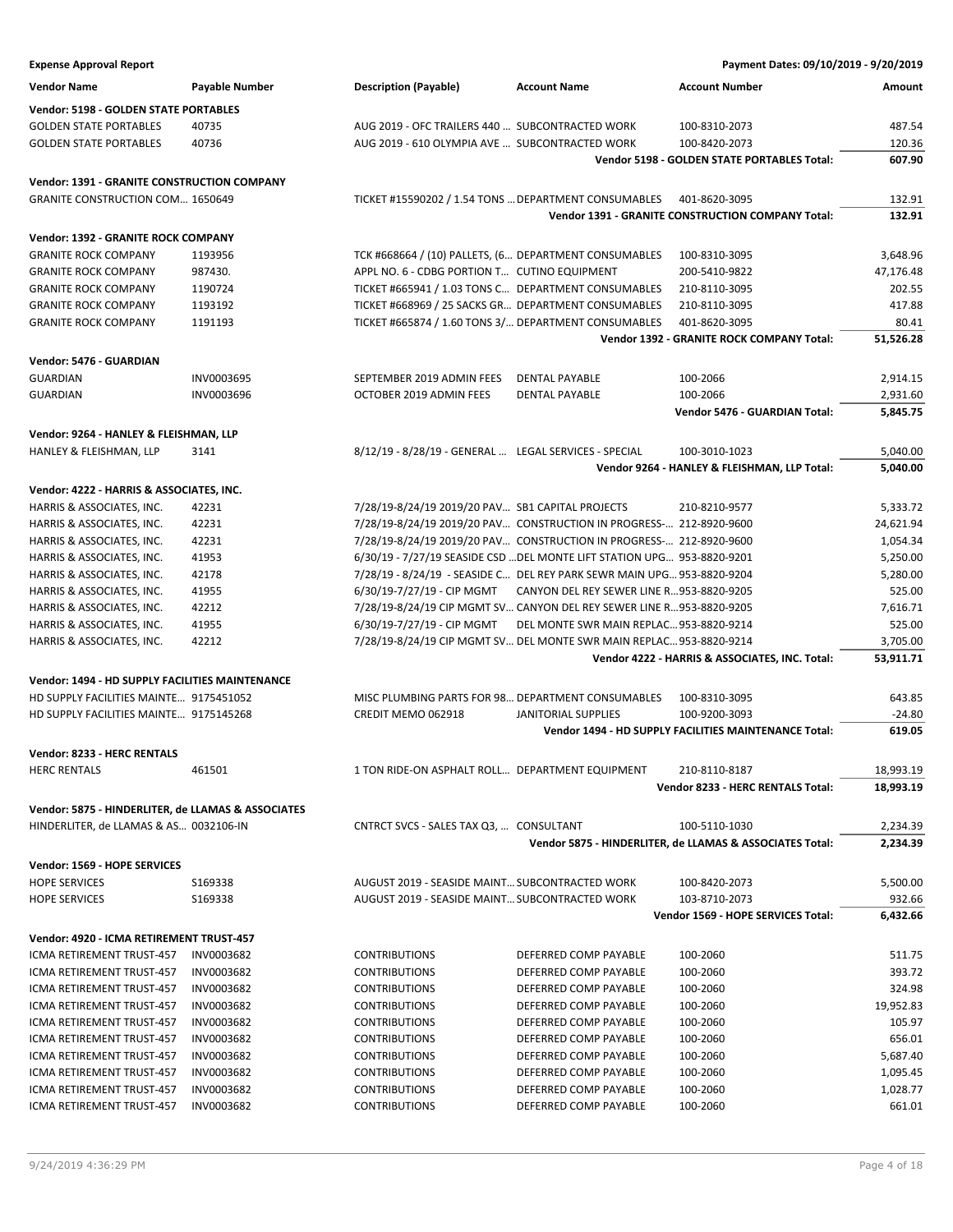| <b>Expense Approval Report</b>                              |                       |                                                                  |                       | Payment Dates: 09/10/2019 - 9/20/2019          |                |
|-------------------------------------------------------------|-----------------------|------------------------------------------------------------------|-----------------------|------------------------------------------------|----------------|
| <b>Vendor Name</b>                                          | <b>Payable Number</b> | <b>Description (Payable)</b>                                     | <b>Account Name</b>   | <b>Account Number</b>                          | Amount         |
| ICMA RETIREMENT TRUST-457                                   | INV0003682            | <b>CONTRIBUTIONS</b>                                             | DEFERRED COMP PAYABLE | 103-2060                                       | 38.67          |
| ICMA RETIREMENT TRUST-457                                   | INV0003682            | <b>CONTRIBUTIONS</b>                                             | DEFERRED COMP PAYABLE | 103-2060                                       | 9.33           |
| ICMA RETIREMENT TRUST-457                                   | INV0003682            | <b>CONTRIBUTIONS</b>                                             | DEFERRED COMP PAYABLE | 113-2060                                       | 140.21         |
| ICMA RETIREMENT TRUST-457                                   | INV0003682            | <b>CONTRIBUTIONS</b>                                             | DEFERRED COMP PAYABLE | 113-2060                                       | 57.12          |
| ICMA RETIREMENT TRUST-457                                   | INV0003682            | <b>CONTRIBUTIONS</b>                                             | DEFERRED COMP PAYABLE | 200-2060                                       | 138.66         |
| ICMA RETIREMENT TRUST-457                                   | INV0003682            | <b>CONTRIBUTIONS</b>                                             | DEFERRED COMP PAYABLE | 210-2060                                       | 7.14           |
| ICMA RETIREMENT TRUST-457                                   | INV0003682            | <b>CONTRIBUTIONS</b>                                             | DEFERRED COMP PAYABLE | 210-2060                                       | 14.70          |
| <b>ICMA RETIREMENT TRUST-457</b>                            | INV0003682            | <b>CONTRIBUTIONS</b>                                             | DEFERRED COMP PAYABLE | 210-2060                                       | 138.51         |
| ICMA RETIREMENT TRUST-457                                   | INV0003682            | <b>CONTRIBUTIONS</b>                                             | DEFERRED COMP PAYABLE | 210-2060                                       | 55.58          |
| ICMA RETIREMENT TRUST-457                                   | INV0003682            | <b>CONTRIBUTIONS</b>                                             | DEFERRED COMP PAYABLE | 210-2060                                       | 488.62         |
| ICMA RETIREMENT TRUST-457                                   | INV0003682            | <b>CONTRIBUTIONS</b>                                             | DEFERRED COMP PAYABLE | 271-2060                                       | 193.52         |
| ICMA RETIREMENT TRUST-457                                   | INV0003682            | <b>CONTRIBUTIONS</b>                                             | DEFERRED COMP PAYABLE | 271-2060                                       | 118.16         |
| ICMA RETIREMENT TRUST-457                                   | INV0003682            | <b>CONTRIBUTIONS</b>                                             | DEFERRED COMP PAYABLE | 271-2060                                       | 85.57          |
| ICMA RETIREMENT TRUST-457                                   | INV0003682            | <b>CONTRIBUTIONS</b>                                             | DEFERRED COMP PAYABLE | 271-2060                                       | 88.20          |
| ICMA RETIREMENT TRUST-457                                   | INV0003682            | <b>CONTRIBUTIONS</b>                                             | DEFERRED COMP PAYABLE | 345-2060                                       | 22.12          |
| ICMA RETIREMENT TRUST-457                                   | INV0003682            | <b>CONTRIBUTIONS</b>                                             | DEFERRED COMP PAYABLE | 345-2060                                       | 5.29           |
| ICMA RETIREMENT TRUST-457                                   | INV0003682            | <b>CONTRIBUTIONS</b>                                             | DEFERRED COMP PAYABLE | 401-2060                                       | 77.58          |
| <b>ICMA RETIREMENT TRUST-457</b>                            | INV0003682            | <b>CONTRIBUTIONS</b>                                             | DEFERRED COMP PAYABLE | 401-2060                                       | 407.93         |
| ICMA RETIREMENT TRUST-457                                   | INV0003682            | <b>CONTRIBUTIONS</b>                                             | DEFERRED COMP PAYABLE | 401-2060                                       | 28.56          |
| ICMA RETIREMENT TRUST-457                                   | INV0003682            | <b>CONTRIBUTIONS</b>                                             | DEFERRED COMP PAYABLE | 401-2060                                       | 84.66          |
| ICMA RETIREMENT TRUST-457                                   | INV0003682            | <b>CONTRIBUTIONS</b>                                             | DEFERRED COMP PAYABLE | 501-2060                                       | 197.98         |
| ICMA RETIREMENT TRUST-457                                   | INV0003682            | <b>CONTRIBUTIONS</b>                                             | DEFERRED COMP PAYABLE | 501-2060                                       | 57.12          |
| <b>ICMA RETIREMENT TRUST-457</b>                            | INV0003682            | <b>CONTRIBUTIONS</b>                                             | DEFERRED COMP PAYABLE | 501-2060                                       | 65.25          |
| ICMA RETIREMENT TRUST-457                                   | INV0003682            | <b>CONTRIBUTIONS</b>                                             | DEFERRED COMP PAYABLE | 503-2060                                       | 313.82         |
| ICMA RETIREMENT TRUST-457                                   | INV0003682            | <b>CONTRIBUTIONS</b>                                             | DEFERRED COMP PAYABLE | 503-2060                                       | 573.85         |
| ICMA RETIREMENT TRUST-457                                   | INV0003682            | <b>CONTRIBUTIONS</b>                                             | DEFERRED COMP PAYABLE | 951-2060                                       | 36.09          |
| ICMA RETIREMENT TRUST-457                                   | INV0003682            | <b>CONTRIBUTIONS</b>                                             | DEFERRED COMP PAYABLE | 951-2060                                       | 57.83          |
| ICMA RETIREMENT TRUST-457                                   | INV0003682            | <b>CONTRIBUTIONS</b>                                             | DEFERRED COMP PAYABLE | 951-2060                                       | 57.02          |
| ICMA RETIREMENT TRUST-457                                   | INV0003682            | <b>CONTRIBUTIONS</b>                                             | DEFERRED COMP PAYABLE | 951-2060                                       | 3.39           |
| ICMA RETIREMENT TRUST-457                                   | INV0003682            | <b>CONTRIBUTIONS</b>                                             | DEFERRED COMP PAYABLE | 951-2060                                       | 264.82         |
| ICMA RETIREMENT TRUST-457                                   | INV0003682            | <b>CONTRIBUTIONS</b>                                             | DEFERRED COMP PAYABLE | 953-2060                                       | 2.16           |
|                                                             |                       |                                                                  |                       | Vendor 4920 - ICMA RETIREMENT TRUST-457 Total: | 34,247.35      |
|                                                             |                       |                                                                  |                       |                                                |                |
| Vendor: 8332 - IVY SIMPSON                                  | 1340                  | MONTHLY INTERIOR PLANT SER SUBCONTRACTED WORK                    |                       | 100-8310-2073                                  | 216.00         |
| <b>IVY SIMPSON</b>                                          |                       |                                                                  |                       | Vendor 8332 - IVY SIMPSON Total:               | 216.00         |
|                                                             |                       |                                                                  |                       |                                                |                |
| Vendor: 7065 - JAN ROEHL CONSULTING<br>JAN ROEHL CONSULTING | 12                    | AUGUST 2019 - CAL VIP EVALU JAN ROEHL CONSULTING                 |                       | 100-2042-1039                                  | 531.25         |
|                                                             |                       |                                                                  |                       | Vendor 7065 - JAN ROEHL CONSULTING Total:      | 531.25         |
|                                                             |                       |                                                                  |                       |                                                |                |
| Vendor: 8022 - JEFF K. BILLS                                |                       |                                                                  |                       |                                                |                |
| JEFF K. BILLS                                               | 369119                | LEADERSHIP TRNG/DEV - SHERI CONSULTANT                           |                       | 100-2031-1030                                  | 4,767.00       |
| JEFF K. BILLS                                               | 3791019               | (2) SUREHIRE ASSESSMENTS 9/ PERSONNEL RECRUITMENT                |                       | 100-2031-2064                                  | 400.00         |
| JEFF K. BILLS                                               | 3791019               | (2) SUREHIRE ASSESSMENTS 9/ BACKGROUND INVESTIGATION             |                       | 100-6110-1027                                  | 400.00         |
|                                                             |                       |                                                                  |                       | Vendor 8022 - JEFF K. BILLS Total:             | 5,567.00       |
| Vendor: 8455 - JERRY BLACKWELDER                            |                       |                                                                  |                       |                                                |                |
| <b>JERRY BLACKWELDER</b>                                    | 9/10/19               | 9/10/2019 SANITATION DISTRI MEETINGS AND TRAVEL                  |                       | 951-8820-4121                                  | 100.00         |
|                                                             |                       |                                                                  |                       | Vendor 8455 - JERRY BLACKWELDER Total:         | 100.00         |
| <b>Vendor: 0213 - LANGUAGE LINE SERVICES</b>                |                       |                                                                  |                       |                                                |                |
| LANGUAGE LINE SERVICES                                      | 4627353               | AUGUST 2019 - INTERPRETATI TELEPHONE                             |                       | 100-6110-5132                                  |                |
|                                                             |                       |                                                                  |                       | Vendor 0213 - LANGUAGE LINE SERVICES Total:    | 13.03<br>13.03 |
|                                                             |                       |                                                                  |                       |                                                |                |
| Vendor: 5452 - LEXIPOL, LLC                                 |                       |                                                                  |                       |                                                |                |
| LEXIPOL, LLC                                                | 30806                 | 7/1/19-6/30/20 UPDATE MGMTCOMPUTER SUPPLIES/SOFTWA 100-6110-3102 |                       |                                                | 6,000.00       |
|                                                             |                       |                                                                  |                       | Vendor 5452 - LEXIPOL, LLC Total:              | 6,000.00       |
| Vendor: 1971 - LIEBERT CASSIDY WHITMORE                     |                       |                                                                  |                       |                                                |                |
| LIEBERT CASSIDY WHITMORE                                    | 1485551               | AUGUST 2019 - NEGOTIATIONS  CONSULTANT                           |                       | 100-2031-1030                                  | 1,710.00       |
|                                                             |                       |                                                                  |                       | Vendor 1971 - LIEBERT CASSIDY WHITMORE Total:  | 1,710.00       |
|                                                             |                       |                                                                  |                       |                                                |                |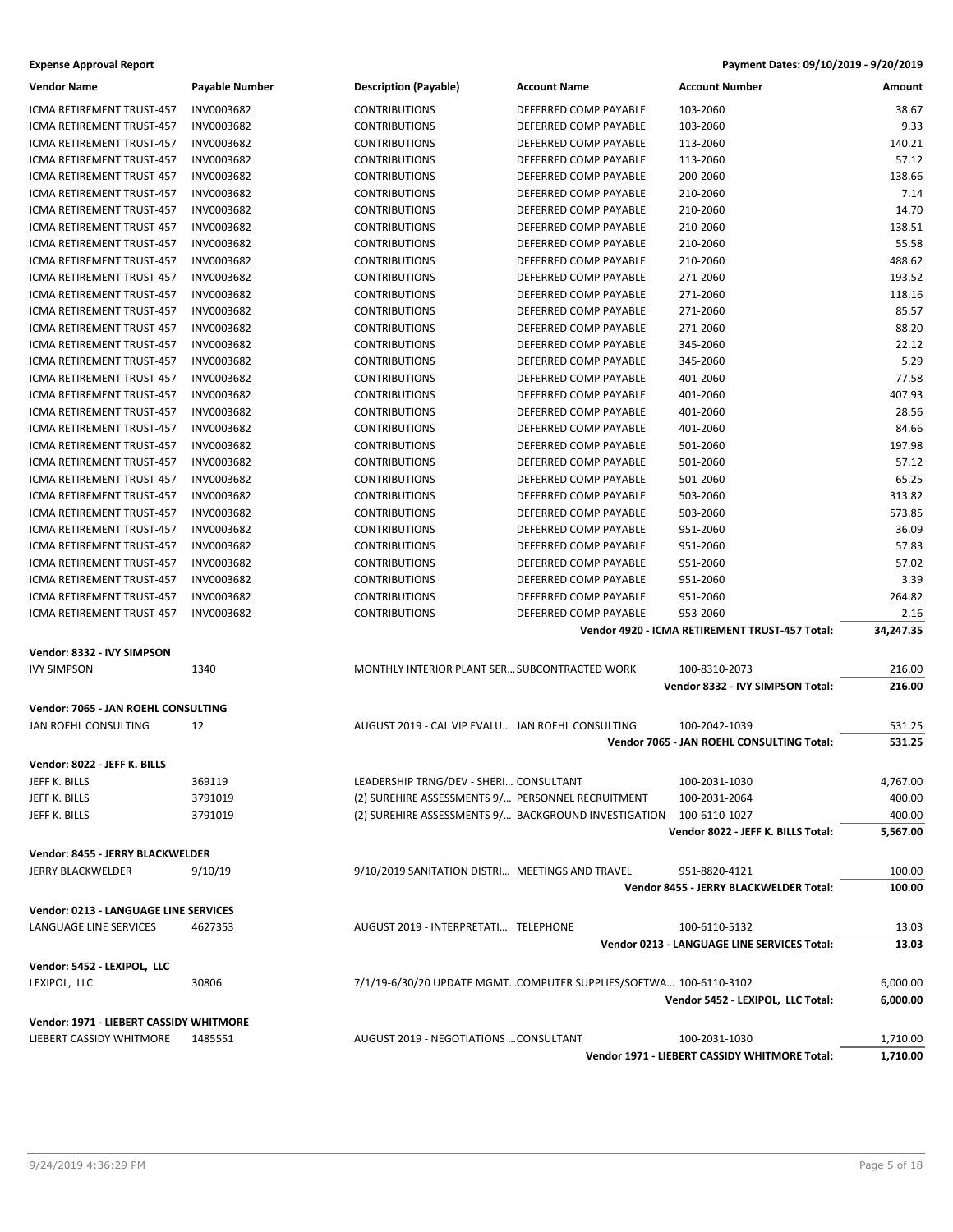| <b>Expense Approval Report</b>                    |                       |                                                      |                                                                    | Payment Dates: 09/10/2019 - 9/20/2019                          |           |
|---------------------------------------------------|-----------------------|------------------------------------------------------|--------------------------------------------------------------------|----------------------------------------------------------------|-----------|
| <b>Vendor Name</b>                                | <b>Payable Number</b> | <b>Description (Payable)</b>                         | <b>Account Name</b>                                                | <b>Account Number</b>                                          | Amount    |
| Vendor: 8232 - MAKAI SOLUTIONS                    |                       |                                                      |                                                                    |                                                                |           |
| <b>MAKAI SOLUTIONS</b>                            | 1246                  | ANNUAL SAFETY LIFT INSPECT SUBCONTRACTED WORK        |                                                                    | 100-8310-2073                                                  | 796.51    |
|                                                   |                       |                                                      |                                                                    | Vendor 8232 - MAKAI SOLUTIONS Total:                           | 796.51    |
| Vendor: 6379 - MARINA COAST WATER DISTRICT        |                       |                                                      |                                                                    |                                                                |           |
| MARINA COAST WATER DISTRI (7) ACCTS - SEASIDE     |                       | 7/1/19 - 8/30/19 MISC SEASIDE WATER                  |                                                                    | 100-8310-5133                                                  | 944.76    |
| MARINA COAST WATER DISTRI (7) ACCTS - SEASIDE     |                       | 7/1/19 - 8/30/19 MISC SEASIDE WATER                  |                                                                    | 100-8440-5133                                                  | 9,327.68  |
| MARINA COAST WATER DISTRI (7) ACCTS - SEASIDE     |                       | 7/1/19 - 8/30/19 MISC SEASIDE WATER                  |                                                                    | 100-8440-5133                                                  | 183.36    |
| MARINA COAST WATER DISTRI (7) ACCTS - SEASIDE     |                       | 7/1/19 - 8/30/19 MISC SEASIDE WATER                  |                                                                    | 210-8420-5133                                                  | 3,881.87  |
| MARINA COAST WATER DISTRI (7) ACCTS - SEASIDE     |                       | 7/1/19 - 8/30/19 MISC SEASIDE WATER                  |                                                                    | 210-8420-5133                                                  | 299.22    |
| MARINA COAST WATER DISTRI (7) ACCTS - SEASIDE     |                       | 7/1/19 - 8/30/19 MISC SEASIDE WATER                  |                                                                    | 210-8420-5133                                                  | 299.22    |
| MARINA COAST WATER DISTRI (7) ACCTS - SEASIDE     |                       | 7/1/19 - 8/30/19 MISC SEASIDE WATER                  |                                                                    | 210-8420-5133                                                  | 299.22    |
|                                                   |                       |                                                      |                                                                    | Vendor 6379 - MARINA COAST WATER DISTRICT Total:               | 15,235.33 |
| Vendor: 2102 - MARTIN'S IRRIGATION SUPPLY, INC.   |                       |                                                      |                                                                    |                                                                |           |
| MARTIN'S IRRIGATION SUPPLY,  552591               |                       | VALVE BOXES, WIRE NUTS (L),  DEPARTMENT CONSUMABLES  |                                                                    | 100-8440-3095                                                  | 199.64    |
| MARTIN'S IRRIGATION SUPPLY,  552688               |                       | (6) MISTREE POLE 2x8' TREE ST DEPARTMENT CONSUMABLES |                                                                    | 100-8450-3095                                                  | 31.27     |
|                                                   |                       |                                                      |                                                                    | Vendor 2102 - MARTIN'S IRRIGATION SUPPLY, INC. Total:          | 230.91    |
| Vendor: 2236 - MBS BUSINESS SYSTEMS               |                       |                                                      |                                                                    |                                                                |           |
| MBS BUSINESS SYSTEMS                              | 367708                | 986 HILBY AVE - FY18/19 PORTI COPIER SERVICES        |                                                                    | 100-9200-2044                                                  | 81.17     |
| MBS BUSINESS SYSTEMS                              | 367708.               | 986 HILBY AVE - FY 19/20 PORT COPIER SERVICES        |                                                                    | 100-9200-2044                                                  | 285.24    |
|                                                   |                       |                                                      |                                                                    | Vendor 2236 - MBS BUSINESS SYSTEMS Total:                      | 366.41    |
| Vendor: 2157 - MGT OF AMERICA, LLC                |                       |                                                      |                                                                    |                                                                |           |
| MGT OF AMERICA, LLC                               | 36267                 | SB90 ANNUAL CLAIMING - FY 2 CONSULTANT               |                                                                    | 100-5110-1030                                                  | 2,207.85  |
|                                                   |                       |                                                      |                                                                    | Vendor 2157 - MGT OF AMERICA, LLC Total:                       | 2.207.85  |
| Vendor: 4519 - MICHAEL MASTROIANNI                |                       |                                                      |                                                                    |                                                                |           |
| MICHAEL MASTROIANNI                               | 1841                  | (1) CARRIAGE & PETTING ZOO  HOLIDAY SNOW FESTIVAL    |                                                                    | 100-9200-7182                                                  | 1,350.00  |
|                                                   |                       |                                                      |                                                                    | Vendor 4519 - MICHAEL MASTROIANNI Total:                       | 1,350.00  |
| Vendor: 3717 - MICHAEL WILDGOOSE                  |                       |                                                      |                                                                    |                                                                |           |
| MICHAEL WILDGOOSE                                 | 9/13/19               | REIMBURSEMENT FOR HISTORYCOMMISSION ACTIVITIES       |                                                                    | 100-1320-7171                                                  | 32.76     |
|                                                   |                       |                                                      |                                                                    | Vendor 3717 - MICHAEL WILDGOOSE Total:                         | 32.76     |
| Vendor: 2186 - MISSION UNIFORM SERVICE            |                       |                                                      |                                                                    |                                                                |           |
| MISSION UNIFORM SERVICE                           | 510669672             | RECREATON DEPT - WEEKLY UN UNIFORM SERVICE/LAUNDRY   |                                                                    | 100-9105-2049                                                  | 111.96    |
| MISSION UNIFORM SERVICE                           | 510726624             | RECREATION DEPT - UNIFORM  UNIFORM SERVICE/LAUNDRY   |                                                                    | 100-9105-2049                                                  | 111.96    |
|                                                   |                       |                                                      |                                                                    | Vendor 2186 - MISSION UNIFORM SERVICE Total:                   | 223.92    |
| Vendor: 7505 - MONTEREY BAY ANALYTICAL SVCS.      |                       |                                                      |                                                                    |                                                                |           |
| MONTEREY BAY ANALYTICAL S 190830 04               |                       | SEASIDE MWS SAMPLES RECEIV WATER SAMPLING            |                                                                    | 401-8620-2072                                                  | 260.00    |
| MONTEREY BAY ANALYTICAL S 190904 18               |                       | SEASIDE MWS SAMPLES RECEIV WATER SAMPLING            |                                                                    | 401-8620-2072                                                  | 78.00     |
|                                                   |                       |                                                      |                                                                    | Vendor 7505 - MONTEREY BAY ANALYTICAL SVCS. Total:             | 338.00    |
| Vendor: 5543 - MONTEREY BAY URGENT                |                       |                                                      |                                                                    |                                                                |           |
| <b>MONTEREY BAY URGENT</b>                        | 266518                | PRE-EMPLOYMENT TESTING                               | SUBCONTRACTED WORK                                                 | 951-8820-2073                                                  | 60.00     |
|                                                   |                       |                                                      |                                                                    | <b>Vendor 5543 - MONTEREY BAY URGENT Total:</b>                | 60.00     |
| Vendor: 0759 - MONTEREY CO. WEEKLY CLASSIFIEDS    |                       |                                                      |                                                                    |                                                                |           |
| MONTEREY CO. WEEKLY CLASSI 38-042302-00013        |                       | <b>CAPER NOTICE 2018-2019</b>                        | PUBLISHING & LEGAL ADVERTIS 200-5410-2063                          |                                                                | 135.75    |
| MONTEREY CO. WEEKLY CLASSI 39-042302-00013        |                       | <b>CAPER NOTICE 2018-2019</b>                        | PUBLISHING & LEGAL ADVERTIS 200-5410-2063                          |                                                                | 149.33    |
| MONTEREY CO. WEEKLY CLASSI 40-042302-00013        |                       |                                                      | NOT OF ANNUAL PLANNG & C PUBLISHING & LEGAL ADVERTIS 200-5410-2063 |                                                                | 149.33    |
| MONTEREY CO. WEEKLY CLASSI 41-042302-00013        |                       |                                                      | NOT OF ANNUAL PLANNG & C PUBLISHING & LEGAL ADVERTIS 200-5410-2063 |                                                                | 162.90    |
| MONTEREY CO. WEEKLY CLASSI 67-061108-00001        |                       | NOTICE FOR BIDS CITY HALL SO SOLAR PANELS            |                                                                    | 347-8910-9539                                                  | 434.40    |
|                                                   |                       |                                                      |                                                                    | Vendor 0759 - MONTEREY CO. WEEKLY CLASSIFIEDS Total:           | 1,031.71  |
| Vendor: 5921 - MONTEREY COUNTY AUDITOR-CONTROLLER |                       |                                                      |                                                                    |                                                                |           |
| MONTEREY COUNTY AUDITOR- MASTER TAXING ENTITY     |                       |                                                      | PER MSTR TAX AGREE FOR SEAS SRD EXTENSION COST REIMBUR 961-3408    |                                                                | 1,582.00  |
| MONTEREY COUNTY AUDITOR- MASTER TAXING ENTITY     |                       |                                                      | PER MSTR TAX AGREE FOR SEAS SRD EXTENSION COST REIMBUR 961-3408    |                                                                | 13,547.00 |
|                                                   |                       |                                                      |                                                                    | <b>Vendor 5921 - MONTEREY COUNTY AUDITOR-CONTROLLER Total:</b> | 15,129.00 |
| <b>Vendor: 2129 - MONTEREY COUNTY PEACE</b>       |                       |                                                      |                                                                    |                                                                |           |
| MONTEREY COUNTY PEACE                             | 2019049R              | JULY 2019 - SHOOTING RANGE  TRAINING & EDUCATIONS    |                                                                    | 100-6120-1029                                                  | 450.00    |
| MONTEREY COUNTY PEACE                             | 2019056R              | AUGUST 2019 - SHOOTING RA TRAINING & EDUCATIONS      |                                                                    | 100-6120-1029                                                  | 475.00    |
|                                                   |                       |                                                      |                                                                    | Vendor 2129 - MONTEREY COUNTY PEACE Total:                     | 925.00    |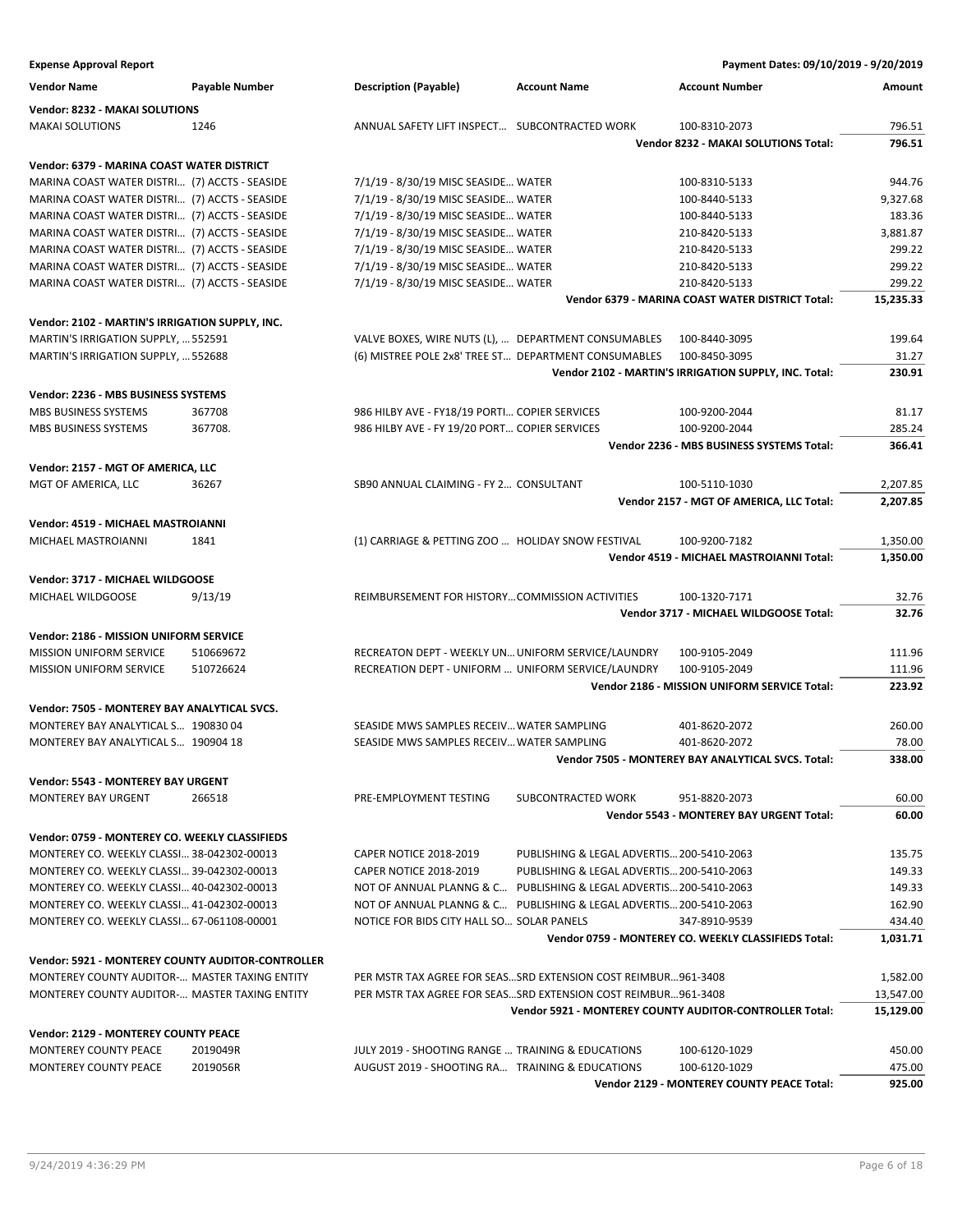| <b>Expense Approval Report</b>                  |                       |                                                                 |                                           | Payment Dates: 09/10/2019 - 9/20/2019                          |           |
|-------------------------------------------------|-----------------------|-----------------------------------------------------------------|-------------------------------------------|----------------------------------------------------------------|-----------|
| <b>Vendor Name</b>                              | <b>Payable Number</b> | <b>Description (Payable)</b>                                    | <b>Account Name</b>                       | <b>Account Number</b>                                          | Amount    |
| Vendor: 2295 - MONTEREY COUNTY PETROLEUM        |                       |                                                                 |                                           |                                                                |           |
| MONTEREY COUNTY PETROLE 330726                  |                       | 1,332 GALLONS UNLEADED RE VEHICLE FUEL                          |                                           | 501-8520-6145                                                  | 3,859.50  |
| MONTEREY COUNTY PETROLE 330727                  |                       | 438 GALLONS DIESEL NO. 2                                        | <b>VEHICLE FUEL</b>                       | 501-8520-6145                                                  | 1,387.41  |
| MONTEREY COUNTY PETROLE 331072                  |                       | 850 GALLONS DIESEL NO. 2                                        | <b>VEHICLE FUEL</b>                       | 501-8520-6145                                                  | 2,663.14  |
|                                                 |                       |                                                                 |                                           | Vendor 2295 - MONTEREY COUNTY PETROLEUM Total:                 | 7,910.05  |
| Vendor: 2322 - MONTEREY PENINSULA COLLEGE       |                       |                                                                 |                                           |                                                                |           |
| MONTEREY PENINSULA COLLEGE MASTER TAXING ENTITY |                       | PER MSTR TAX AGREE FOR SEASSRD EXTENSION COST REIMBUR961-3408   |                                           |                                                                | 5,587.00  |
|                                                 |                       |                                                                 |                                           | Vendor 2322 - MONTEREY PENINSULA COLLEGE Total:                | 5,587.00  |
| Vendor: 2335 - MONTEREY PENINSULA UNIFIED       |                       |                                                                 |                                           |                                                                |           |
| MONTEREY PENINSULA UNIFIED MASTER TAXING ENTITY |                       | PER MSTR TAX AGREE FOR SEAS SRD EXTENSION COST REIMBUR 961-3408 |                                           |                                                                | 51,737.00 |
|                                                 |                       |                                                                 |                                           | Vendor 2335 - MONTEREY PENINSULA UNIFIED Total:                | 51,737.00 |
|                                                 |                       |                                                                 |                                           |                                                                |           |
| Vendor: 2338 - MONTEREY PENINSULA WATER         |                       |                                                                 |                                           |                                                                |           |
| MONTEREY PENINSULA WATER RFS2019-01-01 JAN-JUN  |                       | JAN-JUN 2019 WATERMASTER  CONSULTING COSTS                      |                                           | 670-2130-1030                                                  | 23,770.00 |
| MONTEREY PENINSULA WATER RFS2019-02.01 JAN-JUN  |                       | JAN-JUN 2019 - WATERMASTER CONSULTING COSTS                     |                                           | 670-2130-1030<br>Vendor 2338 - MONTEREY PENINSULA WATER Total: | 1,116.00  |
|                                                 |                       |                                                                 |                                           |                                                                | 24,886.00 |
| Vendor: 6761 - MONTEREY SIGNS, INC.             |                       |                                                                 |                                           |                                                                |           |
| MONTEREY SIGNS, INC.                            | 16669                 | (2) SKATE PARK SIGNS + GRAPH PARKS IMPROVEMENTS                 |                                           | 348-8910-9570                                                  | 535.33    |
|                                                 |                       |                                                                 |                                           | Vendor 6761 - MONTEREY SIGNS, INC. Total:                      | 535.33    |
| <b>Vendor: 2351 - MONTEREY TIRE SERVICE</b>     |                       |                                                                 |                                           |                                                                |           |
| <b>MONTEREY TIRE SERVICE</b>                    | 1-90910               | TIRE/PARTS FOR 2014 PETERBIL TIRES                              |                                           | 501-8520-6147                                                  | 549.92    |
| MONTEREY TIRE SERVICE                           | 1-91063               | (6) GOODYEAR EAGLE RS-A 103 TIRES                               |                                           | 501-8520-6147                                                  | 916.66    |
|                                                 |                       |                                                                 |                                           | Vendor 2351 - MONTEREY TIRE SERVICE Total:                     | 1,466.58  |
| Vendor: 9289 - PACIFIC CREST ACTUARIES, LLC     |                       |                                                                 |                                           |                                                                |           |
| PACIFIC CREST ACTUARIES, LLC 1105               |                       | AUG 2019 - GASB 75 ACTUARIALCONSULTANT                          |                                           | 100-5110-1030                                                  | 3,500.00  |
|                                                 |                       |                                                                 |                                           | Vendor 9289 - PACIFIC CREST ACTUARIES, LLC Total:              | 3,500.00  |
| Vendor: 2652 - PACIFIC GAS & ELECTRIC           |                       |                                                                 |                                           |                                                                |           |
| PACIFIC GAS & ELECTRIC                          | 8460074755-88/5/19    | PGE Collective 8/5/19                                           | <b>GAS &amp; ELECTRIC</b>                 | 100-8310-5131                                                  | 294.79    |
| PACIFIC GAS & ELECTRIC                          | 8460074755-88/5/19    | PGE Collective 8/5/19                                           | <b>GAS &amp; ELECTRIC</b>                 | 100-8310-5131                                                  | 1,785.91  |
| PACIFIC GAS & ELECTRIC                          | 8460074755-88/5/19    | PGE Collective 8/5/19                                           | <b>GAS &amp; ELECTRIC</b>                 | 100-8310-5131                                                  | 5,621.07  |
| PACIFIC GAS & ELECTRIC                          | 8460074755-88/5/19    | PGE Collective 8/5/19                                           | <b>GAS &amp; ELECTRIC</b>                 | 100-8310-5131                                                  | 9,860.14  |
| PACIFIC GAS & ELECTRIC                          | 8460074755-88/5/19    | PGE Collective 8/5/19                                           | <b>GAS &amp; ELECTRIC</b>                 | 100-8310-5131                                                  | 6,711.65  |
| PACIFIC GAS & ELECTRIC                          | MISC ACCTS 8/21/19    | PG&E Individual 8/21/19                                         | GAS & ELECTRIC                            | 100-8310-5131                                                  | 2,189.52  |
| PACIFIC GAS & ELECTRIC                          | 8460074755-88/5/19    | PGE Collective 8/5/19                                           | GAS & ELECTRIC                            | 100-8420-5131                                                  | 283.61    |
| PACIFIC GAS & ELECTRIC                          | MISC ACCTS 8/21/19    | PG&E Individual 8/21/19                                         | <b>GAS &amp; ELECTRIC</b>                 | 100-8420-5131                                                  | 402.38    |
| PACIFIC GAS & ELECTRIC                          | 8460074755-88/5/19    | PGE Collective 8/5/19                                           | <b>GAS &amp; ELECTRIC</b>                 | 103-8710-5131                                                  | 1,923.38  |
| <b>PACIFIC GAS &amp; ELECTRIC</b>               | 8460074755-88/5/19    | PGE Collective 8/5/19                                           | <b>GAS &amp; ELECTRIC</b>                 | 210-8110-5131                                                  | 20.59     |
| PACIFIC GAS & ELECTRIC                          | 8460074755-88/5/19    | PGE Collective 8/5/19                                           | <b>STREET LIGHTINGS</b>                   | 210-8210-2059                                                  | 15,125.37 |
| PACIFIC GAS & ELECTRIC                          | MISC ACCTS 8/21/19    | PG&E Individual 8/21/19                                         | <b>STREET LIGHTINGS</b>                   | 210-8210-2059                                                  | 3,193.23  |
| PACIFIC GAS & ELECTRIC                          | 8460074755-88/5/19    | PGE Collective 8/5/19                                           | <b>GAS &amp; ELECTRIC</b>                 | 210-8420-5131                                                  | 116.22    |
| PACIFIC GAS & ELECTRIC                          | MISC ACCTS 8/21/19    | PG&E Individual 8/21/19                                         | <b>GAS &amp; ELECTRIC</b>                 | 210-8420-5131                                                  | 180.20    |
| PACIFIC GAS & ELECTRIC                          | 8460074755-8 8/5/19   | PGE Collective 8/5/19                                           | <b>GAS &amp; ELECTRIC</b>                 | 401-8620-5131                                                  | 3,579.81  |
| PACIFIC GAS & ELECTRIC                          | 8460074755-88/5/19    | PGE Collective 8/5/19                                           | <b>GAS &amp; ELECTRIC</b>                 | 501-8510-5131                                                  | 335.67    |
| PACIFIC GAS & ELECTRIC                          | MISC ACCTS 8/21/19    | PG&E Individual 8/21/19                                         | RENTAL PROPERTY EXP & MAINT 971-9710-9599 |                                                                | 17.67     |
|                                                 |                       |                                                                 |                                           | Vendor 2652 - PACIFIC GAS & ELECTRIC Total:                    | 51,641.21 |
| Vendor: 7672 - PATRICIA A. LINTELL              |                       |                                                                 |                                           |                                                                |           |
| PATRICIA A. LINTELL                             | 9/10/19               | 9/10/2019 SANITATION DISTRI MEETINGS AND TRAVEL                 |                                           | 951-8820-4121                                                  | 100.00    |
|                                                 |                       |                                                                 |                                           | Vendor 7672 - PATRICIA A. LINTELL Total:                       | 100.00    |
| <b>Vendor: 8014 - PAXTON ASSOCIATES</b>         |                       |                                                                 |                                           |                                                                |           |
| PAXTON ASSOCIATES                               | 1347                  | 7/26/19-8/25/19 WATERMAST CONSULTANT                            |                                           | 670-2120-1030                                                  | 5,500.00  |
|                                                 |                       |                                                                 |                                           | <b>Vendor 8014 - PAXTON ASSOCIATES Total:</b>                  | 5,500.00  |
|                                                 |                       |                                                                 |                                           |                                                                |           |
| Vendor: 2746 - PENINSULA POOL SERVICE           |                       |                                                                 |                                           |                                                                |           |
| PENINSULA POOL SERVICE                          | 192960902             | (4) 4 GAL CASE SANI-CHLOR                                       | DEPARTMENT CONSUMABLES                    | 401-8620-3095                                                  | 90.34     |
|                                                 |                       |                                                                 |                                           | Vendor 2746 - PENINSULA POOL SERVICE Total:                    | 90.34     |
| Vendor: 6162 - PLAYCORE WISCONSIN INC           |                       |                                                                 |                                           |                                                                |           |
| PLAYCORE WISCONSIN INC                          | SI212538              | (4) HVY DUTY EYE BOLTS, (2) 8'  DEPARTMENT CONSUMABLES          |                                           | 100-8310-3095                                                  | 1,536.38  |
| PLAYCORE WISCONSIN INC                          | SI214396              | (4) THREADED EYE 1/2"-- 13 TH DEPARTMENT CONSUMABLES            |                                           | 100-8310-3095                                                  | 193.46    |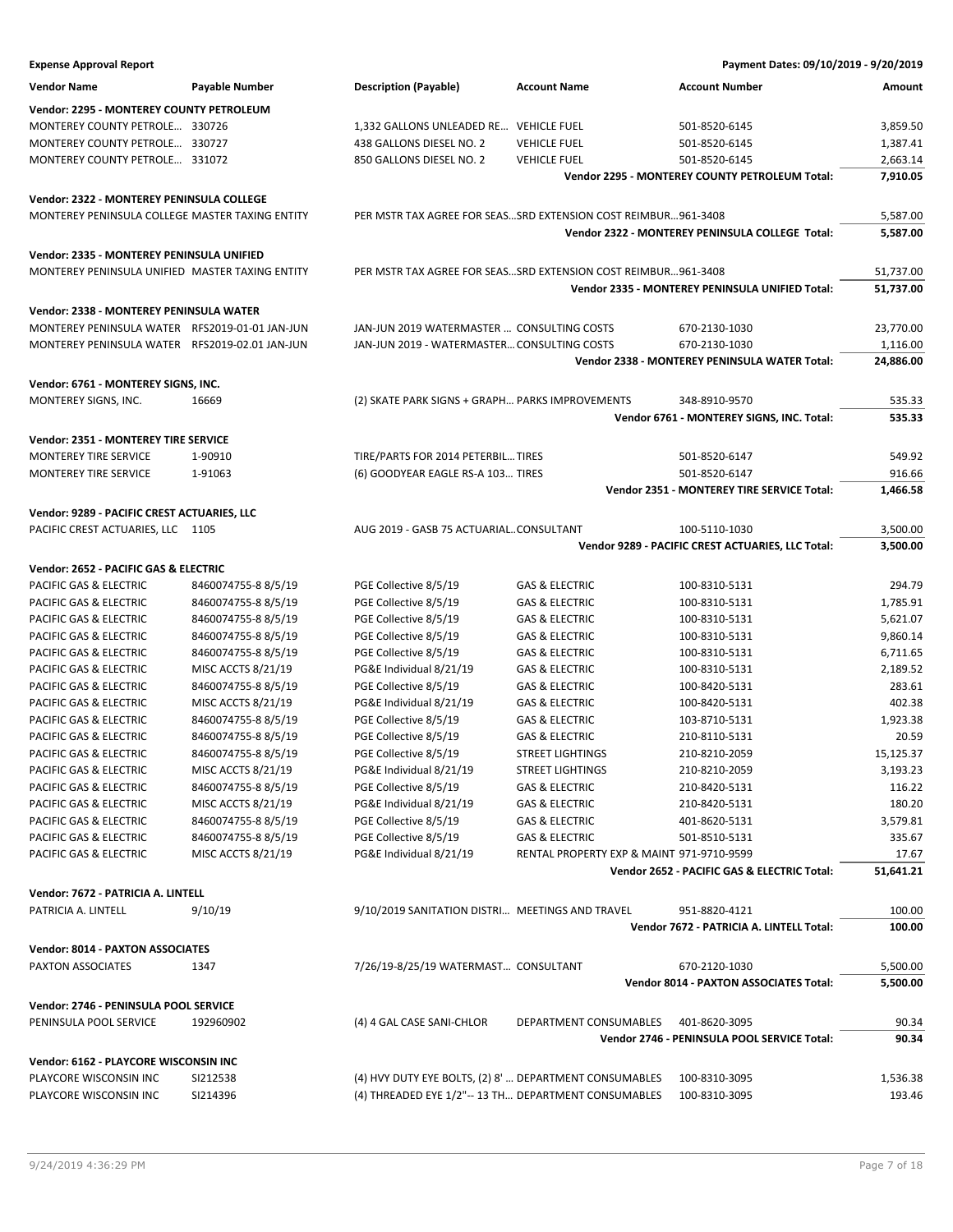| <b>Expense Approval Report</b>                                                 |                                                         |                                                                                |                     | Payment Dates: 09/10/2019 - 9/20/2019                         |                |
|--------------------------------------------------------------------------------|---------------------------------------------------------|--------------------------------------------------------------------------------|---------------------|---------------------------------------------------------------|----------------|
| <b>Vendor Name</b>                                                             | Payable Number                                          | <b>Description (Payable)</b>                                                   | <b>Account Name</b> | <b>Account Number</b>                                         | Amount         |
| PLAYCORE WISCONSIN INC                                                         | SI211819                                                | (220) MURIATIC ACID - MINI BU CHEMICALS                                        |                     | 100-8310-3099                                                 | 1,067.06       |
|                                                                                |                                                         |                                                                                |                     | Vendor 6162 - PLAYCORE WISCONSIN INC Total:                   | 2,796.90       |
|                                                                                | Vendor: 8357 - PRESIDENT AND FELLOWS OF HARVARD COLLEGE |                                                                                |                     |                                                               |                |
| PRESIDENT AND FELLOWS OF H HKSEE010663                                         |                                                         | A. PRIDGEN-APPLYNG BEHAVIO MEETINGS & TRAVEL                                   |                     | 100-6110-4121                                                 | 9,400.00       |
|                                                                                |                                                         |                                                                                |                     | Vendor 8357 - PRESIDENT AND FELLOWS OF HARVARD COLLEGE Total: | 9,400.00       |
| Vendor: 5705 - PUBLIC AGENCY RETIREMENT SERVICES                               |                                                         |                                                                                |                     |                                                               |                |
| PUBLIC AGENCY RETIREMENT S 43645                                               |                                                         | ACTUARIAL FEES THROUGH 8/1 CONSULTANT                                          |                     | 100-5110-1030                                                 | 7,000.00       |
|                                                                                |                                                         |                                                                                |                     | Vendor 5705 - PUBLIC AGENCY RETIREMENT SERVICES Total:        | 7,000.00       |
| Vendor: 2877 - PUBLIC EMPLOYEES' RETIREMENT SYSTEM                             |                                                         |                                                                                |                     |                                                               |                |
| PUBLIC EMPLOYEES' RETIREME DM0000281                                           |                                                         | ER CONT ADJ: SEE SPREADSHEE PERS PAYABLE                                       |                     | 100-2056                                                      | 75.12          |
| PUBLIC EMPLOYEES' RETIREME  DM0000282                                          |                                                         | EE CONT ADJ: SEE SPREADSHEET PERS PAYABLE                                      |                     | 100-2056                                                      | 85.28          |
| PUBLIC EMPLOYEES' RETIREME INV0003614                                          |                                                         | GROUP 70001 - MANAGEMENT PERS PAYABLE                                          |                     | 100-2056                                                      | 142.91         |
| PUBLIC EMPLOYEES' RETIREME INV0003614                                          |                                                         | GROUP 70001 - MANAGEMENT PERS PAYABLE                                          |                     | 100-2056                                                      | 3,777.39       |
| PUBLIC EMPLOYEES' RETIREME INV0003614                                          |                                                         | GROUP 70001 - MANAGEMENT PERS PAYABLE                                          |                     | 100-2056                                                      | 2,526.83       |
| PUBLIC EMPLOYEES' RETIREME INV0003614                                          |                                                         | GROUP 70001 - MANAGEMENT PERS PAYABLE                                          |                     | 100-2056                                                      | 1,667.54       |
| PUBLIC EMPLOYEES' RETIREME INV0003614                                          |                                                         | GROUP 70001 - MANAGEMENT PERS PAYABLE                                          |                     | 100-2056                                                      | 1,397.31       |
| PUBLIC EMPLOYEES' RETIREME INV0003614                                          |                                                         | GROUP 70001 - MANAGEMENT PERS PAYABLE                                          |                     | 100-2056                                                      | 18,829.69      |
| PUBLIC EMPLOYEES' RETIREME INV0003614                                          |                                                         | GROUP 70001 - MANAGEMENT PERS PAYABLE                                          |                     | 100-2056                                                      | 36.18          |
| PUBLIC EMPLOYEES' RETIREME INV0003614                                          |                                                         | GROUP 70001 - MANAGEMENT PERS PAYABLE                                          |                     | 100-2056                                                      | 1,389.13       |
| PUBLIC EMPLOYEES' RETIREME INV0003614                                          |                                                         | GROUP 70001 - MANAGEMENT PERS PAYABLE                                          |                     | 100-2056                                                      | 567.77         |
| PUBLIC EMPLOYEES' RETIREME INV0003614                                          |                                                         | GROUP 70001 - MANAGEMENT PERS PAYABLE                                          |                     | 100-2056                                                      | 16,013.90      |
| PUBLIC EMPLOYEES' RETIREME INV0003614                                          |                                                         | GROUP 70001 - MANAGEMENT PERS PAYABLE                                          |                     | 100-2056                                                      | 612.14         |
| PUBLIC EMPLOYEES' RETIREME INV0003614                                          |                                                         | GROUP 70001 - MANAGEMENT PERS PAYABLE                                          |                     | 100-2056                                                      | 848.11         |
| PUBLIC EMPLOYEES' RETIREME INV0003614                                          |                                                         | GROUP 70001 - MANAGEMENT PERS PAYABLE                                          |                     | 100-2056                                                      | 1,201.08       |
| PUBLIC EMPLOYEES' RETIREME INV0003614                                          |                                                         | GROUP 70001 - MANAGEMENT PERS PAYABLE                                          |                     | 100-2056                                                      | 1,202.79       |
| PUBLIC EMPLOYEES' RETIREME INV0003614                                          |                                                         | GROUP 70001 - MANAGEMENT                                                       | PERS PAYABLE        | 100-2056                                                      | 1,204.13       |
| PUBLIC EMPLOYEES' RETIREME INV0003614                                          |                                                         | GROUP 70001 - MANAGEMENT PERS PAYABLE                                          |                     | 100-2056                                                      | 46.12          |
| PUBLIC EMPLOYEES' RETIREME INV0003614                                          |                                                         | GROUP 70001 - MANAGEMENT PERS PAYABLE                                          |                     | 100-2056                                                      | 516.92         |
| PUBLIC EMPLOYEES' RETIREME INV0003614                                          |                                                         | GROUP 70001 - MANAGEMENT                                                       | PERS PAYABLE        | 100-2056                                                      | 11,938.29      |
| PUBLIC EMPLOYEES' RETIREME INV0003614                                          |                                                         | GROUP 70001 - MANAGEMENT                                                       | PERS PAYABLE        | 100-2056                                                      | 5,015.51       |
| PUBLIC EMPLOYEES' RETIREME INV0003614                                          |                                                         | GROUP 70001 - MANAGEMENT PERS PAYABLE                                          |                     | 100-2056                                                      | 7,497.77       |
| PUBLIC EMPLOYEES' RETIREME INV0003614                                          |                                                         | GROUP 70001 - MANAGEMENT PERS PAYABLE                                          |                     | 100-2056                                                      | 11,134.63      |
| PUBLIC EMPLOYEES' RETIREME INV0003614                                          |                                                         | GROUP 70001 - MANAGEMENT PERS PAYABLE                                          |                     | 100-2056                                                      | 5,524.05       |
| PUBLIC EMPLOYEES' RETIREME INV0003614                                          |                                                         | GROUP 70001 - MANAGEMENT PERS PAYABLE                                          |                     | 100-2056                                                      | 5,679.31       |
| PUBLIC EMPLOYEES' RETIREME INV0003614                                          |                                                         | GROUP 70001 - MANAGEMENT PERS PAYABLE                                          |                     | 100-2056                                                      | 5,488.24       |
| PUBLIC EMPLOYEES' RETIREME INV0003614                                          |                                                         | GROUP 70001 - MANAGEMENT PERS PAYABLE                                          |                     | 100-2056                                                      | 1,286.47       |
| PUBLIC EMPLOYEES' RETIREME INV0003614                                          |                                                         | GROUP 70001 - MANAGEMENT PERS PAYABLE                                          |                     | 100-2056                                                      | 6,530.69       |
| PUBLIC EMPLOYEES' RETIREME INV0003614                                          |                                                         | GROUP 70001 - MANAGEMENT PERS PAYABLE                                          |                     | 100-2056                                                      | 6,890.87       |
| PUBLIC EMPLOYEES' RETIREME INV0003601                                          |                                                         | GASB 68 & 2018 SSA FEES                                                        | <b>CITY AUDIT</b>   | 100-5110-1025                                                 | 3,450.00       |
| PUBLIC EMPLOYEES' RETIREME INV0003614                                          |                                                         | GROUP 70001 - MANAGEMENT                                                       | <b>PERS PAYABLE</b> | 103-2056                                                      | 0.15           |
| PUBLIC EMPLOYEES' RETIREME INV0003614                                          |                                                         | GROUP 70001 - MANAGEMENT                                                       | PERS PAYABLE        | 103-2056                                                      | 36.11          |
| PUBLIC EMPLOYEES' RETIREME INV0003614                                          |                                                         | GROUP 70001 - MANAGEMENT PERS PAYABLE                                          |                     | 103-2056                                                      | 24.73          |
| PUBLIC EMPLOYEES' RETIREME INV0003614                                          |                                                         | GROUP 70001 - MANAGEMENT PERS PAYABLE                                          |                     | 113-2056                                                      | 765.52         |
| PUBLIC EMPLOYEES' RETIREME INV0003614                                          |                                                         | GROUP 70001 - MANAGEMENT PERS PAYABLE                                          |                     | 113-2056                                                      | 50.19          |
| PUBLIC EMPLOYEES' RETIREME INV0003614                                          |                                                         | GROUP 70001 - MANAGEMENT                                                       | PERS PAYABLE        | 113-2056                                                      | 44.93          |
| PUBLIC EMPLOYEES' RETIREME INV0003614                                          |                                                         | GROUP 70001 - MANAGEMENT PERS PAYABLE                                          |                     | 113-2056                                                      | 0.79           |
| PUBLIC EMPLOYEES' RETIREME INV0003614                                          |                                                         | GROUP 70001 - MANAGEMENT PERS PAYABLE                                          |                     | 113-2056                                                      | 15.42          |
| PUBLIC EMPLOYEES' RETIREME INV0003614                                          |                                                         | GROUP 70001 - MANAGEMENT PERS PAYABLE                                          |                     | 113-2056                                                      | 792.20         |
| PUBLIC EMPLOYEES' RETIREME INV0003614                                          |                                                         | GROUP 70001 - MANAGEMENT                                                       | PERS PAYABLE        | 113-2056                                                      | 0.57<br>4.62   |
| PUBLIC EMPLOYEES' RETIREME INV0003614                                          |                                                         | GROUP 70001 - MANAGEMENT PERS PAYABLE                                          |                     | 113-2056                                                      | 133.94         |
| PUBLIC EMPLOYEES' RETIREME INV0003614                                          |                                                         | GROUP 70001 - MANAGEMENT PERS PAYABLE                                          |                     | 200-2056                                                      | 0.50           |
| PUBLIC EMPLOYEES' RETIREME INV0003614                                          |                                                         | GROUP 70001 - MANAGEMENT PERS PAYABLE                                          |                     | 200-2056                                                      |                |
| PUBLIC EMPLOYEES' RETIREME INV0003614                                          |                                                         | GROUP 70001 - MANAGEMENT PERS PAYABLE                                          |                     | 200-2056                                                      | 195.57         |
| PUBLIC EMPLOYEES' RETIREME INV0003614<br>PUBLIC EMPLOYEES' RETIREME INV0003614 |                                                         | GROUP 70001 - MANAGEMENT PERS PAYABLE                                          |                     | 210-2056                                                      | 2.62<br>180.27 |
|                                                                                |                                                         | GROUP 70001 - MANAGEMENT                                                       | PERS PAYABLE        | 210-2056                                                      | 174.21         |
| PUBLIC EMPLOYEES' RETIREME INV0003614<br>PUBLIC EMPLOYEES' RETIREME INV0003614 |                                                         | GROUP 70001 - MANAGEMENT PERS PAYABLE<br>GROUP 70001 - MANAGEMENT PERS PAYABLE |                     | 210-2056<br>210-2056                                          | 296.70         |
| PUBLIC EMPLOYEES' RETIREME INV0003614                                          |                                                         | GROUP 70001 - MANAGEMENT                                                       | PERS PAYABLE        | 210-2056                                                      | 332.84         |
| PUBLIC EMPLOYEES' RETIREME INV0003614                                          |                                                         | GROUP 70001 - MANAGEMENT PERS PAYABLE                                          |                     | 210-2056                                                      | 100.37         |
|                                                                                |                                                         |                                                                                |                     |                                                               |                |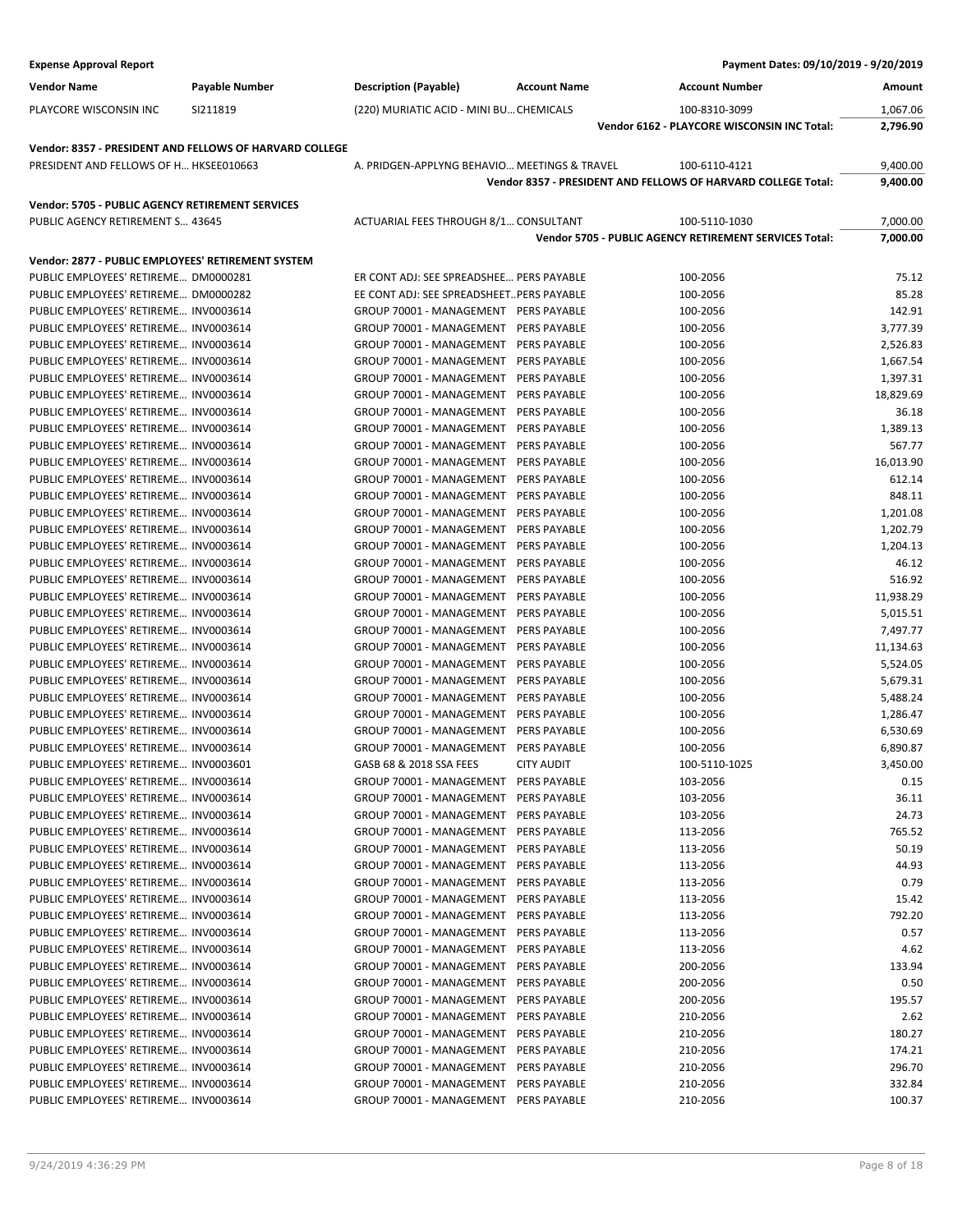| <b>Vendor Name</b>                    | Payable Number           | <b>Description (Payable)</b>          | <b>Account Name</b>                          | <b>Account Number</b>                                    | Amount             |
|---------------------------------------|--------------------------|---------------------------------------|----------------------------------------------|----------------------------------------------------------|--------------------|
| PUBLIC EMPLOYEES' RETIREME INV0003614 |                          | GROUP 70001 - MANAGEMENT PERS PAYABLE |                                              | 271-2056                                                 | 91.49              |
| PUBLIC EMPLOYEES' RETIREME INV0003614 |                          | GROUP 70001 - MANAGEMENT PERS PAYABLE |                                              | 271-2056                                                 | 495.21             |
| PUBLIC EMPLOYEES' RETIREME INV0003614 |                          | GROUP 70001 - MANAGEMENT PERS PAYABLE |                                              | 271-2056                                                 | 401.81             |
| PUBLIC EMPLOYEES' RETIREME INV0003614 |                          | GROUP 70001 - MANAGEMENT PERS PAYABLE |                                              | 271-2056                                                 | 2.40               |
| PUBLIC EMPLOYEES' RETIREME INV0003614 |                          | GROUP 70001 - MANAGEMENT PERS PAYABLE |                                              | 271-2056                                                 | 78.05              |
| PUBLIC EMPLOYEES' RETIREME INV0003614 |                          | GROUP 70001 - MANAGEMENT PERS PAYABLE |                                              | 271-2056                                                 | 75.42              |
| PUBLIC EMPLOYEES' RETIREME INV0003614 |                          | GROUP 70001 - MANAGEMENT PERS PAYABLE |                                              | 401-2056                                                 | 489.61             |
| PUBLIC EMPLOYEES' RETIREME INV0003614 |                          | GROUP 70001 - MANAGEMENT PERS PAYABLE |                                              | 401-2056                                                 | 497.10             |
| PUBLIC EMPLOYEES' RETIREME INV0003614 |                          | GROUP 70001 - MANAGEMENT PERS PAYABLE |                                              | 401-2056                                                 | 84.20              |
| PUBLIC EMPLOYEES' RETIREME INV0003614 |                          | GROUP 70001 - MANAGEMENT PERS PAYABLE |                                              | 401-2056                                                 | 81.37              |
| PUBLIC EMPLOYEES' RETIREME INV0003614 |                          | GROUP 70001 - MANAGEMENT PERS PAYABLE |                                              | 401-2056                                                 | 2.52               |
| PUBLIC EMPLOYEES' RETIREME INV0003614 |                          | GROUP 70001 - MANAGEMENT PERS PAYABLE |                                              | 401-2056                                                 | 217.79             |
| PUBLIC EMPLOYEES' RETIREME INV0003614 |                          | GROUP 70001 - MANAGEMENT PERS PAYABLE |                                              | 501-2056                                                 | 50.19              |
| PUBLIC EMPLOYEES' RETIREME INV0003614 |                          | GROUP 70001 - MANAGEMENT PERS PAYABLE |                                              | 501-2056                                                 | 236.81             |
| PUBLIC EMPLOYEES' RETIREME INV0003614 |                          | GROUP 70001 - MANAGEMENT PERS PAYABLE |                                              | 501-2056                                                 | 206.81             |
| PUBLIC EMPLOYEES' RETIREME INV0003614 |                          | GROUP 70001 - MANAGEMENT PERS PAYABLE |                                              | 501-2056                                                 | 295.59             |
| PUBLIC EMPLOYEES' RETIREME INV0003614 |                          | GROUP 70001 - MANAGEMENT PERS PAYABLE |                                              |                                                          | 199.85             |
|                                       |                          |                                       |                                              | 501-2056<br>501-2056                                     | 1.95               |
| PUBLIC EMPLOYEES' RETIREME INV0003614 |                          | GROUP 70001 - MANAGEMENT PERS PAYABLE |                                              |                                                          | 1.86               |
| PUBLIC EMPLOYEES' RETIREME INV0003614 |                          | GROUP 70001 - MANAGEMENT PERS PAYABLE |                                              | 503-2056                                                 |                    |
| PUBLIC EMPLOYEES' RETIREME INV0003614 |                          | GROUP 70001 - MANAGEMENT PERS PAYABLE |                                              | 503-2056                                                 | 115.93             |
| PUBLIC EMPLOYEES' RETIREME INV0003614 |                          | GROUP 70001 - MANAGEMENT PERS PAYABLE |                                              | 503-2056                                                 | 112.03             |
| PUBLIC EMPLOYEES' RETIREME INV0003614 |                          | GROUP 70001 - MANAGEMENT PERS PAYABLE |                                              | 503-2056                                                 | 357.95             |
| PUBLIC EMPLOYEES' RETIREME INV0003614 |                          | GROUP 70001 - MANAGEMENT PERS PAYABLE |                                              | 503-2056                                                 | 522.66             |
| PUBLIC EMPLOYEES' RETIREME INV0003614 |                          | GROUP 70001 - MANAGEMENT PERS PAYABLE |                                              | 951-2056                                                 | 377.18             |
| PUBLIC EMPLOYEES' RETIREME INV0003614 |                          | GROUP 70001 - MANAGEMENT PERS PAYABLE |                                              | 951-2056                                                 | 91.49              |
| PUBLIC EMPLOYEES' RETIREME INV0003614 |                          | GROUP 70001 - MANAGEMENT PERS PAYABLE |                                              | 951-2056                                                 | 459.32             |
| PUBLIC EMPLOYEES' RETIREME INV0003614 |                          | GROUP 70001 - MANAGEMENT PERS PAYABLE |                                              | 951-2056                                                 | 146.42             |
| PUBLIC EMPLOYEES' RETIREME INV0003614 |                          | GROUP 70001 - MANAGEMENT PERS PAYABLE |                                              | 951-2056                                                 | 151.52             |
| PUBLIC EMPLOYEES' RETIREME INV0003614 |                          | GROUP 70001 - MANAGEMENT PERS PAYABLE |                                              | 951-2056                                                 | 2.26               |
| PUBLIC EMPLOYEES' RETIREME INV0003614 |                          | GROUP 70001 - MANAGEMENT PERS PAYABLE |                                              | 953-2056                                                 | 0.03               |
|                                       |                          |                                       |                                              |                                                          |                    |
| PUBLIC EMPLOYEES' RETIREME INV0003614 |                          | GROUP 70001 - MANAGEMENT PERS PAYABLE |                                              | 953-2056                                                 | 11.25              |
| PUBLIC EMPLOYEES' RETIREME INV0003614 |                          | GROUP 70001 - MANAGEMENT              | PERS PAYABLE                                 | 953-2056                                                 | 7.71               |
|                                       |                          |                                       |                                              | Vendor 2877 - PUBLIC EMPLOYEES' RETIREMENT SYSTEM Total: | 131,594.20         |
| Vendor: 5264 - RABOBANK, N.A.         |                          |                                       |                                              |                                                          |                    |
| RABOBANK, N.A.                        | <b>INV0003687</b>        | FIT PAYABLE                           | <b>FEDERAL TAX PAYABLE</b>                   | 100-2052                                                 | 61,142.76          |
| RABOBANK, N.A.                        | INV0003691               | FIT PAYABLE                           | FEDERAL TAX PAYABLE                          | 100-2052                                                 | 12.60              |
| RABOBANK, N.A.                        | INV0003688               | <b>MEDICARE PAYABLE</b>               | EE HEALTHCARE PAYABLE                        | 100-2057                                                 | 16,580.80          |
| RABOBANK, N.A.                        | INV0003692               | <b>MEDICARE PAYABLE</b>               | EE HEALTHCARE PAYABLE                        | 100-2057                                                 | 0.62               |
| RABOBANK, N.A.                        | INV0003687               | FIT PAYABLE                           | FEDERAL TAX PAYABLE                          | 103-2052                                                 | 65.95              |
| RABOBANK, N.A.                        | INV0003688               | MEDICARE PAYABLE                      | EE HEALTHCARE PAYABLE                        | 103-2057                                                 | 21.28              |
| RABOBANK, N.A.                        | INV0003687               | FIT PAYABLE                           | FEDERAL TAX PAYABLE                          | 113-2052                                                 | 907.12             |
| RABOBANK, N.A.                        | INV0003688               | MEDICARE PAYABLE                      | EE HEALTHCARE PAYABLE                        | 113-2057                                                 | 347.50             |
| RABOBANK, N.A.                        | INV0003687               | FIT PAYABLE                           | FEDERAL TAX PAYABLE                          | 200-2052                                                 | 161.01             |
| RABOBANK, N.A.                        | INV0003688               | <b>MEDICARE PAYABLE</b>               | EE HEALTHCARE PAYABLE                        | 200-2057                                                 | 56.68              |
| RABOBANK, N.A.                        | INV0003687               | FIT PAYABLE                           | FEDERAL TAX PAYABLE                          | 210-2052                                                 | 608.54             |
| RABOBANK, N.A.                        | INV0003691               | FIT PAYABLE                           | FEDERAL TAX PAYABLE                          | 210-2052                                                 | 2.79               |
|                                       | INV0003688               | MEDICARE PAYABLE                      | EE HEALTHCARE PAYABLE                        | 210-2057                                                 | 254.98             |
| RABOBANK, N.A.                        | INV0003692               | MEDICARE PAYABLE                      | EE HEALTHCARE PAYABLE                        |                                                          |                    |
| RABOBANK, N.A.                        |                          |                                       |                                              | 210-2057                                                 | 0.14<br>493.42     |
| RABOBANK, N.A.                        | INV0003687               | FIT PAYABLE                           | FEDERAL TAX PAYABLE                          | 271-2052                                                 | 30.87              |
| RABOBANK, N.A.<br>RABOBANK, N.A.      | INV0003691<br>INV0003688 | FIT PAYABLE<br>MEDICARE PAYABLE       | FEDERAL TAX PAYABLE<br>EE HEALTHCARE PAYABLE | 271-2052<br>271-2057                                     | 178.24             |
|                                       | INV0003692               | <b>MEDICARE PAYABLE</b>               |                                              |                                                          |                    |
| RABOBANK, N.A.                        |                          |                                       | EE HEALTHCARE PAYABLE                        | 271-2057                                                 | 9.48               |
| RABOBANK, N.A.                        | INV0003687               | FIT PAYABLE                           | FEDERAL TAX PAYABLE                          | 345-2052                                                 | 19.65              |
| RABOBANK, N.A.                        | INV0003688               | MEDICARE PAYABLE                      | EE HEALTHCARE PAYABLE                        | 345-2057                                                 | 7.36               |
| RABOBANK, N.A.                        | INV0003687               | FIT PAYABLE                           | FEDERAL TAX PAYABLE                          | 401-2052                                                 | 654.13             |
| RABOBANK, N.A.                        | INV0003688               | MEDICARE PAYABLE                      | EE HEALTHCARE PAYABLE                        | 401-2057                                                 | 212.60             |
| RABOBANK, N.A.                        | INV0003687               | FIT PAYABLE                           | FEDERAL TAX PAYABLE                          | 501-2052                                                 | 564.89             |
| RABOBANK, N.A.                        | INV0003688               | MEDICARE PAYABLE                      | EE HEALTHCARE PAYABLE                        | 501-2057                                                 | 167.14             |
| RABOBANK, N.A.<br>RABOBANK, N.A.      | INV0003687<br>INV0003688 | FIT PAYABLE<br>MEDICARE PAYABLE       | FEDERAL TAX PAYABLE<br>EE HEALTHCARE PAYABLE | 503-2052<br>503-2057                                     | 1,226.45<br>194.76 |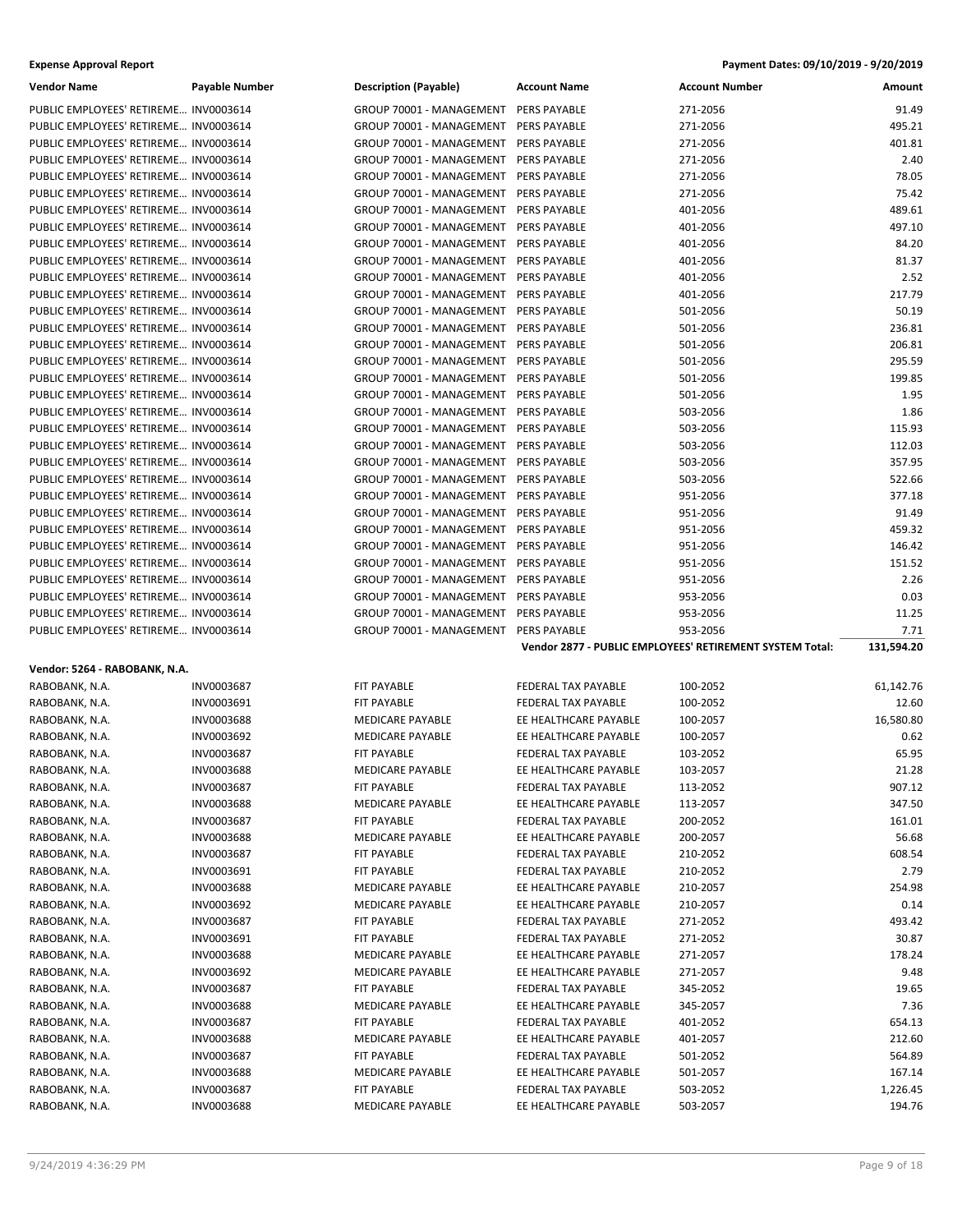| <b>Vendor Name</b>                               | <b>Payable Number</b> | <b>Description (Payable)</b>                           | <b>Account Name</b>                                                | <b>Account Number</b>                                  | Amount    |
|--------------------------------------------------|-----------------------|--------------------------------------------------------|--------------------------------------------------------------------|--------------------------------------------------------|-----------|
| RABOBANK, N.A.                                   | INV0003687            | FIT PAYABLE                                            | FEDERAL TAX PAYABLE                                                | 951-2052                                               | 622.04    |
| RABOBANK, N.A.                                   | INV0003691            | <b>FIT PAYABLE</b>                                     | FEDERAL TAX PAYABLE                                                | 951-2052                                               | 9.57      |
| RABOBANK, N.A.                                   | <b>INV0003688</b>     | <b>MEDICARE PAYABLE</b>                                | EE HEALTHCARE PAYABLE                                              | 951-2057                                               | 180.48    |
| RABOBANK, N.A.                                   | INV0003692            | <b>MEDICARE PAYABLE</b>                                | EE HEALTHCARE PAYABLE                                              | 951-2057                                               | 3.94      |
| RABOBANK, N.A.                                   | INV0003687            | FIT PAYABLE                                            | FEDERAL TAX PAYABLE                                                | 953-2052                                               | 4.34      |
| RABOBANK, N.A.                                   | <b>INV0003688</b>     | MEDICARE PAYABLE                                       | EE HEALTHCARE PAYABLE                                              | 953-2057                                               | 1.56      |
|                                                  |                       |                                                        |                                                                    | Vendor 5264 - RABOBANK, N.A. Total:                    | 84,743.69 |
|                                                  |                       |                                                        |                                                                    |                                                        |           |
| Vendor: 6703 - RAUL LOZANO                       |                       |                                                        |                                                                    |                                                        |           |
| RAUL LOZANO                                      | 18217                 | 2 CASES #10 WINDOW ENVELO OUTSIDE PRINTING SERVICE     |                                                                    | 100-5110-2053                                          | 905.74    |
|                                                  |                       |                                                        |                                                                    | Vendor 6703 - RAUL LOZANO Total:                       | 905.74    |
| Vendor: 5417 - RENTAL DEPOT                      |                       |                                                        |                                                                    |                                                        |           |
| <b>RENTAL DEPOT</b>                              | 272179-1              | (1) LOADER, ASV RT30 TRACKED EQUIPMENT RENTAL          |                                                                    | 100-8420-2087                                          | 473.00    |
|                                                  |                       |                                                        |                                                                    | Vendor 5417 - RENTAL DEPOT Total:                      | 473.00    |
| Vendor: 6013 - RHOMAR INDUSTRIES, INC.           |                       |                                                        |                                                                    |                                                        |           |
| RHOMAR INDUSTRIES, INC.                          | 95098                 | (55 GLS) 55-GAL DRUMS ASHPLTDEPARTMENT CONSUMABLES     |                                                                    | 210-8110-3095                                          | 2,375.19  |
|                                                  |                       |                                                        |                                                                    | Vendor 6013 - RHOMAR INDUSTRIES, INC. Total:           | 2,375.19  |
|                                                  |                       |                                                        |                                                                    |                                                        |           |
| Vendor: 6477 - ROBERT S. JAQUES                  |                       |                                                        |                                                                    |                                                        |           |
| ROBERT S. JAQUES                                 | 07/31/19-09/04/19     | 7/31/19 - 9/4/19 WATERMAST CONSULTING COSTS            |                                                                    | 670-2130-1030                                          | 4,800.00  |
|                                                  |                       |                                                        |                                                                    | Vendor 6477 - ROBERT S. JAQUES Total:                  | 4,800.00  |
| Vendor: 3307 - SAME DAY SHRED                    |                       |                                                        |                                                                    |                                                        |           |
| <b>SAME DAY SHRED</b>                            | 37203                 | POLICE DEPT - 64 GAL BIN SVCD OTHER EXPENSE            |                                                                    | 100-6110-2078                                          | 32.50     |
|                                                  |                       |                                                        |                                                                    | Vendor 3307 - SAME DAY SHRED Total:                    | 32.50     |
|                                                  |                       |                                                        |                                                                    |                                                        |           |
| Vendor: 8565 - SAN JOSE MOTOSPORT, INC.          |                       |                                                        |                                                                    |                                                        |           |
| SAN JOSE MOTOSPORT, INC.                         | 259539                | 2007 BMW MOTORCYCLE (UNITOUTSIDE REPAIRS               |                                                                    | 501-8520-6148                                          | 4,182.57  |
|                                                  |                       |                                                        |                                                                    | Vendor 8565 - SAN JOSE MOTOSPORT, INC. Total:          | 4,182.57  |
| Vendor: 3148 - SEASIDE HIGH SCHOOL FOOTBALL TEAM |                       |                                                        |                                                                    |                                                        |           |
| SEASIDE HIGH SCHOOL FOOTBA9/5/19 COUNCIL         |                       | MAYOR'S YOUTH FUND- NEW H MAYOR'S YOUTH PROGRAM        |                                                                    | 601-2106                                               | 3,000.00  |
|                                                  |                       |                                                        |                                                                    | Vendor 3148 - SEASIDE HIGH SCHOOL FOOTBALL TEAM Total: | 3,000.00  |
| Vendor: 3211 - SHERWIN-WILLIAMS CO.              |                       |                                                        |                                                                    |                                                        |           |
| SHERWIN-WILLIAMS CO.                             | 3433-1                | (1) 4'-8' EXT POLE, (2) SOFT WO DEPARTMENT CONSUMABLES |                                                                    | 210-8110-3095                                          | 34.40     |
|                                                  |                       |                                                        |                                                                    | Vendor 3211 - SHERWIN-WILLIAMS CO. Total:              | 34.40     |
|                                                  |                       |                                                        |                                                                    |                                                        |           |
| <b>Vendor: 7503 - SILKE COMMUNICATIONS</b>       |                       |                                                        |                                                                    |                                                        |           |
| SILKE COMMUNICATIONS                             | 86020                 |                                                        | EQUIPMENT RENTAL FOR 7/4/1 COMMUNITY FIREWORKS EVENT 100-1010-7167 |                                                        | 325.00    |
|                                                  |                       |                                                        |                                                                    | Vendor 7503 - SILKE COMMUNICATIONS Total:              | 325.00    |
| Vendor: 3249 - SMART & FINAL                     |                       |                                                        |                                                                    |                                                        |           |
| SMART & FINAL                                    | 55730                 | STORE #455/TRANS #283 PUR DEPARTMENT CONSUMABLES       |                                                                    | 100-9200-3095                                          | 81.01     |
| SMART & FINAL                                    | REF #054776           | STORE #455 / REF #054776                               | SENIOR ACTIVITIES                                                  | 251-9500-7125                                          | 19.07     |
| <b>SMART &amp; FINAL</b>                         | REF #057232           | STORE #455 / REF #057232; PU SENIOR ACTIVITIES         |                                                                    | 251-9500-7125                                          | 55.92     |
|                                                  |                       |                                                        |                                                                    | Vendor 3249 - SMART & FINAL Total:                     | 156.00    |
| Vendor: 8273 - SMILE BUSINESS PRODUCTS, INC.     |                       |                                                        |                                                                    |                                                        |           |
| SMILE BUSINESS PRODUCTS, IN 784429               |                       | 440 HARCOURT AVE - SHARP /  COPIER SERVICES            |                                                                    | 100-5110-2044                                          | 145.24    |
| SMILE BUSINESS PRODUCTS, IN 784430               |                       | ENGINEERING SHARP / MX-307 COPIER SERVICES             |                                                                    | 100-8910-2044                                          | 185.58    |
|                                                  |                       |                                                        |                                                                    | Vendor 8273 - SMILE BUSINESS PRODUCTS, INC. Total:     | 330.82    |
|                                                  |                       |                                                        |                                                                    |                                                        |           |
| Vendor: 3319 - STAPLES ADVANTAGE                 |                       |                                                        |                                                                    |                                                        |           |
| STAPLES ADVANTAGE                                | 3423173277            | FINANCE - (1) MESH WALL FILE  STATIONARY SUPPLIES      |                                                                    | 100-5110-3092                                          | 29.49     |
| STAPLES ADVANTAGE                                | 3424322940            | C HALL - (2) STAPLERS, (5 CASES)STATIONARY SUPPLIES    |                                                                    | 100-5110-3092                                          | 295.34    |
| STAPLES ADVANTAGE                                | 3424322941            | CITY HALL - (2) STAPLERS                               | <b>STATIONARY SUPPLIES</b>                                         | 100-5110-3092                                          | 67.71     |
| STAPLES ADVANTAGE                                | 3424322942            | CITY HALL - (2) SCISSORS, (2) M STATIONARY SUPPLIES    |                                                                    | 100-5110-3092                                          | 53.71     |
| STAPLES ADVANTAGE                                | 3423173276            | POLICE DEPT - HP BLACK TONER DEPARTMENT CONSUMABLES    |                                                                    | 100-6110-3095                                          | 405.63    |
| STAPLES ADVANTAGE                                | 3424322945            | RECREATION - ENV, (5 CASES) P STATIONARY SUPPLIES      |                                                                    | 100-9200-3092                                          | 364.03    |
| STAPLES ADVANTAGE                                | 3424214571            | RECREATION - SCOTCH ADHESI DEPARTMENT CONSUMABLES      |                                                                    | 100-9350-3095                                          | 3.05      |
| STAPLES ADVANTAGE                                | 3423939832            | RECREATION - (2) PAPER-ORAN DEPARTMENT CONSUMABLES     |                                                                    | 100-9400-3095                                          | 84.94     |
| STAPLES ADVANTAGE                                | 3424322944            | RECREATION - (1) 7-PORT USB 2 DEPARTMENT CONSUMABLES   |                                                                    | 100-9400-3095                                          | 44.78     |
| STAPLES ADVANTAGE                                | 3424322943            | RECREATION - 3/4 x75 VELCRO  SENIOR ACTIVITIES         |                                                                    | 251-9500-7125                                          | 80.62     |
|                                                  |                       |                                                        |                                                                    | Vendor 3319 - STAPLES ADVANTAGE Total:                 | 1,429.30  |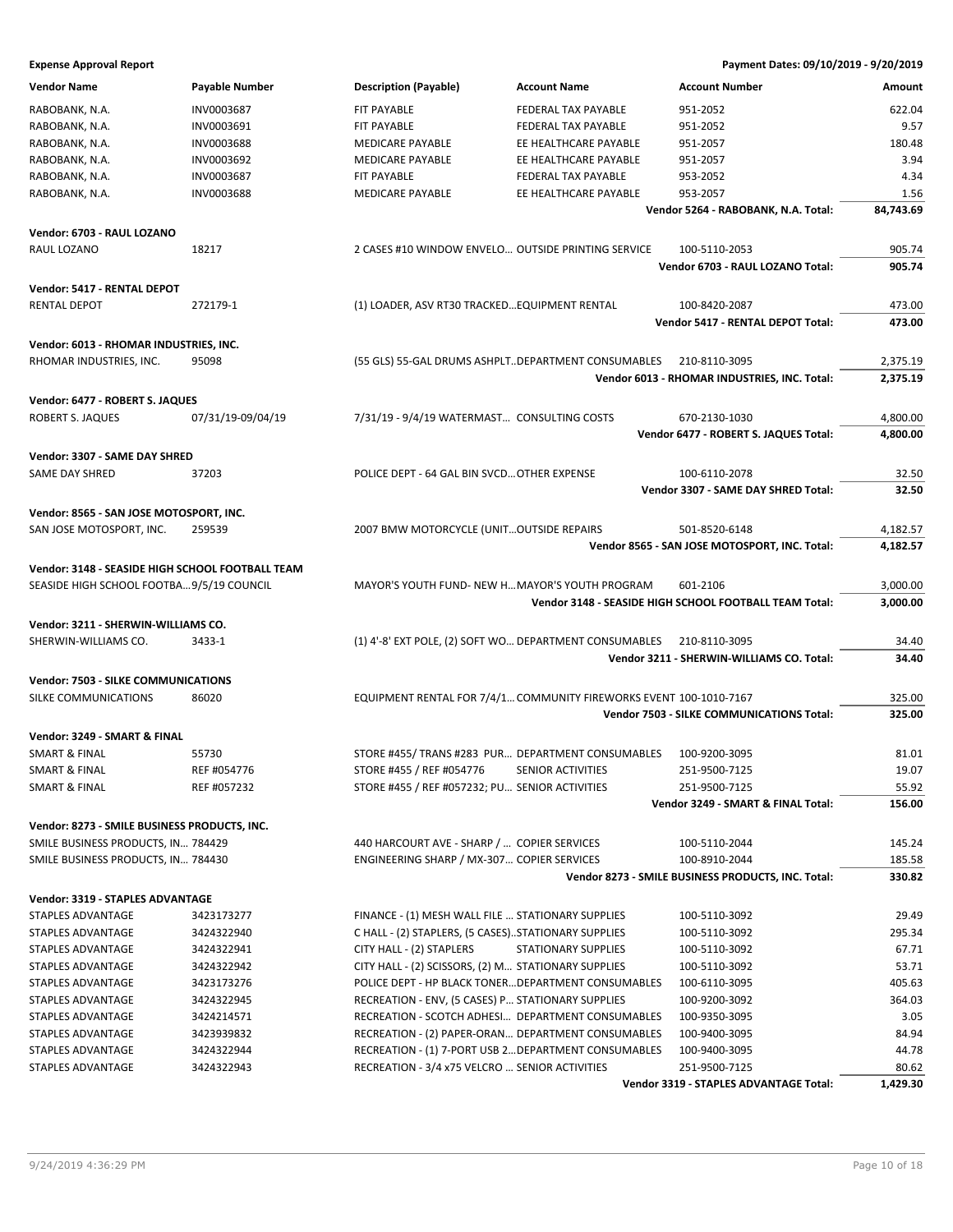| <b>Vendor Name</b>                            | Payable Number              | <b>Description (Payable)</b>                          | <b>Account Name</b>                                           | <b>Account Number</b>                               | Amount     |
|-----------------------------------------------|-----------------------------|-------------------------------------------------------|---------------------------------------------------------------|-----------------------------------------------------|------------|
| Vendor: 5144 - STATE OF CALIFORNIA            |                             |                                                       |                                                               |                                                     |            |
| STATE OF CALIFORNIA                           | INV0003686                  | <b>SIT PAYABLE</b>                                    | STATE TAX PAYABLE                                             | 100-2053                                            | 23,660.51  |
| STATE OF CALIFORNIA                           | <b>INV0003690</b>           | <b>SIT PAYABLE</b>                                    | STATE TAX PAYABLE                                             | 100-2053                                            | 5.36       |
| <b>STATE OF CALIFORNIA</b>                    | <b>INV0003686</b>           | <b>SIT PAYABLE</b>                                    | <b>STATE TAX PAYABLE</b>                                      | 103-2053                                            | 23.61      |
| STATE OF CALIFORNIA                           | <b>INV0003686</b>           | <b>SIT PAYABLE</b>                                    | STATE TAX PAYABLE                                             | 113-2053                                            | 282.95     |
| <b>STATE OF CALIFORNIA</b>                    | INV0003686                  | <b>SIT PAYABLE</b>                                    | STATE TAX PAYABLE                                             | 200-2053                                            | 49.28      |
| STATE OF CALIFORNIA                           | <b>INV0003686</b>           | <b>SIT PAYABLE</b>                                    | STATE TAX PAYABLE                                             | 210-2053                                            | 184.38     |
| STATE OF CALIFORNIA                           | INV0003690                  | <b>SIT PAYABLE</b>                                    | STATE TAX PAYABLE                                             | 210-2053                                            | 1.18       |
| STATE OF CALIFORNIA                           | <b>INV0003686</b>           | <b>SIT PAYABLE</b>                                    | STATE TAX PAYABLE                                             | 271-2053                                            | 152.52     |
| <b>STATE OF CALIFORNIA</b>                    | INV0003690                  | <b>SIT PAYABLE</b>                                    | <b>STATE TAX PAYABLE</b>                                      | 271-2053                                            | 10.85      |
| STATE OF CALIFORNIA                           | INV0003686                  | <b>SIT PAYABLE</b>                                    | STATE TAX PAYABLE                                             | 345-2053                                            | 5.86       |
| STATE OF CALIFORNIA                           | <b>INV0003686</b>           | <b>SIT PAYABLE</b>                                    | STATE TAX PAYABLE                                             | 401-2053                                            | 223.58     |
| STATE OF CALIFORNIA                           | INV0003686                  | <b>SIT PAYABLE</b>                                    | STATE TAX PAYABLE                                             | 501-2053                                            | 116.05     |
| <b>STATE OF CALIFORNIA</b>                    | <b>INV0003686</b>           | <b>SIT PAYABLE</b>                                    | <b>STATE TAX PAYABLE</b>                                      | 503-2053                                            | 242.33     |
| STATE OF CALIFORNIA                           | <b>INV0003686</b>           | <b>SIT PAYABLE</b>                                    | <b>STATE TAX PAYABLE</b>                                      | 951-2053                                            | 223.24     |
| STATE OF CALIFORNIA                           | INV0003690                  | <b>SIT PAYABLE</b>                                    | STATE TAX PAYABLE                                             | 951-2053                                            | 3.08       |
| STATE OF CALIFORNIA                           | <b>INV0003686</b>           | <b>SIT PAYABLE</b>                                    | STATE TAX PAYABLE                                             | 953-2053                                            | 3.08       |
|                                               |                             |                                                       |                                                               | Vendor 5144 - STATE OF CALIFORNIA Total:            | 25,187.86  |
|                                               |                             |                                                       |                                                               |                                                     |            |
| Vendor: 4040 - STEPHEN BROWN ASSOCIATES, INC. |                             |                                                       |                                                               |                                                     |            |
| STEPHEN BROWN ASSOCIATES,  2019-1456          |                             | APPRAISAL FOR FMR FT ORD BL CONSULTANT                |                                                               | 100-7410-1030                                       | 6,500.00   |
| STEPHEN BROWN ASSOCIATES,  2019-1454          |                             |                                                       | APPRAISAL-FORMER FT ORD N NURSES BARRACKS PROJ - GLO 601-2226 |                                                     | 6,500.00   |
|                                               |                             |                                                       |                                                               | Vendor 4040 - STEPHEN BROWN ASSOCIATES, INC. Total: | 13,000.00  |
| Vendor: 8553 - T. HORZEN INC.                 |                             |                                                       |                                                               |                                                     |            |
| T. HORZEN INC.                                | 021613                      | DEPOSIT FOR (650 BAGS) 40# P HOLIDAY SNOW FESTIVAL    |                                                               | 100-9200-7182                                       | 2,640.00   |
|                                               |                             |                                                       |                                                               | Vendor 8553 - T. HORZEN INC. Total:                 | 2,640.00   |
|                                               |                             |                                                       |                                                               |                                                     |            |
| Vendor: 9106 - THE SOHAGI LAW GROUP           |                             |                                                       |                                                               |                                                     |            |
| THE SOHAGI LAW GROUP                          | 15764                       | AUGUST 2019 - GENERAL PLAN  CONSULTANT - GENERAL PLAN |                                                               | 100-7310-1035                                       | 11,025.00  |
| THE SOHAGI LAW GROUP                          | 15763                       | AUGUST 2019 - CAMPUS TOWNBAKEWELL - CAMPUS TOWN       |                                                               | 601-2214                                            | 13,489.00  |
|                                               |                             |                                                       |                                                               | Vendor 9106 - THE SOHAGI LAW GROUP Total:           | 24,514.00  |
| Vendor: 5038 - THE VILLAGE PROJECT, INC.      |                             |                                                       |                                                               |                                                     |            |
| THE VILLAGE PROJECT, INC.                     | AUG 2019                    | AUGUST 2019 - CAL GRANT FOR VILLAGE PROJECT           |                                                               | 100-2042-2092                                       | 2,106.65   |
|                                               |                             |                                                       |                                                               | Vendor 5038 - THE VILLAGE PROJECT, INC. Total:      | 2,106.65   |
| Vendor: 9287 - TRINA DAVIS                    |                             |                                                       |                                                               |                                                     |            |
| <b>TRINA DAVIS</b>                            | 118650                      | DEPOSIT REFUND FOR 220 COE RENTAL DEPOSITS            |                                                               | 257-2345                                            | 235.50     |
|                                               |                             |                                                       |                                                               | Vendor 9287 - TRINA DAVIS Total:                    | 235.50     |
|                                               |                             |                                                       |                                                               |                                                     |            |
| Vendor: 6197 - U.S. BANK EQUIPMENT FINANCE    |                             |                                                       |                                                               |                                                     |            |
| U.S. BANK EQUIPMENT FINANCE 394675029         |                             | 656 BROADWAY AVE COPIER -  COPIER SERVICES            |                                                               | 100-7410-2044                                       | 197.31     |
|                                               |                             |                                                       |                                                               | Vendor 6197 - U.S. BANK EQUIPMENT FINANCE Total:    | 197.31     |
| Vendor: 8526 - U.S. BANK ST. PAUL             |                             |                                                       |                                                               |                                                     |            |
| U.S. BANK ST. PAUL                            | 1468995                     | ACCT#267664000; DEBT SVC F INTEREST PAYMENTS          |                                                               | 357-5110-9605                                       | 195,771.91 |
|                                               |                             |                                                       |                                                               | Vendor 8526 - U.S. BANK ST. PAUL Total:             | 195,771.91 |
| Vendor: 3574 - U.S. BANK-CALCARD              |                             |                                                       |                                                               |                                                     |            |
|                                               |                             |                                                       |                                                               |                                                     |            |
| U.S. BANK-CALCARD                             | 4246 0445 5565 0443 7/22/19 | CalCard 7/22/19 June Total                            | DEPARTMENT CONSUMABLES                                        | 100-1010-3095                                       | 15.73      |
| U.S. BANK-CALCARD                             | 4246 0445 5565 0443 7/22/19 | CalCard 7/22/19 June Total                            | DEPARTMENT CONSUMABLES                                        | 100-1010-3095                                       | 44.14      |
| U.S. BANK-CALCARD                             | 4246 0445 5565 0443 7/22/19 | CalCard 7/22/19 June Total                            | COMMUNITY FIREWORKS EVENT 100-1010-7167                       |                                                     | 2,499.76   |
| U.S. BANK-CALCARD                             | 4246 0445 5565 0443 7/22/19 | CalCard 7/22/19 June Total                            | DEPARTMENT CONSUMABLES                                        | 100-1320-3095                                       | 30.79      |
| U.S. BANK-CALCARD                             | 4246 0445 5565 0443 7/22/19 | CalCard 7/22/19 June Total                            | PERSONNEL RECRUITMENT                                         | 100-2031-2064                                       | 172.51     |
| U.S. BANK-CALCARD                             | 4246 0445 5565 0443 7/22/19 | CalCard 7/22/19 June Total                            | <b>MAIL SERVICES</b>                                          | 100-2031-4124                                       | 24.95      |
| U.S. BANK-CALCARD                             | 4246 0445 5565 0443 7/22/19 | CalCard 7/22/19 June Total                            | <b>CONSUMABLES</b>                                            | 100-2042-3095                                       | 108.05     |
| U.S. BANK-CALCARD                             | 4246 0445 5565 0443 7/22/19 | CalCard 7/22/19 June Total                            | <b>MEETINGS &amp; TRAVEL</b>                                  | 100-5110-4121                                       | 40.00      |
| U.S. BANK-CALCARD                             | 4246 0445 5565 0443 7/22/19 | CalCard 7/22/19 June Total                            | <b>COMMUNITY RELATIONS</b>                                    | 100-6110-1024                                       | 2,765.58   |
| U.S. BANK-CALCARD                             | 4246 0445 5565 0443 7/22/19 | CalCard 7/22/19 June Total                            | DEPARTMENT CONSUMABLES                                        | 100-6110-3095                                       | 74.25      |
| U.S. BANK-CALCARD                             | 4246 0445 5565 0443 7/22/19 | CalCard 7/22/19 June Total                            | <b>MEETINGS &amp; TRAVEL</b>                                  | 100-6110-4121                                       | 117.18     |
| U.S. BANK-CALCARD                             | 4246 0445 5565 0443 7/22/19 | CalCard 7/22/19 June Total                            | <b>MAIL SERVICES</b>                                          | 100-6110-4124                                       | 8.30       |
| U.S. BANK-CALCARD                             | 4246 0445 5565 0443 7/22/19 | CalCard 7/22/19 June Total                            | TRAINING & EDUCAITON                                          | 100-6130-1029                                       | 602.16     |
| U.S. BANK-CALCARD                             | 4246 0445 5565 0443 7/22/19 | CalCard 7/22/19 June Total                            | DEPARTMENT CONSUMABLES                                        | 100-6610-3095                                       | 40.94      |
| U.S. BANK-CALCARD                             | 4246 0445 5565 0443 7/22/19 | CalCard 7/22/19 June Total                            | FIRE EQUIPMENT REPAIR                                         | 100-6640-2055                                       | 45.50      |
| U.S. BANK-CALCARD                             | 4246 0445 5565 0443 7/22/19 | CalCard 7/22/19 June Total                            | DEPARTMENT CONSUMABLES                                        | 100-6640-3095                                       | 203.04     |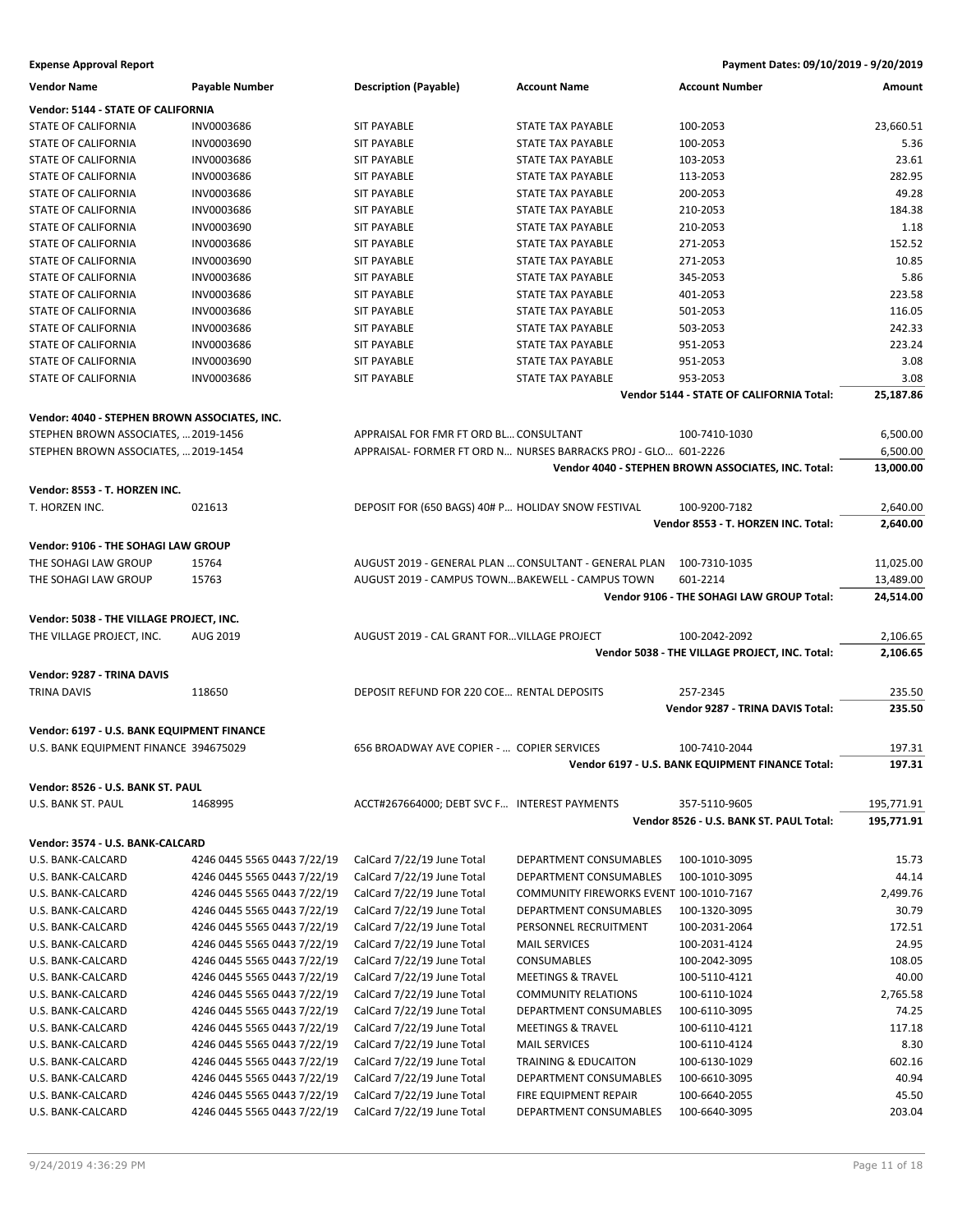| <b>Vendor Name</b>                                   | Payable Number              | <b>Description (Payable)</b>                             | <b>Account Name</b>                                                     | <b>Account Number</b>                                      | Amount                |
|------------------------------------------------------|-----------------------------|----------------------------------------------------------|-------------------------------------------------------------------------|------------------------------------------------------------|-----------------------|
| U.S. BANK-CALCARD                                    | 4246 0445 5565 0443 7/22/19 | CalCard 7/22/19 June Total                               | DEPARTMENT CONSUMABLES                                                  | 100-6680-3095                                              | 5.00                  |
| U.S. BANK-CALCARD                                    | 4246 0445 5565 0443 7/22/19 | CalCard 7/22/19 June Total                               | SATELLITE OFFICE                                                        | 100-7310-4207                                              | 17.37                 |
| U.S. BANK-CALCARD                                    | 4246 0445 5565 0443 7/22/19 | CalCard 7/22/19 June Total                               | MEETINGS AND TRAVEL                                                     | 100-7410-4121                                              | 77.80                 |
| U.S. BANK-CALCARD                                    | 4246 0445 5565 0443 7/22/19 | CalCard 7/22/19 June Total                               | SUBCONTRACTED WORK                                                      | 100-8310-2073                                              | 57.35                 |
| U.S. BANK-CALCARD                                    | 4246 0445 5565 0443 7/22/19 | CalCard 7/22/19 June Total                               | DEPARTMENT CONSUMABLES                                                  | 100-8310-3095                                              | 54.37                 |
| U.S. BANK-CALCARD                                    | 4246 0445 5565 0443 7/22/19 | CalCard 7/22/19 June Total                               | <b>CHEMICALS</b>                                                        | 100-8310-3099                                              | 144.92                |
| U.S. BANK-CALCARD                                    | 4246 0445 5565 0443 7/22/19 | CalCard 7/22/19 June Total                               | DEPARTMENT CONSUMABLES                                                  | 100-8430-3095                                              | 513.55                |
| U.S. BANK-CALCARD                                    | 4246 0445 5565 0443 7/22/19 | CalCard 7/22/19 June Total                               | DEPARTMENT CONSUMABLES                                                  | 100-8910-3095                                              | 80.22                 |
| U.S. BANK-CALCARD                                    | 4246 0445 5565 0443 7/22/19 | CalCard 7/22/19 June Total                               | <b>COMPUTER SUPPLIES</b>                                                | 100-9100-3102                                              | 227.12                |
| U.S. BANK-CALCARD                                    | 4246 0445 5565 0443 7/22/19 | CalCard 7/22/19 June Total                               | <b>SUMMER PARK CONCERTS</b>                                             | 100-9200-7175                                              | 346.41                |
| U.S. BANK-CALCARD                                    | 4246 0445 5565 0443 7/22/19 | CalCard 7/22/19 June Total                               | <b>DEPARTMENT CONSUMABLES</b>                                           | 100-9310-3095                                              | 32.46                 |
| U.S. BANK-CALCARD                                    | 4246 0445 5565 0443 7/22/19 | CalCard 7/22/19 June Total                               | <b>EXCURSIONS</b>                                                       | 100-9310-7132                                              | 1,184.00              |
| U.S. BANK-CALCARD                                    | 4246 0445 5565 0443 7/22/19 | CalCard 7/22/19 June Total                               | <b>TEEN EVENTS</b>                                                      | 100-9310-7133                                              | 13.11                 |
| U.S. BANK-CALCARD                                    | 4246 0445 5565 0443 7/22/19 | CalCard 7/22/19 June Total                               | DEPARTMENT CONSUMABLES                                                  | 100-9320-3095                                              | 1,738.76              |
| U.S. BANK-CALCARD                                    | 4246 0445 5565 0443 7/22/19 | CalCard 7/22/19 June Total                               | DEPARTMENT CONSUMABLES                                                  | 100-9330-3095                                              | 394.71                |
| U.S. BANK-CALCARD                                    | 4246 0445 5565 0443 7/22/19 | CalCard 7/22/19 June Total                               | <b>CAMP EVENTS</b>                                                      | 100-9330-7136                                              | 110.97                |
| U.S. BANK-CALCARD                                    | 4246 0445 5565 0443 7/22/19 | CalCard 7/22/19 June Total                               | <b>VEHICLE PARTS</b>                                                    | 501-8520-6144                                              | 40.49                 |
| U.S. BANK-CALCARD                                    | 4246 0445 5565 0443 7/22/19 | CalCard 7/22/19 June Total                               | MOBILE COMMUNICATIONS                                                   | 503-4010-5135                                              | 27.17                 |
| U.S. BANK-CALCARD                                    | 4246 0445 5565 0443 7/22/19 | CalCard 7/22/19 June Total                               | DUES AND MEMBERSHIPS                                                    | 951-8810-4122                                              | 92.00                 |
| U.S. BANK-CALCARD                                    | 4246 0445 5565 0443 7/22/19 | CalCard 7/22/19 June Total                               | DEPARTMENT CONSUMABLES                                                  | 951-8820-3095                                              | 23.79                 |
|                                                      |                             |                                                          |                                                                         | Vendor 3574 - U.S. BANK-CALCARD Total:                     | 11,974.45             |
| Vendor: 5873 - UNITED SITE SERVICES, INC.            |                             |                                                          |                                                                         |                                                            |                       |
| UNITED SITE SERVICES, INC.                           | 114-8763153                 |                                                          | 7/3/19-7/5/19 - 2,100 FT FENCEDEPARTMENT CONSUMABLES                    | 100-8430-3095                                              | 4,856.40              |
| UNITED SITE SERVICES, INC.                           | 114-8923978                 | 7/22/19 - 8/5/19343 FT FENCE- RENTAL - INDOOR FACILITIES |                                                                         | 100-9340-7137                                              | 979.65                |
| UNITED SITE SERVICES, INC.                           |                             |                                                          |                                                                         |                                                            |                       |
| UNITED SITE SERVICES, INC.                           | 114-8519994                 |                                                          | 5/16/19 - 6/12/19 FENCE RENT RENTAL PROPERTY EXP & MAINT 961-9610-9599  |                                                            | 2,609.76              |
|                                                      | 114-8968040                 |                                                          | 8/8/19 - 9/4/19 FENCE RENTAL  RENTAL PROPERTY EXP & MAINT 961-9610-9599 | Vendor 5873 - UNITED SITE SERVICES, INC. Total:            | 2,609.76<br>11,055.57 |
|                                                      |                             |                                                          |                                                                         |                                                            |                       |
| Vendor: 8536 - VERDE DESIGN INC.                     |                             |                                                          |                                                                         |                                                            |                       |
| VERDE DESIGN INC.                                    | 24-1706000                  | 5/26/19-6/30/19 - CUTINO PAR PARKS IMPROVEMENTS          |                                                                         | 348-8910-9570                                              | 5,091.66              |
|                                                      |                             |                                                          |                                                                         | Vendor 8536 - VERDE DESIGN INC. Total:                     | 5,091.66              |
| Vendor: 9247 - VERIZON CONNECT NWF INC.              |                             |                                                          |                                                                         |                                                            |                       |
| VERIZON CONNECT NWF INC.                             | OSV000001860665             | AUGUST 2019 - MONTHLY SVC  OUTSIDE REPAIRS               |                                                                         | 501-8520-6148                                              | 1,768.00              |
|                                                      |                             |                                                          |                                                                         | Vendor 9247 - VERIZON CONNECT NWF INC. Total:              | 1,768.00              |
| Vendor: 6671 - VERIZON WIRELESS                      |                             |                                                          |                                                                         |                                                            |                       |
| <b>VERIZON WIRELESS</b>                              | 9836753030                  |                                                          | ACCT #772515511-00004; 8/23 DEPARTMENT CONSUMABLES                      | 113-8730-3095                                              | 38.01                 |
| <b>VERIZON WIRELESS</b>                              | 9836749869                  | ACCT #742236901-00001; FY 19 PARKS IMPROVEMENTS          |                                                                         | 348-8910-9570                                              | 8.87                  |
| <b>VERIZON WIRELESS</b>                              | 9836749869.                 | ACCT #742236901-00001; FY 20 PARKS IMPROVEMENTS          |                                                                         | 348-8910-9570                                              | 67.15                 |
| <b>VERIZON WIRELESS</b>                              | 9837152032                  | ACCT #472229021-00003; (2 M MOBILE COMMUNICATIONS        |                                                                         | 503-4010-5135                                              | 576.63                |
| <b>VERIZON WIRELESS</b>                              | 9837152032                  | ACCT #472229021-00003; (2 M MOBILE COMMUNICATIONS        |                                                                         | 503-4010-5135                                              | 396.43                |
|                                                      |                             |                                                          |                                                                         | Vendor 6671 - VERIZON WIRELESS Total:                      | 1,087.09              |
| Vendor: 4511 - VETERINARY EMERGENCY & SPECIALTY CTR. |                             |                                                          |                                                                         |                                                            |                       |
| VETERINARY EMERGENCY & SP 81339                      |                             | 8/18/19 - EMERGENCY VISIT; P VETERINARY SERVICES         |                                                                         | 100-6160-2051                                              | 208.50                |
| VETERINARY EMERGENCY & SP 81709                      |                             | 9/3/2019 - EXAM; PATIENT ID 5 VETERINARY SERVICES        |                                                                         | 100-6160-2051                                              | 120.50                |
|                                                      |                             |                                                          |                                                                         | Vendor 4511 - VETERINARY EMERGENCY & SPECIALTY CTR. Total: | 329.00                |
| Vendor: 8129 - VORTEX INDUSTRIES, INC.               |                             |                                                          |                                                                         |                                                            |                       |
| VORTEX INDUSTRIES, INC.                              | 44-1372779                  | REPAIR WORK TO GATE AT 2102. SUBCONTRACTED WORK          |                                                                         | 100-8310-2073                                              | 994.62                |
| VORTEX INDUSTRIES, INC.                              | 44-1369982                  | STORAGE DOOR REPAIR WORK  SUBCONTRACTED WORK             |                                                                         | 100-8420-2073                                              | 1,195.00              |
|                                                      |                             |                                                          |                                                                         | Vendor 8129 - VORTEX INDUSTRIES, INC. Total:               | 2,189.62              |
|                                                      |                             |                                                          |                                                                         |                                                            |                       |
| Vendor: 2328 - WALLACE GROUP                         |                             |                                                          |                                                                         |                                                            |                       |
| <b>WALLACE GROUP</b>                                 | 48937                       | JULY 2019 - STORM GRATE PROJSUBCONTRACTED WORK           |                                                                         | 210-8110-2073                                              | 731.25                |
| <b>WALLACE GROUP</b>                                 | 49124                       | AUGUST 2019 - STORM GRATE  SUBCONTRACTED WORK            |                                                                         | 210-8110-2073                                              | 780.00                |
| <b>WALLACE GROUP</b>                                 | 49134                       | 7/15/19 - 8/31/19 - TIOGA DEV  CONSULTANT                |                                                                         | 951-8810-1030                                              | 1,103.75              |
| <b>WALLACE GROUP</b>                                 | 48968                       |                                                          | JULY 2019 - DEL MONTE SEWER DEL MONTE SWR MAIN REPLAC 953-8820-9214     |                                                            | 2,123.75              |
|                                                      |                             |                                                          |                                                                         | Vendor 2328 - WALLACE GROUP Total:                         | 4,738.75              |
| Vendor: 6949 - WATCHGUARD VIDEO                      |                             |                                                          |                                                                         |                                                            |                       |
| <b>WATCHGUARD VIDEO</b>                              | SRINV0019563                | REPAIR OF UNIT DV10-152412  EQUIPMENT REPAIR             |                                                                         | 100-6110-2054                                              | 415.78                |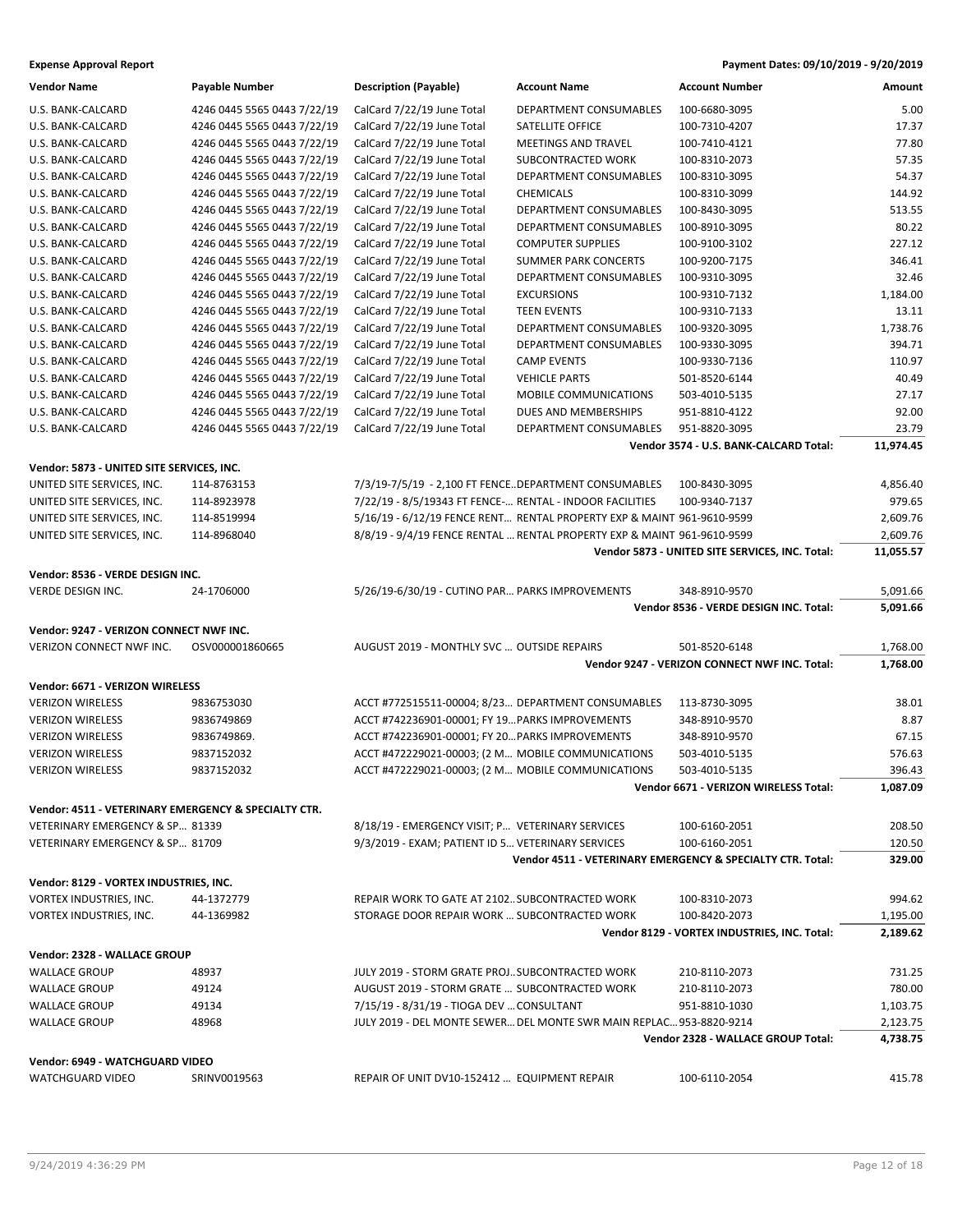| <b>Vendor Name</b>                      | <b>Payable Number</b> | <b>Description (Payable)</b>                 | <b>Account Name</b> | <b>Account Number</b>                         | <b>Amount</b> |
|-----------------------------------------|-----------------------|----------------------------------------------|---------------------|-----------------------------------------------|---------------|
| <b>WATCHGUARD VIDEO</b>                 | SRINV0019575          | REPAIR OF UNIT DV1M-260190 EQUIPMENT REPAIR  |                     | 100-6110-2054                                 | 296.78        |
|                                         |                       |                                              |                     | Vendor 6949 - WATCHGUARD VIDEO Total:         | 712.56        |
| <b>Vendor: 4970 - WHITSON ENGINEERS</b> |                       |                                              |                     |                                               |               |
| <b>WHITSON ENGINEERS</b>                | 0022476               | 4/1/19 - 5/31/19 - CAPRA PARK  CAPRA PARK    |                     | 342-8910-9572                                 | 2,128.00      |
|                                         |                       |                                              |                     | <b>Vendor 4970 - WHITSON ENGINEERS Total:</b> | 2,128.00      |
| Vendor: 7628 - WILLIAM SPENCER          |                       |                                              |                     |                                               |               |
| <b>WILLIAM SPENCER</b>                  | 09/10/2019            | PERFORM FOR SR CANDLELIGHT SENIOR ACTIVITIES |                     | 251-9500-7125                                 | 75.00         |
|                                         |                       |                                              |                     | Vendor 7628 - WILLIAM SPENCER Total:          | 75.00         |
|                                         |                       |                                              |                     | <b>Grand Total:</b>                           | 987.805.72    |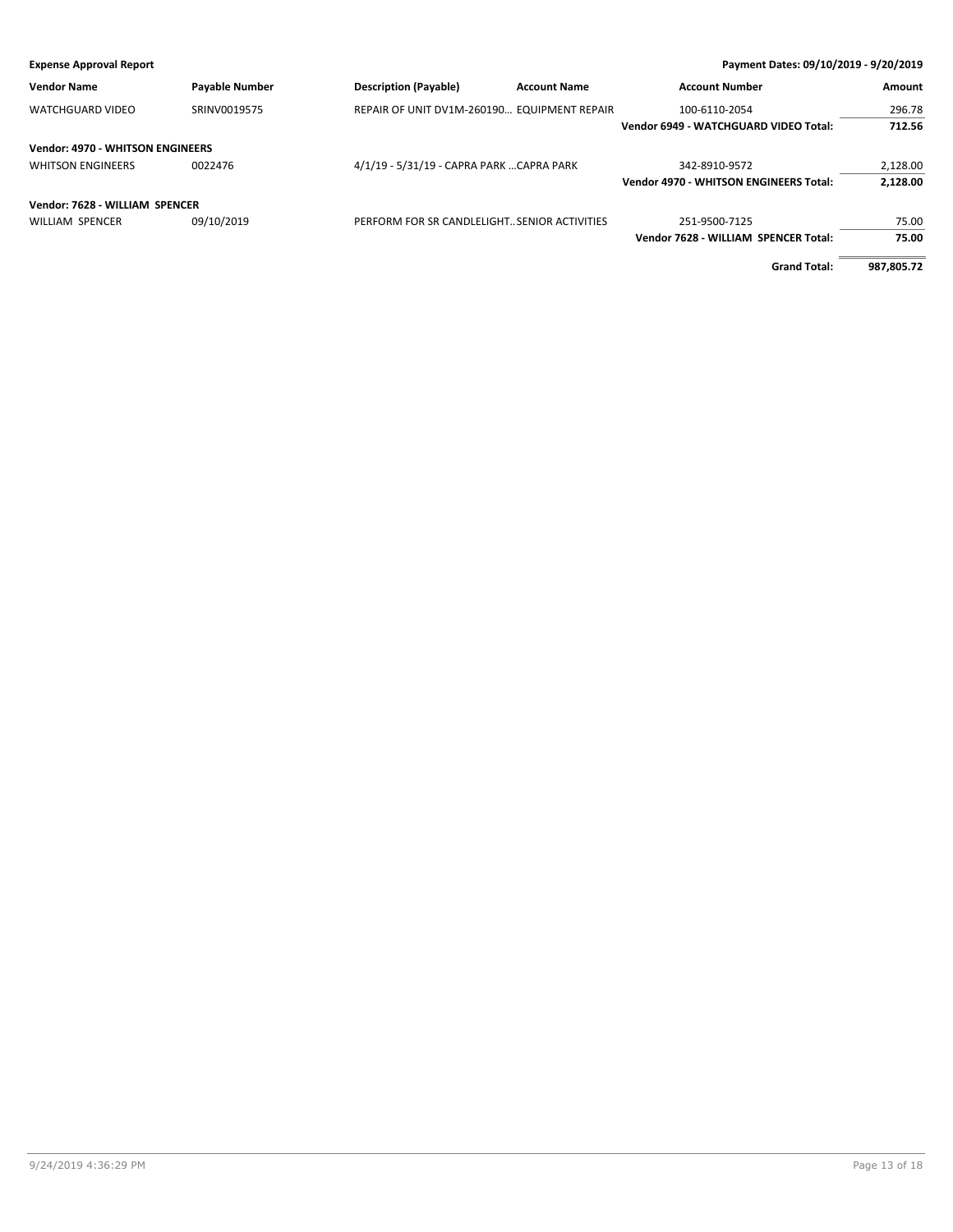## **Report Summary**

### **Fund Summary**

| Fund                                  |                     | <b>Payment Amount</b> |
|---------------------------------------|---------------------|-----------------------|
| 100 - GENERAL FUND                    |                     | 418,627.51            |
| 103 - LAGUNA GRANDE PKG FUND          |                     | 3,075.87              |
| 113 - POMA & DMDC FUND                |                     | 8,217.15              |
| 200 - CDBG FUND                       |                     | 50,259.43             |
| 210 - STREETS FUND                    |                     | 65,208.01             |
| 212 - TRANSPORTATION CAPITAL PROJECTS |                     | 25,676.28             |
| 251 - SENIOR PROGRAMS                 |                     | 230.61                |
| 257 - PARKS MAINTENANCE               |                     | 307.12                |
| 271 - STORMWATER FUND                 |                     | 2,505.21              |
| 342 - PARKS-PLAYGROUND IMPRVMNT       |                     | 2,128.00              |
| 345 - WBUV INFRASTRUCTURE IMPRO       |                     | 60.28                 |
| 347 - SOLAR PANELS                    |                     | 434.40                |
| 348 - CUTINO PARK IMPRVMTS            |                     | 8,203.01              |
| 357 - Measure X Bond Fund             |                     | 195,771.91            |
| 401 - WATER FUND                      |                     | 7,749.21              |
| 501 - EQUIPMT MAINT FUND              |                     | 18,201.64             |
| 503 - MIS FUND                        |                     | 8,988.14              |
| 601 - EXPEND TRUST FUND               |                     | 22,989.00             |
| 670 - WATERMASTER FUND                |                     | 35,491.00             |
| 951 - SAN, DISTRICT GEN, FUND         |                     | 4,322.41              |
| 953 - SAN, DISTRICT CAP, IMPROV       |                     | 31,669.34             |
| 961 - SA FORT ORD CAPITAL PROJ        |                     | 77,672.52             |
| 971 - SA MERGED CAPITAL PROJ          |                     | 17.67                 |
|                                       | <b>Grand Total:</b> | 987.805.72            |

### **Account Summary**

| <b>Account Number</b> | <b>Account Name</b>             | <b>Payment Amount</b> |
|-----------------------|---------------------------------|-----------------------|
| 100-1010-3095         | DEPARTMENT CONSUMA              | 59.87                 |
| 100-1010-7167         | <b>COMMUNITY FIREWORKS</b>      | 2,824.76              |
| 100-1320-3095         | DEPARTMENT CONSUMA              | 30.79                 |
| 100-1320-7171         | <b>COMMISSION ACTIVITIES</b>    | 32.76                 |
| 100-2031-1030         | CONSULTANT                      | 6,477.00              |
| 100-2031-2064         | PERSONNEL RECRUITMENT           | 572.51                |
| 100-2031-4124         | <b>MAIL SERVICES</b>            | 24.95                 |
| 100-2042-1039         | <b>JAN ROEHL CONSULTING</b>     | 531.25                |
| 100-2042-2092         | <b>VILLAGE PROJECT</b>          | 2,106.65              |
| 100-2042-3095         | <b>CONSUMABLES</b>              | 108.05                |
| 100-2052              | <b>FEDERAL TAX PAYABLE</b>      | 61,155.36             |
| 100-2053              | STATE TAX PAYABLE               | 23,665.87             |
| 100-2056              | PERS PAYABLE                    | 119,126.17            |
| 100-2057              | EE HEALTHCARE PAYABLE           | 16,581.42             |
| 100-2059              | <b>GARNISHMENT PAYABLE</b>      | 3,566.52              |
| 100-2060              | DEFERRED COMP PAYABLE           | 30,417.89             |
| 100-2062              | <b>MISC PAYROLL PAYABLES</b>    | 0.00                  |
| 100-2066              | <b>DENTAL PAYABLE</b>           | 5,845.75              |
| 100-3010-1023         | <b>LEGAL SERVICES - SPECIAL</b> | 5,040.00              |
| 100-3679              | <b>RECREATION DAY CAMP</b>      | 65.25                 |
| 100-5110-1025         | <b>CITY AUDIT</b>               | 3,450.00              |
| 100-5110-1030         | CONSULTANT                      | 14,942.24             |
| 100-5110-2044         | <b>COPIER SERVICES</b>          | 663.59                |
| 100-5110-2053         | <b>OUTSIDE PRINTING SERVI</b>   | 905.74                |
| 100-5110-3092         | <b>STATIONARY SUPPLIES</b>      | 446.25                |
| 100-5110-4121         | <b>MEETINGS &amp; TRAVEL</b>    | 40.00                 |
| 100-6110-1024         | <b>COMMUNITY RELATIONS</b>      | 2,765.58              |
| 100-6110-1027         | <b>BACKGROUND INVESTIGA</b>     | 498.00                |
| 100-6110-2054         | <b>EQUIPMENT REPAIR</b>         | 712.56                |
| 100-6110-2078         | <b>OTHER EXPENSE</b>            | 378.00                |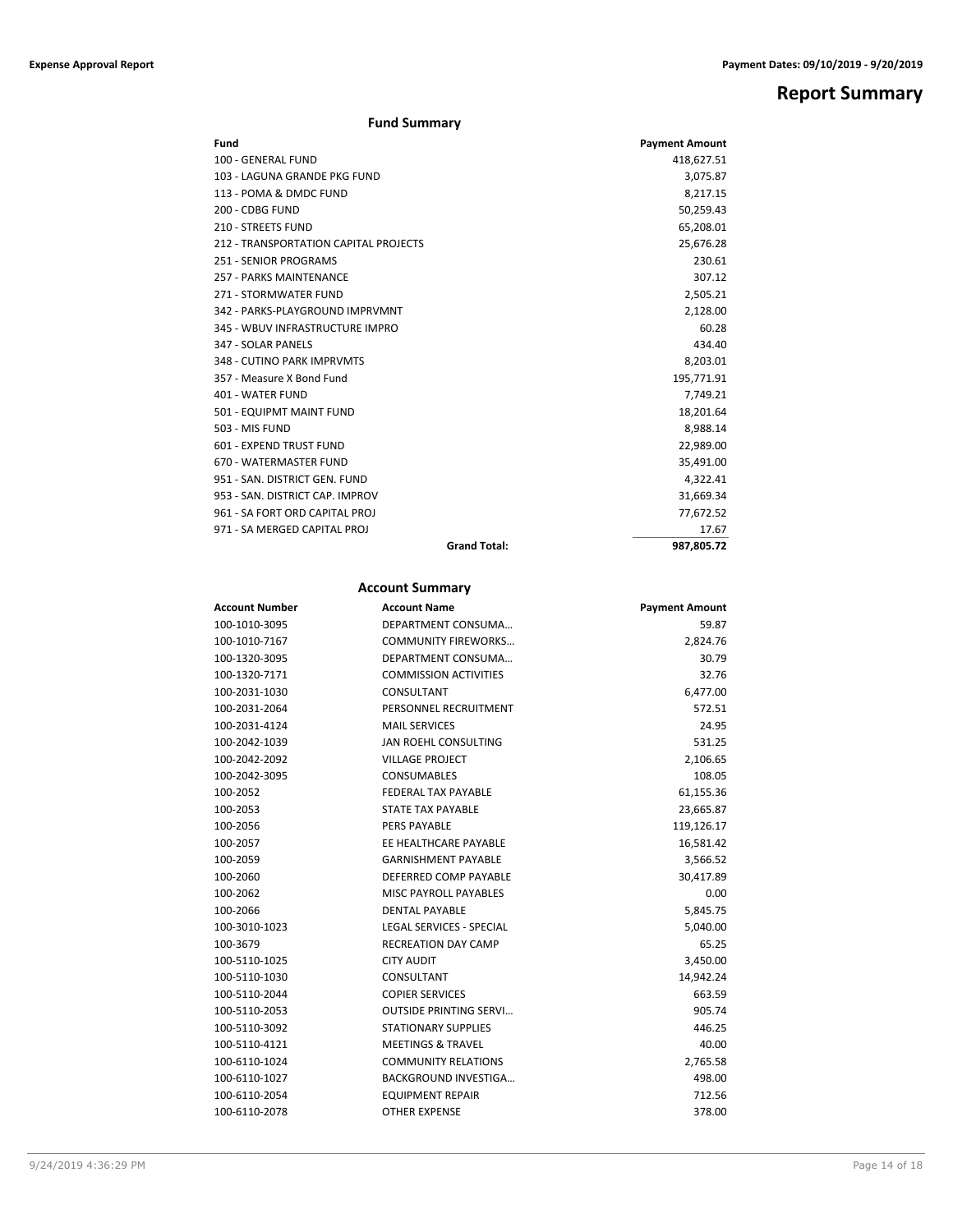|                                | <b>Account Summary</b>                       |                       |
|--------------------------------|----------------------------------------------|-----------------------|
| Account Number                 | <b>Account Name</b>                          | <b>Payment Amount</b> |
| 100-6110-3095                  | DEPARTMENT CONSUMA                           | 479.88                |
| 100-6110-3102                  | COMPUTER SUPPLIES/SO                         | 7,245.50              |
| 100-6110-4121                  | <b>MEETINGS &amp; TRAVEL</b>                 | 9,517.18              |
| 100-6110-4124                  | <b>MAIL SERVICES</b>                         | 16.55                 |
| 100-6110-5132                  | <b>TELEPHONE</b>                             | 13.03                 |
| 100-6120-1029                  | <b>TRAINING &amp; EDUCATIONS</b>             | 925.00                |
| 100-6130-1029                  | <b>TRAINING &amp; EDUCAITON</b>              | 602.16                |
| 100-6160-2051                  | <b>VETERINARY SERVICES</b>                   | 329.00                |
| 100-6610-3095                  | DEPARTMENT CONSUMA                           | 40.94                 |
| 100-6640-2055                  | <b>FIRE EQUIPMENT REPAIR</b>                 | 45.50                 |
| 100-6640-3095                  | DEPARTMENT CONSUMA                           | 203.04                |
| 100-6680-3095                  | DEPARTMENT CONSUMA                           | 5.00                  |
| 100-7310-1035                  | CONSULTANT - GENERAL                         | 11,025.00             |
| 100-7310-4206                  | <b>FARMERS' MARKET</b>                       | 3,590.82              |
| 100-7310-4207                  | SATELLITE OFFICE                             | 17.37                 |
| 100-7410-1030                  | CONSULTANT                                   | 6,500.00              |
| 100-7410-2044                  | <b>COPIER SERVICES</b>                       | 197.31                |
| 100-7410-4121                  | <b>MEETINGS AND TRAVEL</b>                   | 77.80                 |
| 100-8310-2057                  | <b>PEST CONTROL</b>                          | 908.00                |
| 100-8310-2073                  | SUBCONTRACTED WORK                           | 2,552.02              |
| 100-8310-3095                  | DEPARTMENT CONSUMA                           | 6,132.45              |
| 100-8310-3099                  | <b>CHEMICALS</b>                             | 1,211.98              |
| 100-8310-5131                  | <b>GAS &amp; ELECTRIC</b>                    | 26,463.08             |
| 100-8310-5133                  | <b>WATER</b>                                 | 984.72                |
| 100-8420-2073                  | SUBCONTRACTED WORK                           | 6,815.36              |
| 100-8420-2087                  | <b>EQUIPMENT RENTAL</b>                      | 473.00                |
| 100-8420-3095                  | DEPARTMENT CONSUMA                           | 614.70                |
| 100-8420-5131                  | <b>GAS &amp; ELECTRIC</b>                    | 685.99                |
| 100-8430-3095                  | DEPARTMENT CONSUMA                           | 5,369.95              |
| 100-8440-3095                  | DEPARTMENT CONSUMA                           | 199.64                |
| 100-8440-5133                  | <b>WATER</b>                                 | 9,511.04<br>31.27     |
| 100-8450-3095<br>100-8910-2044 | DEPARTMENT CONSUMA<br><b>COPIER SERVICES</b> | 581.84                |
| 100-8910-3095                  | DEPARTMENT CONSUMA                           | 80.22                 |
| 100-9100-2043                  | TEMPORARY CONTRACT S                         | 26.00                 |
| 100-9100-3095                  | DEPARTMENT CONSUMA                           | 140.75                |
| 100-9100-3102                  | <b>COMPUTER SUPPLIES</b>                     | 227.12                |
| 100-9105-2049                  | UNIFORM SERVICE/LAUN                         | 223.92                |
| 100-9200-2043                  | <b>TEMPORARY CONTRACT S</b>                  | 85.00                 |
| 100-9200-2044                  | <b>COPIER SERVICES</b>                       | 366.41                |
| 100-9200-2070                  | <b>ALARM SERVICE</b>                         | 706.68                |
| 100-9200-3092                  | <b>STATIONARY SUPPLIES</b>                   | 364.03                |
| 100-9200-3093                  | <b>JANITORIAL SUPPLIES</b>                   | $-24.80$              |
| 100-9200-3095                  | DEPARTMENT CONSUMA                           | 81.01                 |
| 100-9200-7172                  | <b>CITY BIRTHDAY</b>                         | 900.00                |
| 100-9200-7175                  | <b>SUMMER PARK CONCERTS</b>                  | 346.41                |
| 100-9200-7182                  | <b>HOLIDAY SNOW FESTIVAL</b>                 | 3,990.00              |
| 100-9310-2073                  | SUBCONTRACTED WORK                           | 83.00                 |
| 100-9310-3095                  | DEPARTMENT CONSUMA                           | 76.89                 |
| 100-9310-7132                  | <b>EXCURSIONS</b>                            | 1,184.00              |
| 100-9310-7133                  | <b>TEEN EVENTS</b>                           | 13.11                 |
| 100-9320-3095                  | DEPARTMENT CONSUMA                           | 1,738.76              |
| 100-9330-3095                  | DEPARTMENT CONSUMA                           | 394.71                |
| 100-9330-7136                  | <b>CAMP EVENTS</b>                           | 110.97                |
| 100-9340-7137                  | RENTAL - INDOOR FACILIT                      | 979.65                |
| 100-9350-3095                  | DEPARTMENT CONSUMA                           | 3.05                  |
| 100-9400-3095                  | DEPARTMENT CONSUMA                           | 129.72                |
| 103-2052                       | FEDERAL TAX PAYABLE                          | 65.95                 |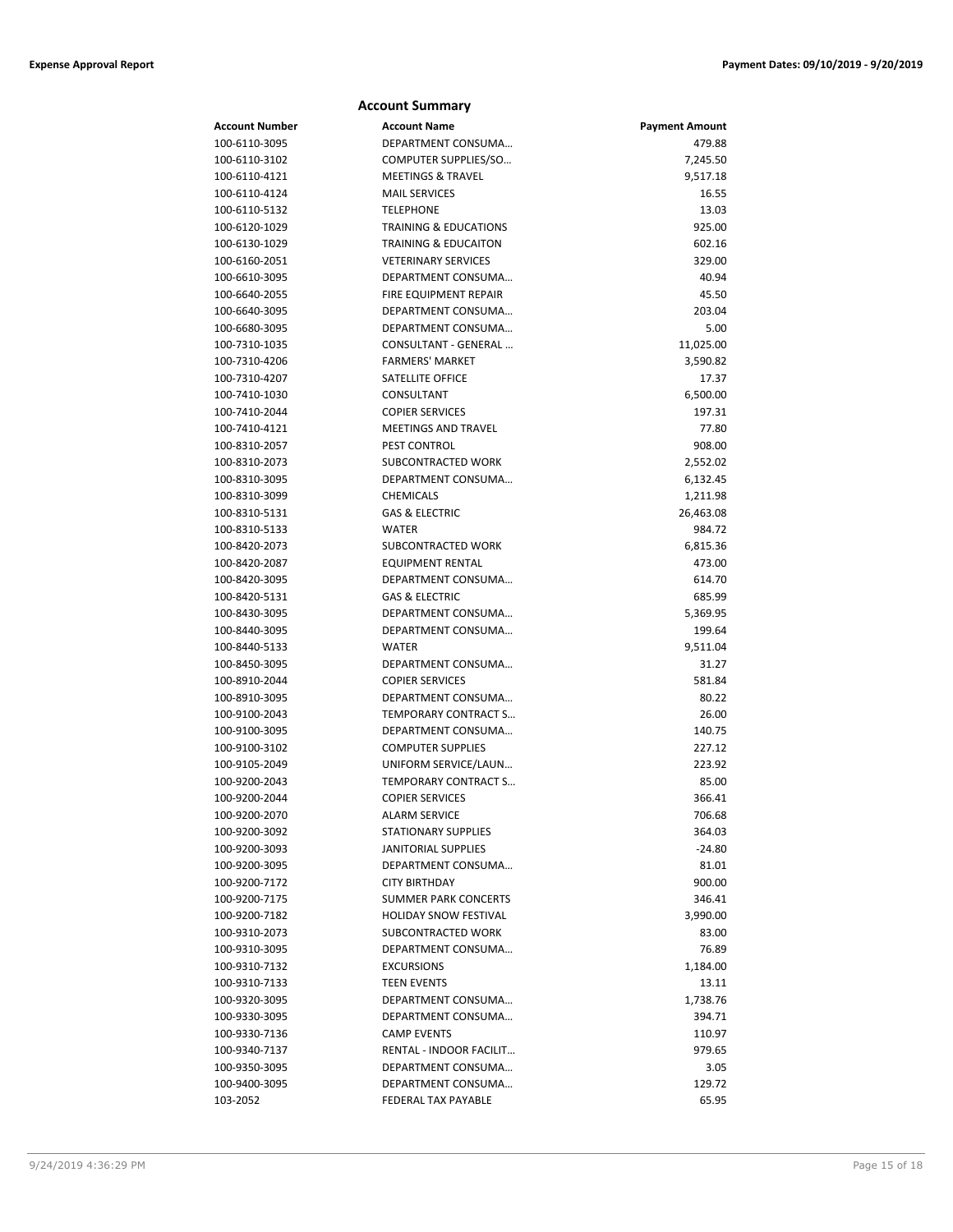|                | <b>Account Summary</b>        |                       |
|----------------|-------------------------------|-----------------------|
| Account Number | <b>Account Name</b>           | <b>Payment Amount</b> |
| 103-2053       | <b>STATE TAX PAYABLE</b>      | 23.61                 |
| 103-2056       | <b>PERS PAYABLE</b>           | 60.99                 |
| 103-2057       | EE HEALTHCARE PAYABLE         | 21.28                 |
| 103-2060       | DEFERRED COMP PAYABLE         | 48.00                 |
| 103-8710-2073  | <b>SUBCONTRACTED WORK</b>     | 932.66                |
| 103-8710-5131  | <b>GAS &amp; ELECTRIC</b>     | 1,923.38              |
| 113-2052       | <b>FEDERAL TAX PAYABLE</b>    | 907.12                |
| 113-2053       | STATE TAX PAYABLE             | 282.95                |
| 113-2056       | PERS PAYABLE                  | 1,674.24              |
| 113-2057       | EE HEALTHCARE PAYABLE         | 347.50                |
| 113-2059       | <b>GARNISHMENT PAYABLE</b>    | 11.63                 |
| 113-2060       | DEFERRED COMP PAYABLE         | 197.33                |
| 113-8730-3095  | DEPARTMENT CONSUMA            | 4,796.38              |
| 200-2052       | FEDERAL TAX PAYABLE           | 161.01                |
| 200-2053       | <b>STATE TAX PAYABLE</b>      | 49.28                 |
| 200-2056       | <b>PERS PAYABLE</b>           | 330.01                |
| 200-2057       | EE HEALTHCARE PAYABLE         | 56.68                 |
| 200-2060       | DEFERRED COMP PAYABLE         | 138.66                |
| 200-5410-2063  | PUBLISHING & LEGAL AD         | 597.31                |
| 200-5410-9820  | COMMUNITY HUMAN SV            | 1,750.00              |
| 200-5410-9822  | <b>CUTINO EQUIPMENT</b>       | 47,176.48             |
| 210-2052       | <b>FEDERAL TAX PAYABLE</b>    | 611.33                |
| 210-2053       | STATE TAX PAYABLE             | 185.56                |
| 210-2056       | PERS PAYABLE                  | 1,087.01              |
| 210-2057       | EE HEALTHCARE PAYABLE         | 255.12                |
| 210-2059       | <b>GARNISHMENT PAYABLE</b>    | 19.62                 |
| 210-2060       | DEFERRED COMP PAYABLE         | 704.55                |
| 210-8110-2073  | SUBCONTRACTED WORK            | 1,511.25              |
| 210-8110-3095  | DEPARTMENT CONSUMA            | 3,030.02              |
| 210-8110-5131  | <b>GAS &amp; ELECTRIC</b>     | 20.59                 |
| 210-8110-8187  | DEPARTMENT EQUIPMENT          | 18,993.19             |
| 210-8210-2059  | <b>STREET LIGHTINGS</b>       | 18,318.60             |
| 210-8210-2077  | TRAFFIC SIGNAL MAINTE         | 10,061.50             |
| 210-8210-9577  | <b>SB1 CAPITAL PROJECTS</b>   | 5,333.72              |
| 210-8420-5131  | <b>GAS &amp; ELECTRIC</b>     | 296.42                |
| 210-8420-5133  | <b>WATER</b>                  | 4,779.53              |
| 212-8920-9600  | <b>CONSTRUCTION IN PROG</b>   | 25,676.28             |
| 251-9500-7125  | <b>SENIOR ACTIVITIES</b>      | 230.61                |
| 257-2345       | <b>RENTAL DEPOSITS</b>        | 307.12                |
| 271-2052       | FEDERAL TAX PAYABLE           | 524.29                |
| 271-2053       | <b>STATE TAX PAYABLE</b>      | 163.37                |
| 271-2056       | PERS PAYABLE                  | 1,144.38              |
| 271-2057       | EE HEALTHCARE PAYABLE         | 187.72                |
| 271-2060       | DEFERRED COMP PAYABLE         | 485.45                |
| 342-8910-9572  | <b>CAPRA PARK</b>             | 2,128.00              |
| 345-2052       | FEDERAL TAX PAYABLE           | 19.65                 |
| 345-2053       | STATE TAX PAYABLE             | 5.86                  |
| 345-2057       | EE HEALTHCARE PAYABLE         | 7.36                  |
| 345-2060       | DEFERRED COMP PAYABLE         | 27.41                 |
| 347-8910-9539  | <b>SOLAR PANELS</b>           | 434.40                |
| 348-8910-9570  | PARKS IMPROVEMENTS            | 8,203.01              |
| 357-5110-9605  | <b>INTEREST PAYMENTS</b>      | 195,771.91            |
| 401-2052       | FEDERAL TAX PAYABLE           | 654.13                |
| 401-2053       | STATE TAX PAYABLE             | 223.58                |
| 401-2056       | <b>PERS PAYABLE</b>           | 1,372.59              |
| 401-2057       | EE HEALTHCARE PAYABLE         | 212.60                |
| 401-2060       | DEFERRED COMP PAYABLE         | 598.73                |
| 401-8610-2053  | <b>OUTSIDE PRINTING SERVI</b> | 137.57                |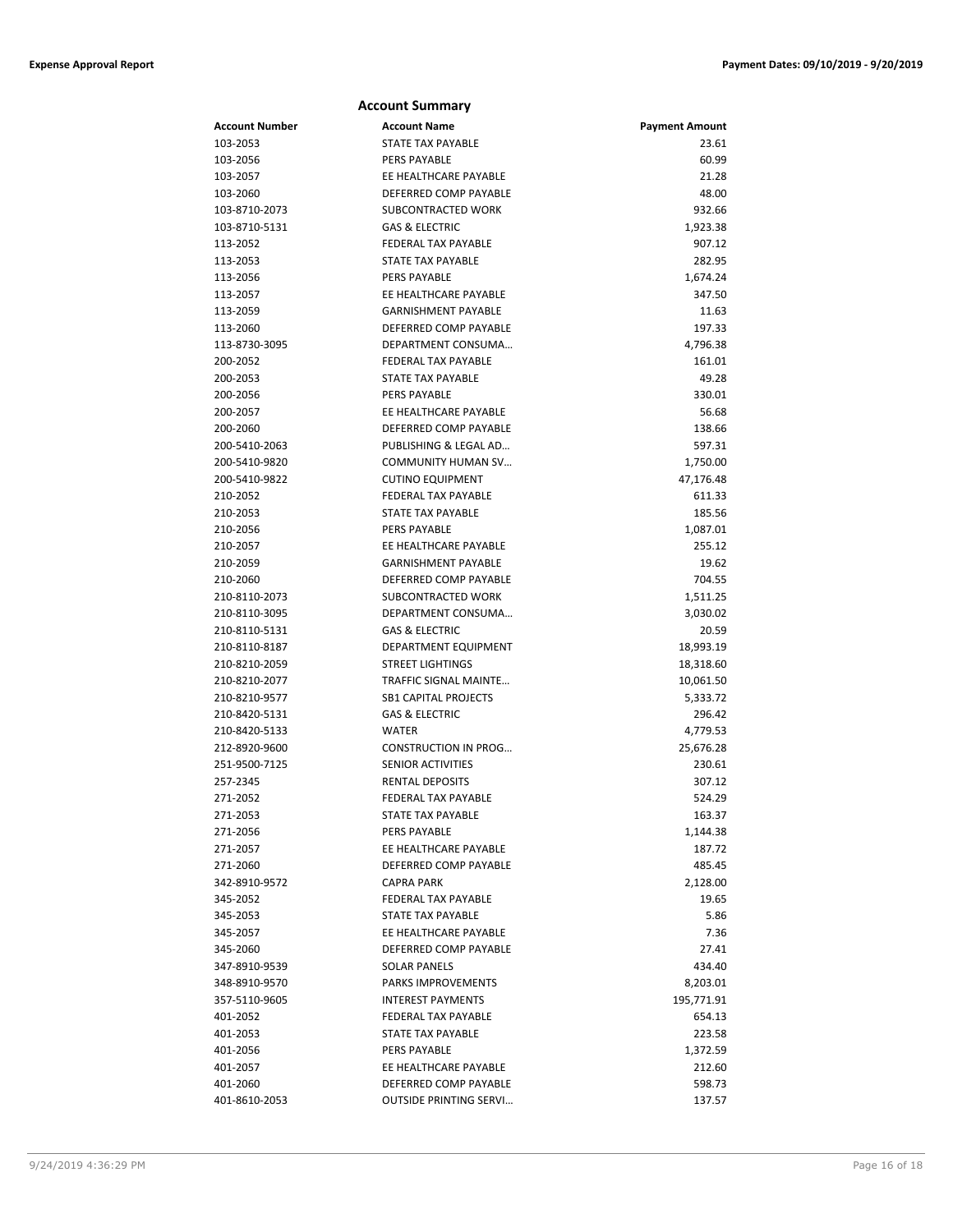|                | <b>Account Summary</b>           |                       |
|----------------|----------------------------------|-----------------------|
| Account Number | <b>Account Name</b>              | <b>Payment Amount</b> |
| 401-8610-4124  | <b>POSTAGE</b>                   | 313.05                |
| 401-8620-2072  | <b>WATER SAMPLING</b>            | 338.00                |
| 401-8620-3095  | DEPARTMENT CONSUMA               | 319.15                |
| 401-8620-5131  | <b>GAS &amp; ELECTRIC</b>        | 3,579.81              |
| 501-2052       | <b>FEDERAL TAX PAYABLE</b>       | 564.89                |
| 501-2053       | <b>STATE TAX PAYABLE</b>         | 116.05                |
| 501-2056       | PERS PAYABLE                     | 991.20                |
| 501-2057       | EE HEALTHCARE PAYABLE            | 167.14                |
| 501-2060       | DEFERRED COMP PAYABLE            | 320.35                |
| 501-8510-2078  | <b>OTHER EXPENSE</b>             | 36.00                 |
| 501-8510-5131  | <b>GAS &amp; ELECTRIC</b>        | 335.67                |
| 501-8520-6144  | <b>VEHICLE PARTS</b>             | 40.49                 |
| 501-8520-6145  | <b>VEHICLE FUEL</b>              | 7,910.05              |
| 501-8520-6147  | <b>TIRES</b>                     | 1,466.58              |
| 501-8520-6148  | <b>OUTSIDE REPAIRS</b>           | 6,253.22              |
| 503-2052       | FEDERAL TAX PAYABLE              | 1,226.45              |
| 503-2053       | <b>STATE TAX PAYABLE</b>         | 242.33                |
| 503-2056       | <b>PERS PAYABLE</b>              | 1,110.43              |
| 503-2057       | EE HEALTHCARE PAYABLE            | 194.76                |
| 503-2060       | DEFERRED COMP PAYABLE            | 887.67                |
| 503-4010-3102  | COMPUTER SUPPLIES/SO             | 916.63                |
| 503-4010-5132  | <b>TELEPHONE</b>                 | 2,697.48              |
| 503-4010-5135  | MOBILE COMMUNICATIO              | 1,712.39              |
| 601-2106       | <b>MAYOR'S YOUTH PROGR</b>       | 3,000.00              |
| 601-2214       | BAKEWELL - CAMPUS TO             | 13,489.00             |
| 601-2226       | <b>NURSES BARRACKS PROJ -</b>    | 6,500.00              |
| 670-2120-1030  | CONSULTANT                       | 5,500.00              |
| 670-2130-1030  | <b>CONSULTING COSTS</b>          | 29,991.00             |
| 951-2052       | <b>FEDERAL TAX PAYABLE</b>       | 631.61                |
| 951-2053       | STATE TAX PAYABLE                | 226.32                |
| 951-2056       | <b>PERS PAYABLE</b>              | 1,228.19              |
| 951-2057       | EE HEALTHCARE PAYABLE            | 184.42                |
| 951-2060       | DEFERRED COMP PAYABLE            | 419.15                |
| 951-8810-1030  | CONSULTANT                       | 1,103.75              |
| 951-8810-4122  | DUES AND MEMBERSHIPS             | 92.00                 |
| 951-8810-5132  | <b>TELEPHONE</b>                 | 153.18                |
| 951-8820-2073  | SUBCONTRACTED WORK               | 60.00                 |
| 951-8820-3095  | DEPARTMENT CONSUMA               | 23.79                 |
| 951-8820-4121  | <b>MEETINGS AND TRAVEL</b>       | 200.00                |
| 953-2052       | FEDERAL TAX PAYABLE              | 4.34                  |
| 953-2053       | <b>STATE TAX PAYABLE</b>         | 3.08                  |
| 953-2056       | PERS PAYABLE                     | 18.99                 |
| 953-2057       | EE HEALTHCARE PAYABLE            | 1.56                  |
| 953-2060       | DEFERRED COMP PAYABLE            | 2.16                  |
| 953-8820-9201  | DEL MONTE LIFT STATION           | 11,863.75             |
| 953-8820-9204  | DEL REY PARK SEWR MAIN           | 5,280.00              |
| 953-8820-9205  | <b>CANYON DEL REY SEWER L</b>    | 8,141.71              |
| 953-8820-9214  | DEL MONTE SWR MAIN R             | 6,353.75              |
| 961-3408       | SRD EXTENSION COST RE            | 72,453.00             |
| 961-9610-9599  | <b>RENTAL PROPERTY EXP &amp;</b> | 5,219.52              |
| 971-9710-9599  | <b>RENTAL PROPERTY EXP &amp;</b> | 17.67                 |
|                | <b>Grand Total:</b>              | 987,805.72            |
|                |                                  |                       |

### **Project Account Summary**

| <b>Payment Amount</b> |
|-----------------------|
| 973,221.84            |
| 2.460.00              |
| 25.87                 |
|                       |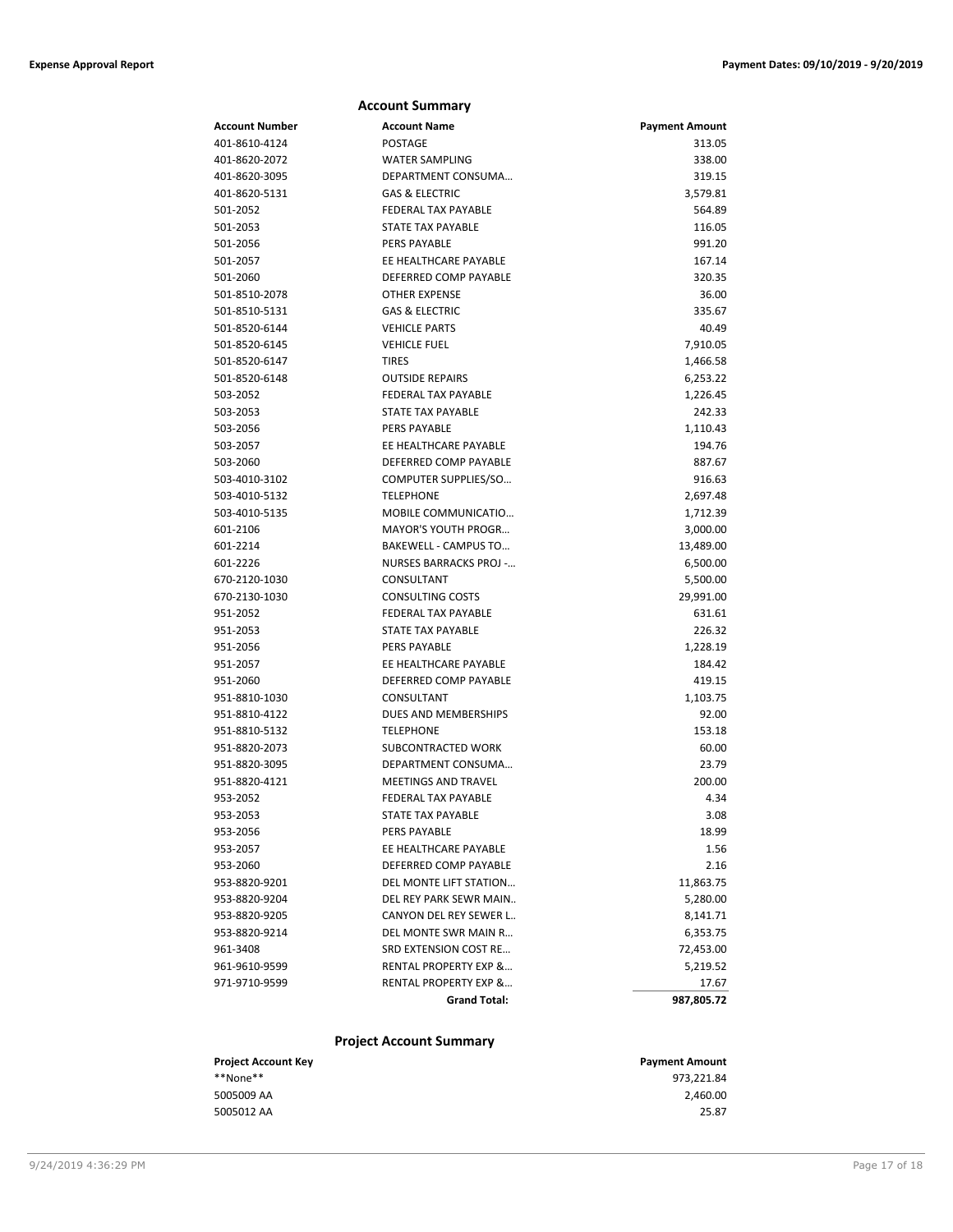### **Project Account Summary Project Account Key Payment Amount** 5005060 AA 2,310.51 950VENDORS 525.00 951VENDOR 2,648.75 953VENDORS 6,613.75 **Grand Total: 987,805.72**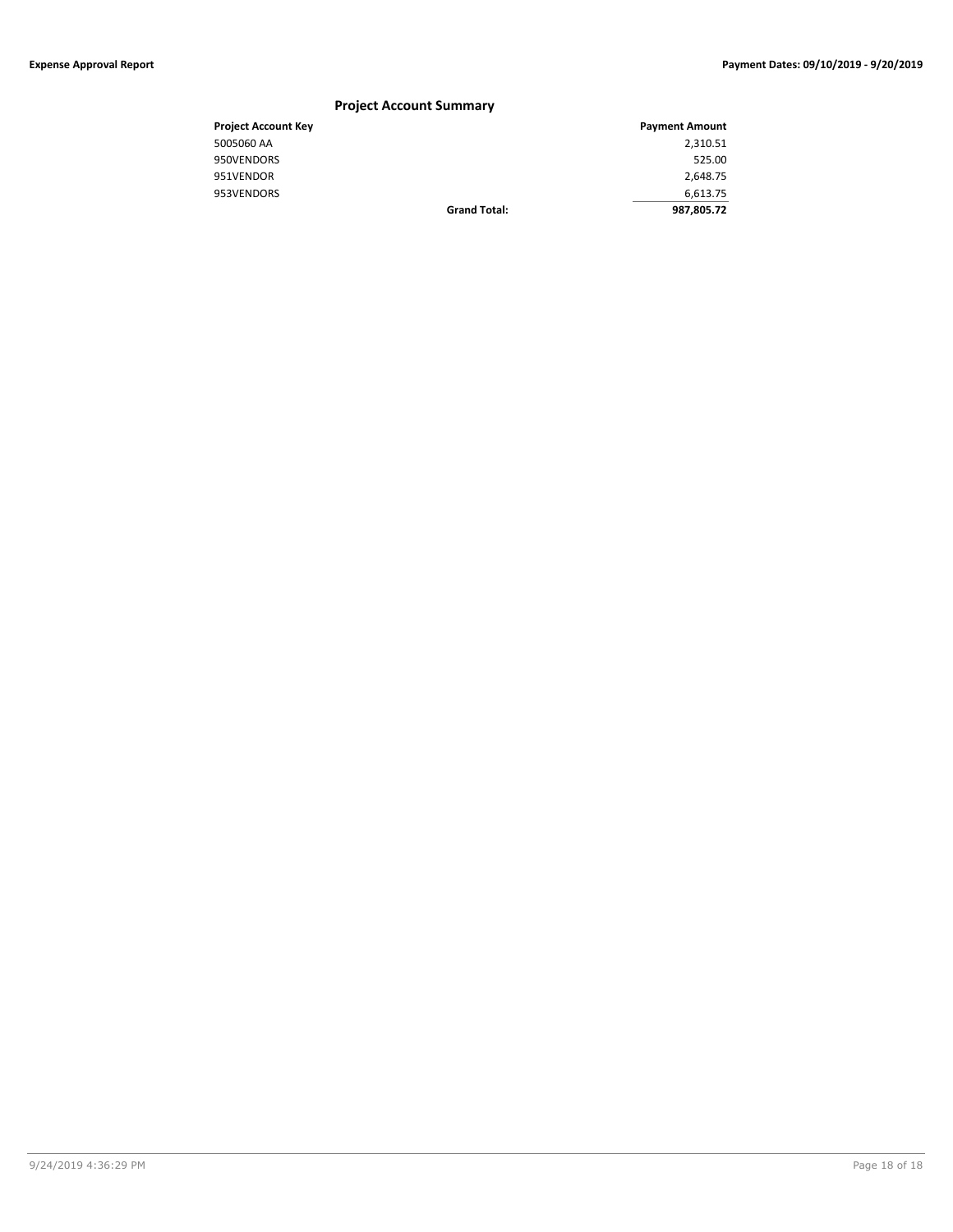

## **Distribution Report**

Seaside, CA Payroll Set: 01 Expense Range - Payment Range 09/07/2019-09/20/2019

| <b>Fund: 100 - GENERAL FUND</b> |                                 |            |
|---------------------------------|---------------------------------|------------|
| 100-1010-0001                   | SALARIES                        | 2,861.63   |
| 100-1010-0002                   | <b>OVERTIME</b>                 | 4.04       |
| 100-1010-1033                   | <b>FITNESS PROGRAM</b>          | 45.00      |
| 100-2010-0001                   | SALARIES                        | 9,746.90   |
| 100-2010-0002                   | <b>OVERTIME</b>                 | 7.35       |
| 100-2010-0018                   | <b>AUTO ALLOWANCE</b>           | 200.00     |
| 100-2010-0019                   | <b>HOUSING ALLOWANCE</b>        | 1,500.00   |
| 100-2021-0001                   | SALARIES                        | 7,436.61   |
| 100-2021-0002                   | <b>OVERTIME</b>                 | 89.02      |
| 100-2021-1033                   | <b>FITNESS PROGRAM</b>          | 45.00      |
| 100-2031-0001                   | <b>SALARIES</b>                 | 12,171.77  |
| 100-2031-1033                   | <b>FITNESS PROGRAM</b>          | $-15.00$   |
| 100-2042-0020                   | PART-TIME HOURLY WAGES          | 3,410.16   |
| 100-3010-0001                   | SALARIES                        | 13,153.90  |
| 100-5110-0001                   | SALARIES                        | 22,140.13  |
| 100-5110-0010                   | MANAGEMENT LEAVE PAYOFF         | 334.62     |
| 100-5110-0012                   | VACATION\COMP TIME PAYOFF       | 4,963.39   |
| 100-5110-0041                   | <b>MEDICAL INSURANCE</b>        | 46.15      |
| 100-5110-1033                   | <b>FITNESS PROGRAM</b>          | 180.00     |
| 100-5110-4121                   | <b>MEETINGS &amp; TRAVEL</b>    | 166.16     |
| 100-6110-0001                   | SALARIES                        | 32,293.04  |
| 100-6110-0002                   | <b>OVERTIME</b>                 | 625.23     |
| 100-6110-0003                   | <b>HOLIDAY OVERTIME</b>         | 869.37     |
| 100-6110-0020                   | PART-TIME HOURLY WAGES          | 3,264.73   |
| 100-6110-1029                   | <b>TRAINING &amp; EDUCATION</b> | 333.52     |
| 100-6110-1033                   | <b>FITNESS PROGRAM</b>          | 30.00      |
| 100-6110-4202                   | <b>CALEA PROGRAM</b>            | 414.64     |
| 100-6120-0001                   | SALARIES                        | 118,835.86 |
| 100-6120-0002                   | <b>OVERTIME</b>                 | 17,488.89  |
| 100-6120-0003                   | HOLIDAY OVERTIME                | 10,178.33  |
| 100-6120-0020                   | PART-TIME HOURLY WAGES          | 2,038.19   |
| 100-6120-1033                   | <b>FITNESS PROGRAM</b>          | 240.00     |
| 100-6130-0001                   | SALARIES                        | 32,484.09  |
| 100-6130-0002                   | <b>OVERTIME</b>                 | 3,085.11   |
| 100-6130-0003                   | <b>HOLIDAY OVERTIME</b>         | 478.73     |
| 100-6130-1033                   | <b>FTINESS PROGRAM</b>          | 45.00      |
| 100-6150-0001                   | SALARIES                        | 3,472.68   |
| 100-6160-0001                   | SALARIES                        | 2,603.69   |
| 100-6160-0041                   | MEDICAL INSURANCE               | 46.15      |
| 100-6170-0020                   | PART-TIME HOURLY WAGES          | 1,420.18   |
| 100-6610-0001                   | SALARIES                        | 13,026.54  |
| 100-6610-0002                   | <b>OVERTIME</b>                 | 324.83     |
| 100-6610-0003                   | <b>HOLIDAY OVERTIME</b>         | 483.01     |
| 100-6640-0001                   | SALARIES                        | 108,814.45 |
| 100-6640-0002                   | <b>OVERTIME</b>                 | 3,632.78   |
| 100-6640-0003                   | HOLIDAY OVERTIME                | 10,578.50  |
| 100-6640-0008                   | OPER COMP DIV CHIEFS ST TIME    | 83.55      |
| 100-6640-0099                   | TUITION REIMBURSEMENT           | 200.00     |
| 100-6640-1033                   | <b>FITNESS PROGRAM</b>          | 90.00      |
| 100-6640-3095                   | DEPARTMENT CONSUMABLES          | 125.00     |
| 100-6660-0020                   | PART-TIME HOURLY WAGES          | 514.06     |
| 100-6690-0001                   | SALARIES - OES                  | 1,045.02   |
| 100-6690-0002                   | <b>OVERTIME - OES</b>           | 6,374.67   |
|                                 |                                 |            |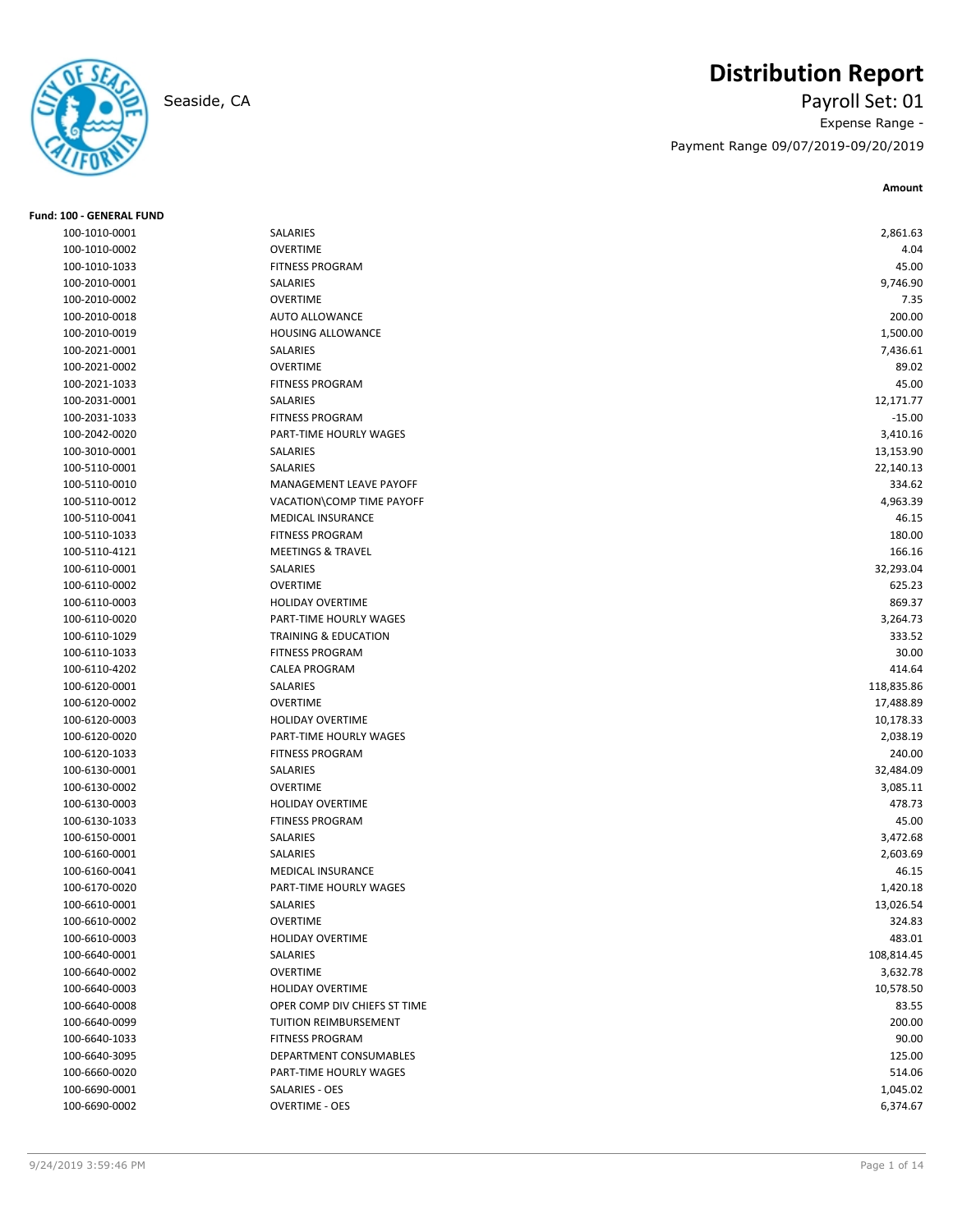| 100-7110-0001 |
|---------------|
| 100-7110-0020 |
| 100-7210-0001 |
| 100-7220-0001 |
| 100-7220-0002 |
| 100-7310-0001 |
| 100-7410-0001 |
| 100-7410-0020 |
| 100-7410-0041 |
| 100-7410-1033 |
| 100-8310-0001 |
| 100-8310-0002 |
| 100-8310-0097 |
| 100-8310-3095 |
| 100-8410-0001 |
| 100-8420-0001 |
| 100-8420-0002 |
| 100-8430-0001 |
| 100-8430-0002 |
| 100-8440-0001 |
| 100-8440-0002 |
| 100-8450-0001 |
| 100-8910-0001 |
| 100-8910-0020 |
| 100-8910-1033 |
| 100-9100-0001 |
| 100-9100-0020 |
| 100-9100-4121 |
| 100-9105-0001 |
| 100-9105-0002 |
| 100-9105-0020 |
| 100-9200-0020 |
| 100-9310-0001 |
| 100-9310-0002 |
| 100-9310-0020 |
| 100-9320-0020 |
| 100-9330-0020 |
| 100-9340-0020 |
| 100-9350-0020 |
| 100-9400-0001 |
| 100-9400-0002 |
| 100-9400-0020 |
| 100.0500.0020 |

| 100-7110-0001 | SALARIES                      | 4,658.57  |
|---------------|-------------------------------|-----------|
| 100-7110-0020 | PART-TIME HOURLY WAGES        | 1,594.17  |
| 100-7210-0001 | SALARIES                      | 7,653.92  |
| 100-7220-0001 | SALARIES                      | 3,041.12  |
| 100-7220-0002 | <b>OVERTIME</b>               | 370.64    |
| 100-7310-0001 | SALARIES                      | 11,380.47 |
| 100-7410-0001 | SALARIES                      | 11,309.77 |
| 100-7410-0020 | PART-TIME HOURLY              | 735.93    |
| 100-7410-0041 | <b>MEDICAL INSURANCE</b>      | 46.15     |
| 100-7410-1033 | <b>FITNESS PROGRAM</b>        | 48.00     |
| 100-8310-0001 | SALARIES                      | 3,592.82  |
| 100-8310-0002 | <b>OVERTIME</b>               | 864.56    |
| 100-8310-0097 | UNALLOCATED PAGER             | 1,947.60  |
| 100-8310-3095 | <b>DEPARTMENT CONSUMABLES</b> | 253.06    |
| 100-8410-0001 | <b>SALARIES</b>               | 1,613.99  |
| 100-8420-0001 | SALARIES                      | 13,069.04 |
| 100-8420-0002 | <b>OVERTIME</b>               | 711.99    |
| 100-8430-0001 | SALARIES                      | 1,770.12  |
| 100-8430-0002 | <b>OVERTIME</b>               | 1,324.25  |
| 100-8440-0001 | SALARIES                      | 1,892.94  |
| 100-8440-0002 | <b>OVERTIME</b>               | 454.55    |
| 100-8450-0001 | SALARIES                      | 311.28    |
| 100-8910-0001 | SALARIES                      | 21,538.67 |
| 100-8910-0020 | PART-TIME HOURLY WAGES        | 322.50    |
| 100-8910-1033 | <b>FITNESS PROGRAM</b>        | 180.00    |
| 100-9100-0001 | <b>SALARIES</b>               | 5,795.28  |
| 100-9100-0020 | PART-TIME HOURLY WAGES        | 4,802.43  |
| 100-9100-4121 | <b>MEETINGS &amp; TRAVEL</b>  | 183.39    |
| 100-9105-0001 | SALARIES                      | 2,136.88  |
| 100-9105-0002 | <b>OVERTIME</b>               | 340.57    |
| 100-9105-0020 | PART-TIME HOURLY WAGES        | 5,406.16  |
| 100-9200-0020 | PART-TIME HOURLY WAGES        | 4,203.61  |
| 100-9310-0001 | SALARIES                      | 5,244.56  |
| 100-9310-0002 | <b>OVERTIME</b>               | 103.99    |
| 100-9310-0020 | PART-TIME HOURLY WAGES        | 2,487.71  |
| 100-9320-0020 | PART-TIME HOURLY WAGES        | 2,434.49  |
| 100-9330-0020 | PART-TIME HOURLY WAGES        | 2,425.22  |
| 100-9340-0020 | PART-TIME HOURLY WAGES        | 1,318.74  |
| 100-9350-0020 | PART-TIME HOURLY WAGES        | 3,617.28  |
| 100-9400-0001 | SALARIES                      | 2,280.64  |
| 100-9400-0002 | <b>OVERTIME</b>               | 363.48    |
| 100-9400-0020 | PART-TIME HOURLY WAGES        | 10,599.82 |
| 100-9500-0020 | PART-TIME HOURLY WAGES        | 2,272.59  |
|               |                               |           |

**Fund 100 - GENERAL FUND Total: 14,145.71 600,729.62**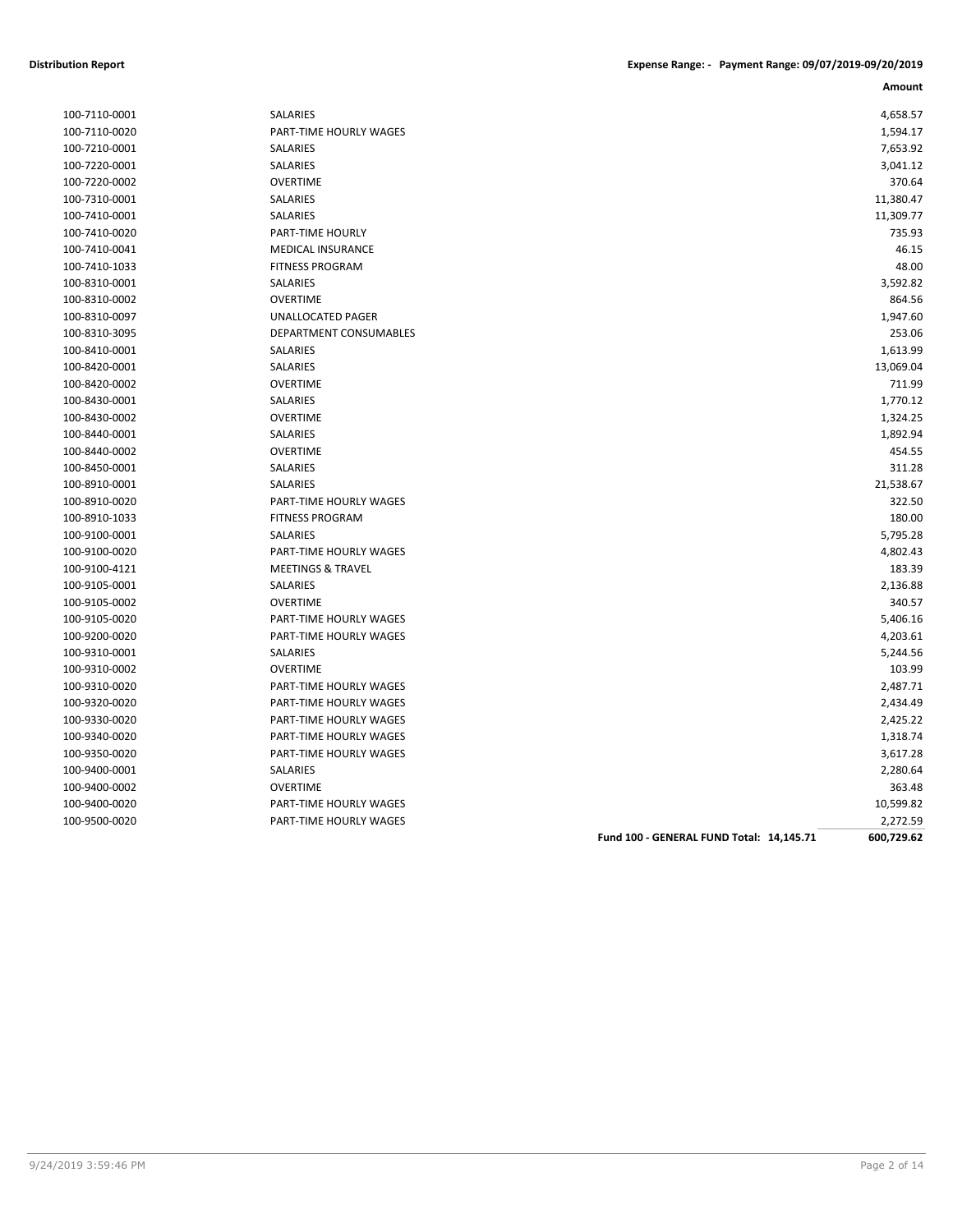**Fund: 103 - LAGUNA GRANDE PKG FUND**

103-8710-0001 SALARIES 884.68

**Fund 103 - LAGUNA GRANDE PKG FUND Total: 25.00 884.68**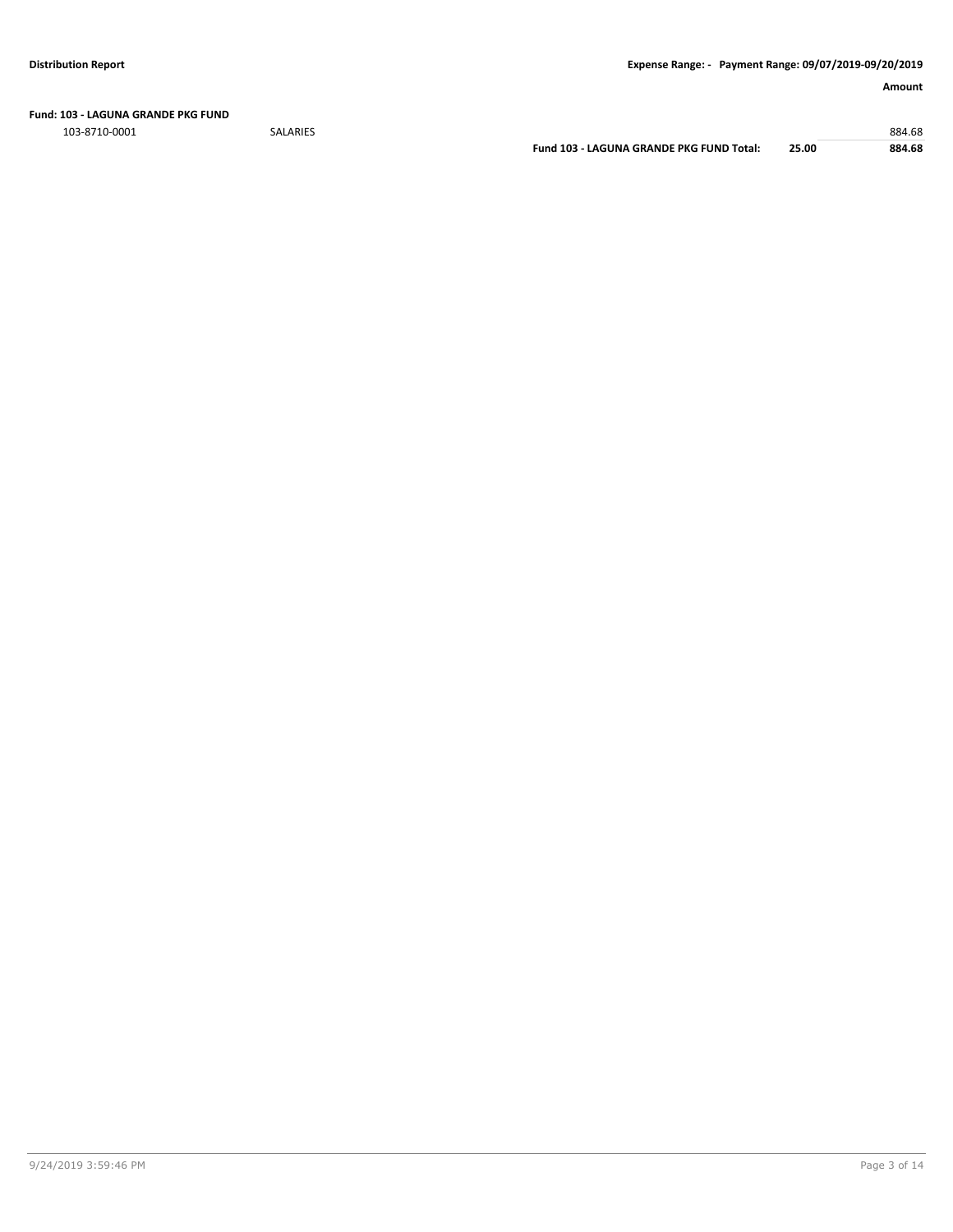| Fund: 113 - POMA & DMDC FUND |                        |                                    |        |           |
|------------------------------|------------------------|------------------------------------|--------|-----------|
| 113-8730-0001                | <b>SALARIES</b>        |                                    |        | 10,184.10 |
| 113-8730-0002                | OVERTIME               |                                    |        | 382.65    |
| 113-8730-0020                | PART-TIME HOURLY WAGES |                                    |        | 1,576.51  |
| 113-8730-0041                | MEDICAL INSURANCE      |                                    |        | 92.30     |
| 113-8730-3095                | DEPARTMENT CONSUMABLES |                                    |        | 65.52     |
|                              |                        | Fund 113 - POMA & DMDC FUND Total: | 362.75 | 12.301.08 |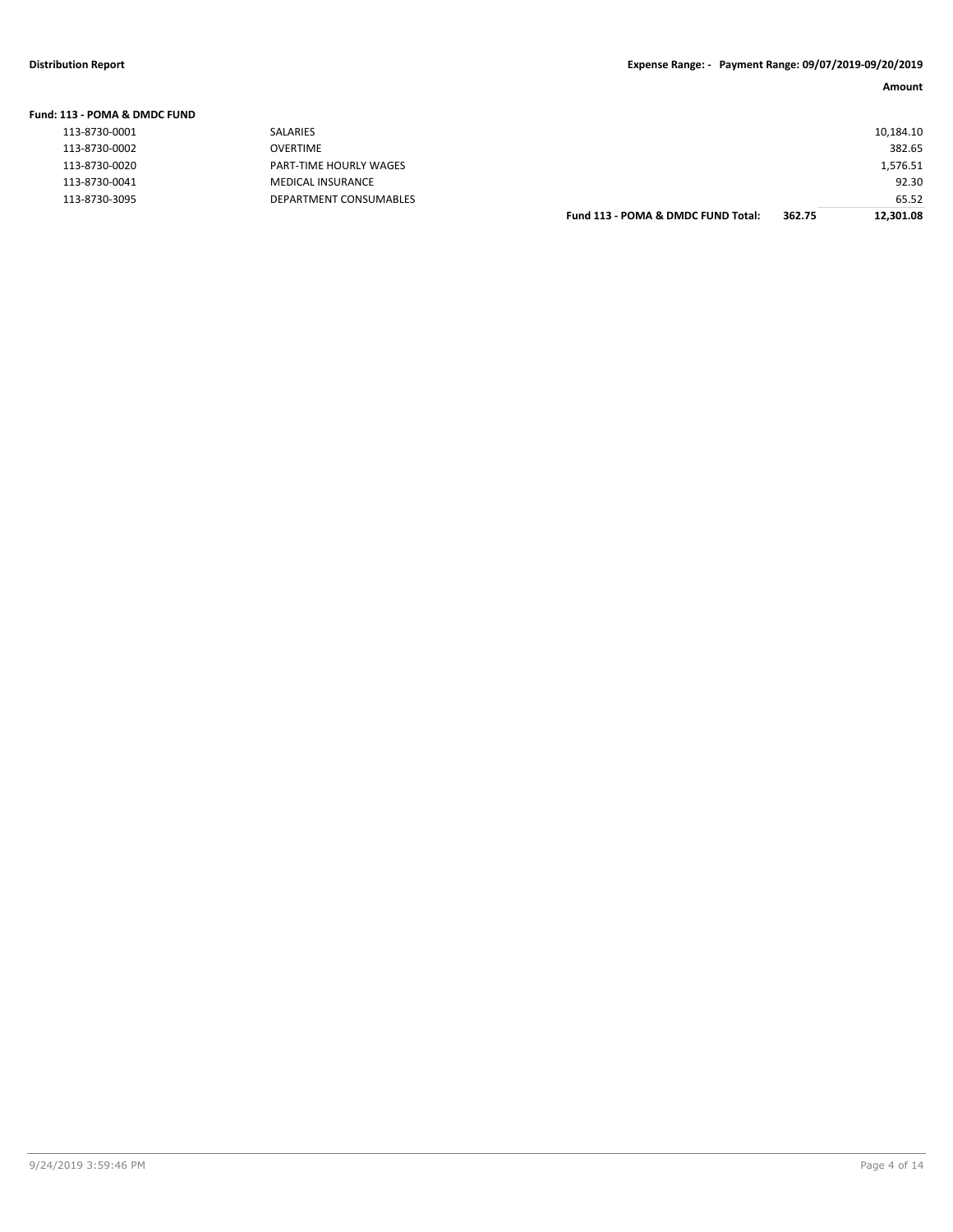**Fund: 200 - CDBG FUND** 200-5410-0001 SALARIES 2,074.31

**Fund 200 - CDBG FUND Total: 46.40 2,074.31**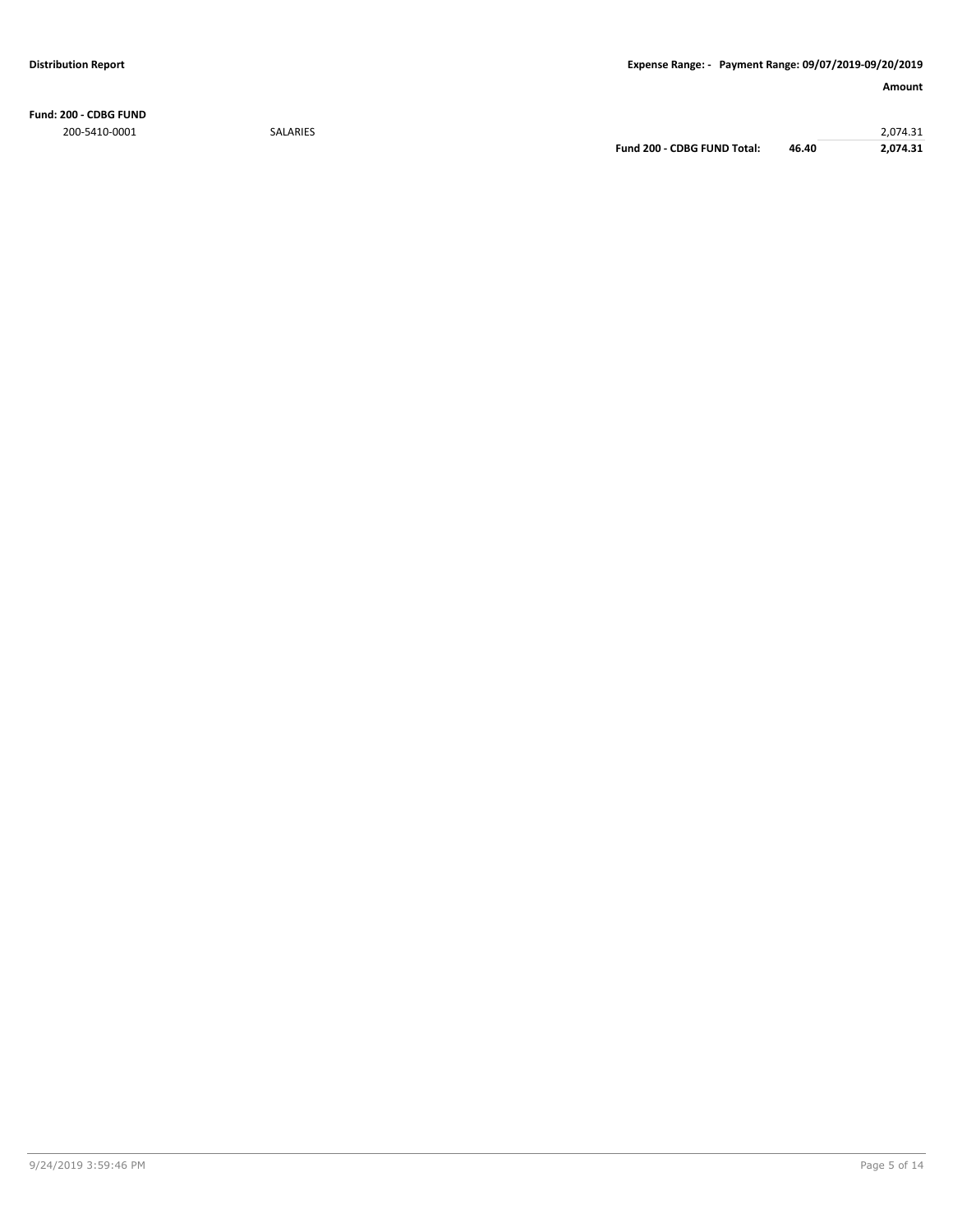### **Distribution Report Expense Range: - Payment Range: 09/07/2019-09/20/2019**

| <b>Fund: 210 - STREETS FUND</b> |                 |                                       |        |          |
|---------------------------------|-----------------|---------------------------------------|--------|----------|
| 210-8110-0001                   | <b>SALARIES</b> |                                       |        | 7.182.66 |
| 210-8420-0001                   | <b>SALARIES</b> |                                       |        | 2,533.51 |
|                                 |                 | <b>Fund 210 - STREETS FUND Total:</b> | 314.50 | 9.716.17 |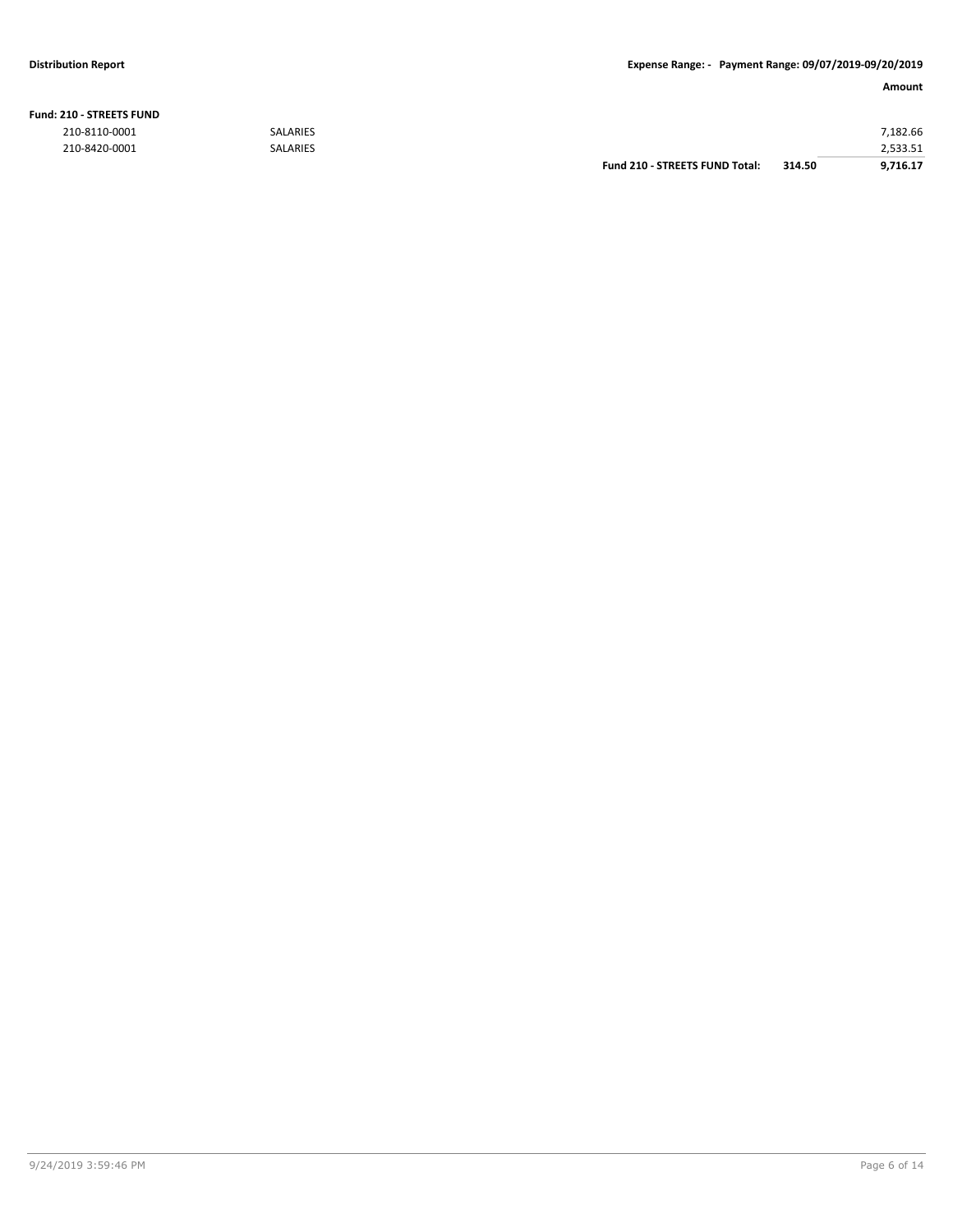| <b>Fund: 271 - STORMWATER FUND</b> |  |
|------------------------------------|--|
| 271 9110 0001                      |  |

| 271-8110-0001 |
|---------------|
| 271-8110-1033 |
| 271-8910-8000 |

|               | <b>Fund 271 - STORMWATER FUND Total:</b> | 208.50 | 7,314.88 |
|---------------|------------------------------------------|--------|----------|
| 271-8910-8000 | STRORM WATER TRASH AMENDMENT             |        | 55.07    |
| 271-8110-1033 | FITNESS PROGRAM                          |        | 6.75     |
| 271-8110-0001 | <b>SALARIES</b>                          |        | 7,253.06 |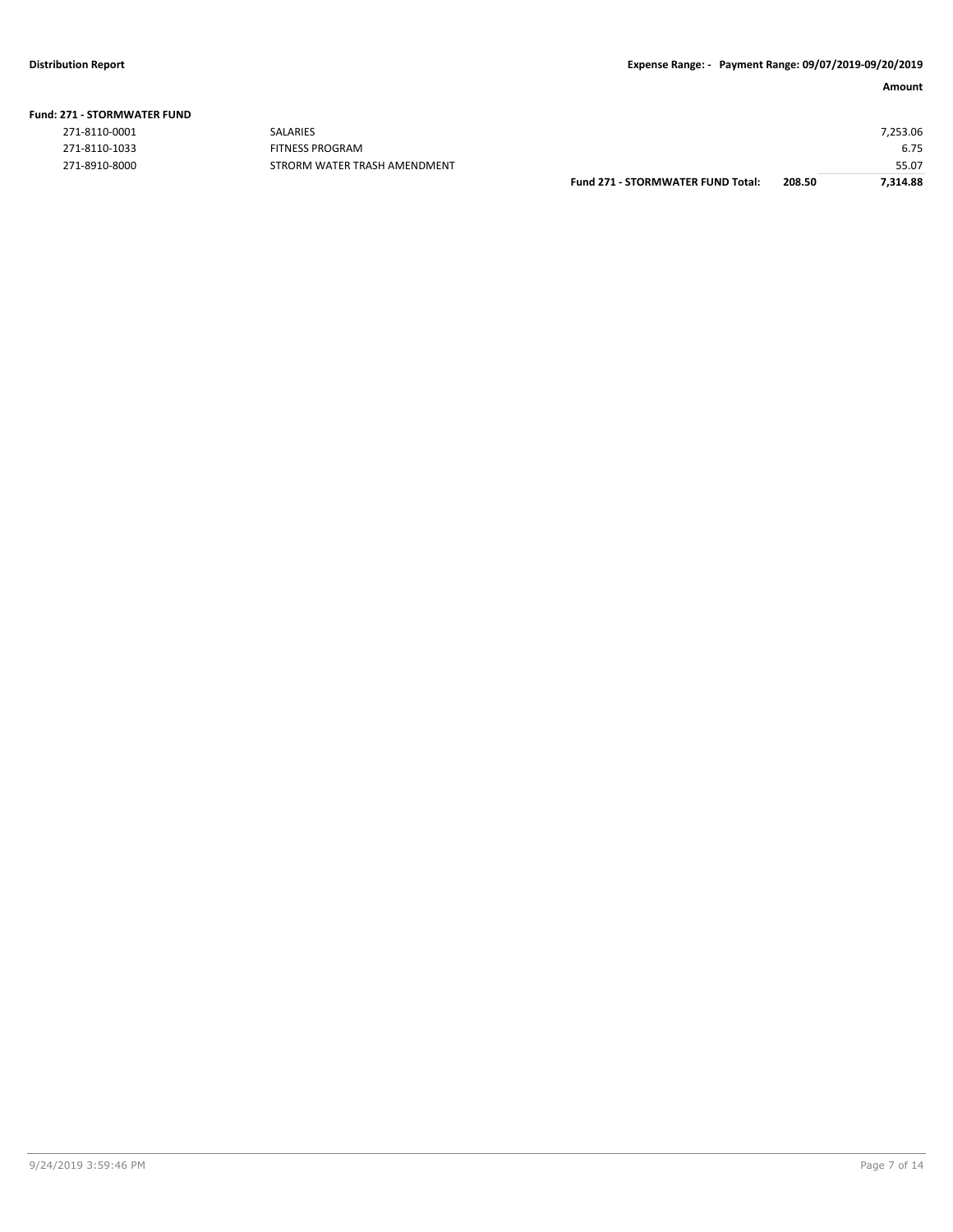#### **Fund: 345 - WBUV INFRASTRUCTURE IMPRO**

345-8910-0001 SALARIES 278.10

**Fund 345 - WBUV INFRASTRUCTURE IMPRO Total: 6.00 278.10**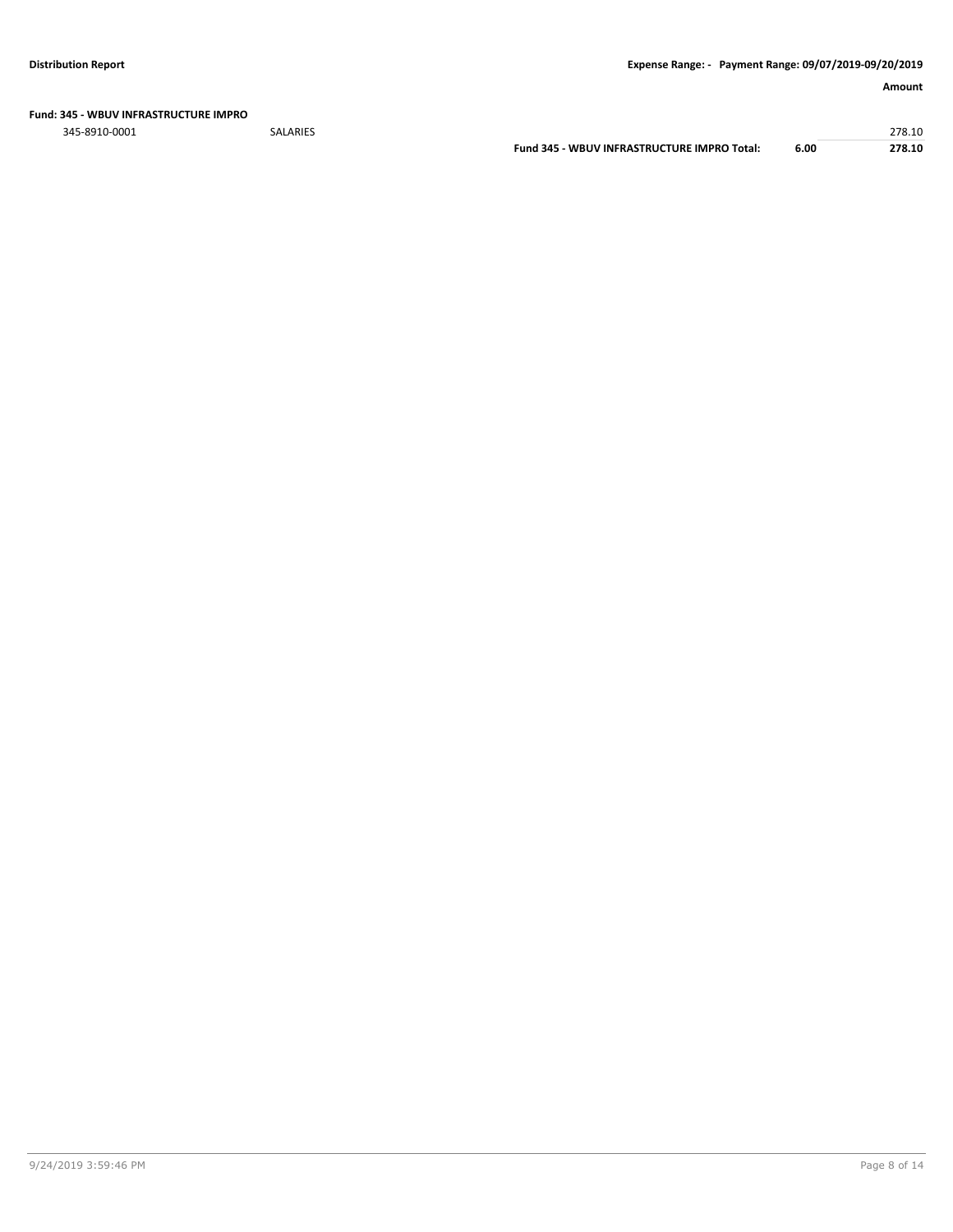#### **Fund: 401 - WATER FUND**

|               |                        | <b>Fund 401 - WATER FUND Total:</b> | 214.00 | 8,063.33 |
|---------------|------------------------|-------------------------------------|--------|----------|
| 401-8620-1033 | <b>FITNESS PROGRAM</b> |                                     |        | 31.50    |
| 401-8620-0001 | <b>SALARIES</b>        |                                     |        | 7,786.33 |
| 401-8610-0001 | <b>SALARIES</b>        |                                     |        | 245.50   |
|               |                        |                                     |        |          |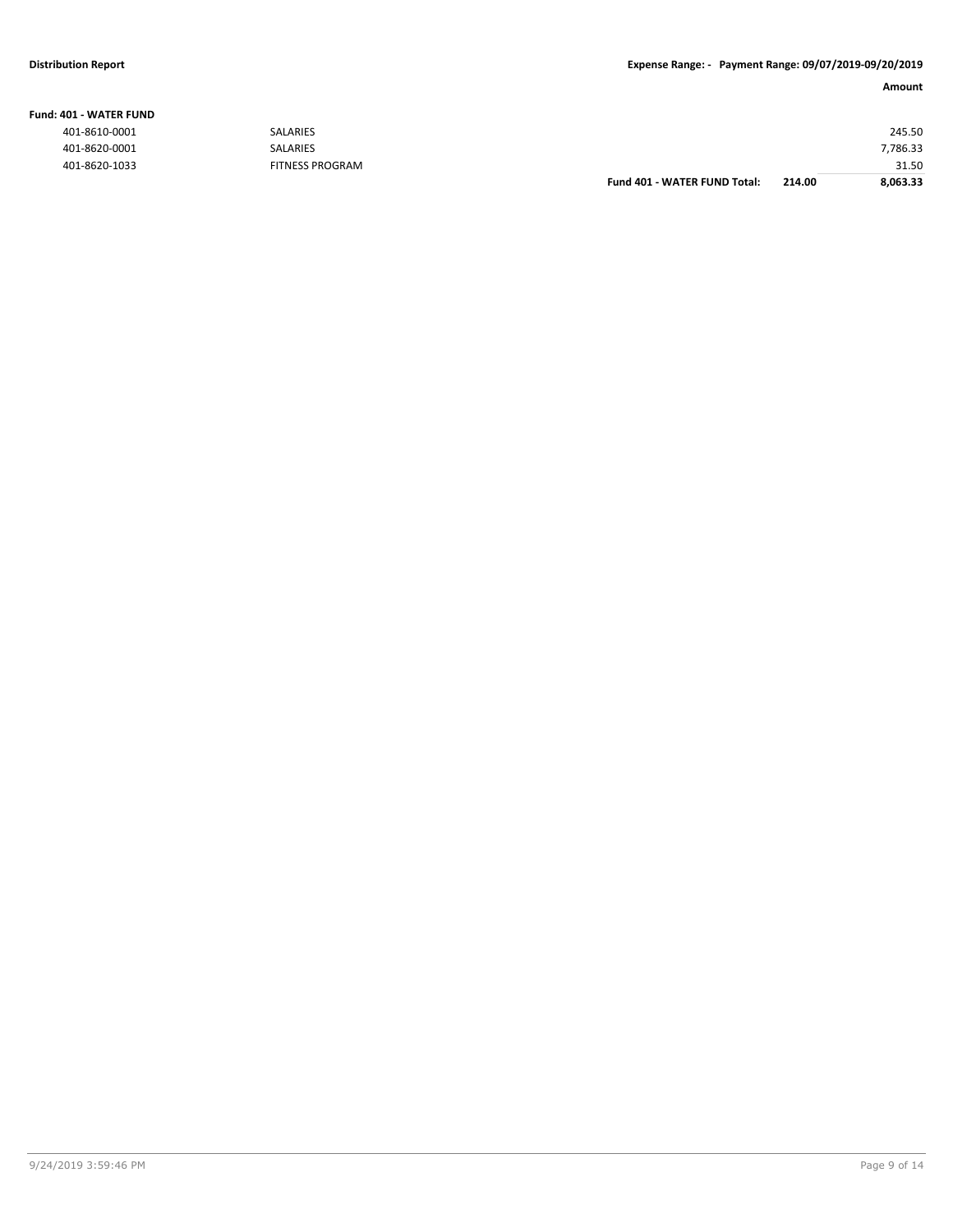| Fund: 501 - EQUIPMT MAINT FUND |  |
|--------------------------------|--|
|--------------------------------|--|

|               |                 | <b>Fund 501 - EQUIPMT MAINT FUND Total:</b> | 168.00 | 6.343.78 |
|---------------|-----------------|---------------------------------------------|--------|----------|
| 501-8520-0001 | <b>SALARIES</b> |                                             |        | 5.852.74 |
| 501-8510-0001 | <b>SALARIES</b> |                                             |        | 491.04   |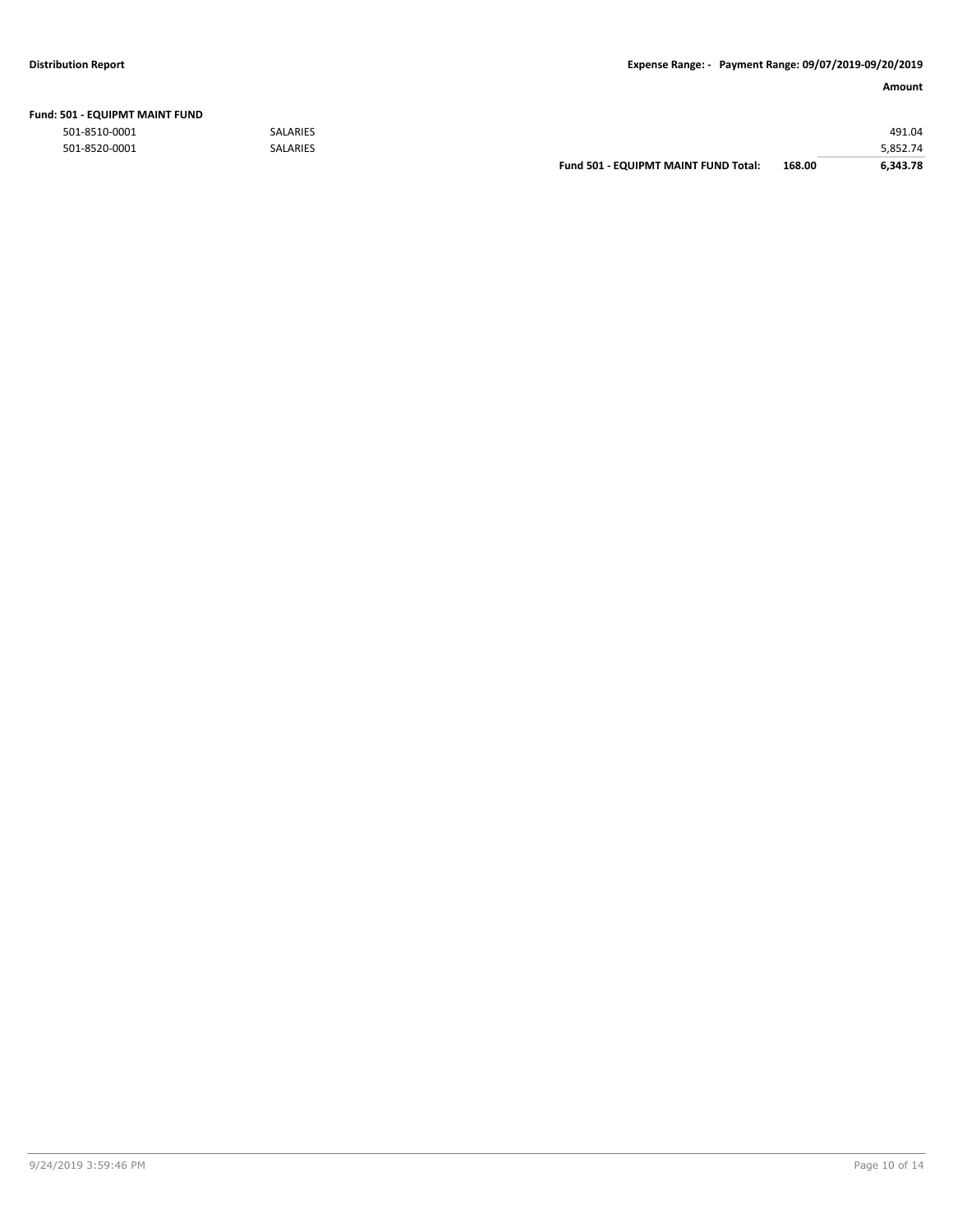#### **Fund: 503 - MIS FUND**

|               |                        | Fund 503 - MIS FUND Total: | 130.76 | 7.016.21 |
|---------------|------------------------|----------------------------|--------|----------|
| 503-4010-1033 | <b>FITNESS PROGRAM</b> |                            |        | 45.00    |
| 503-4010-0002 | <b>OVERTIME</b>        |                            |        | 211.25   |
| 503-4010-0001 | SALARIES               |                            |        | 6,759.96 |
|               |                        |                            |        |          |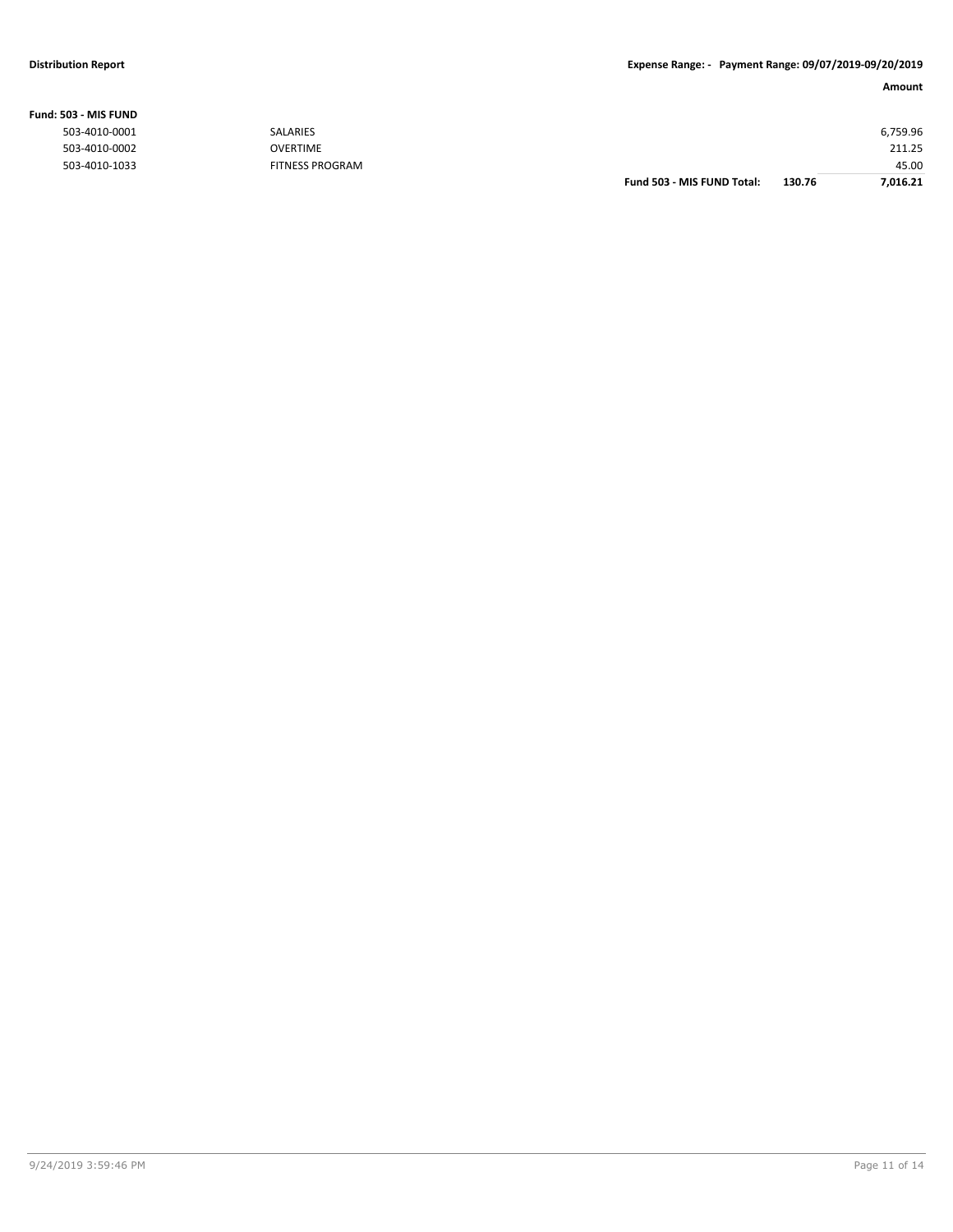### **Distribution Report Expense Range: - Payment Range: 09/07/2019-09/20/2019**

| Amount |
|--------|
|--------|

| 951-8810-0001 | SALARIES        |                                           |        | 804.28   |
|---------------|-----------------|-------------------------------------------|--------|----------|
| 951-8810-0002 | <b>OVERTIME</b> |                                           |        | 1.46     |
| 951-8820-0001 | SALARIES        |                                           |        | 5,840.33 |
| 951-8820-0002 | <b>OVERTIME</b> |                                           |        | 265.35   |
| 951-8820-1033 | FITNESS PROGRAM |                                           |        | 6.75     |
|               |                 | Fund 951 - SAN, DISTRICT GEN, FUND Total: | 185.52 | 6.918.17 |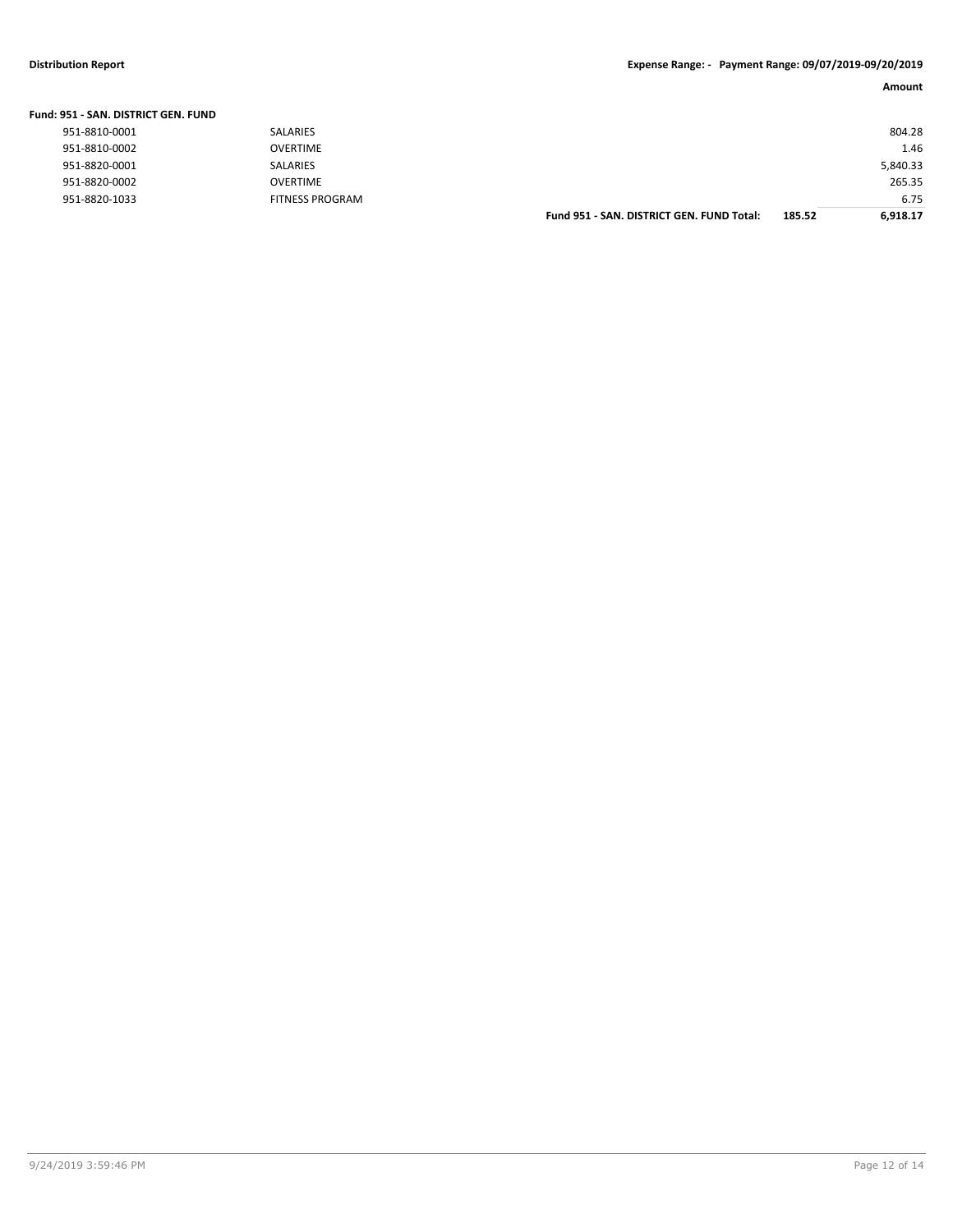# **Fund: 953 - SAN. DISTRICT CAP. IMPROV**

CANYON DEL REY SEWER LINE REPLACEMENT 953-8820-9214 DEL MONTE SWR MAIN REPLACEMENT

|                                             |      | 27.53 |
|---------------------------------------------|------|-------|
|                                             |      | 27.53 |
| Fund 953 - SAN, DISTRICT CAP, IMPROV Total: | 1.00 | 55.06 |